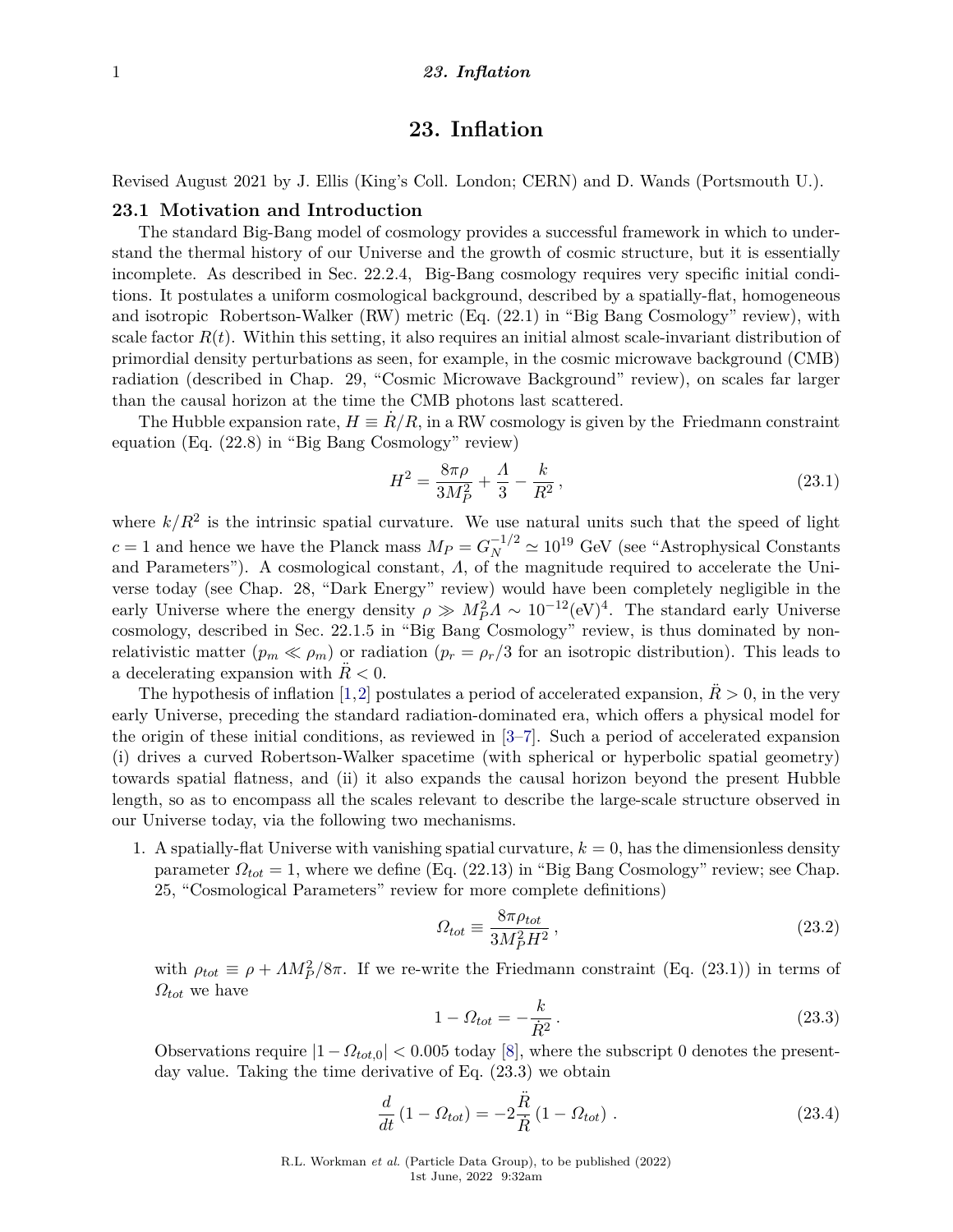Thus in a decelerating expansion,  $\dot{R} > 0$  and  $\ddot{R} < 0$ , any small initial deviation from spatial flatness grows,  $(d/dt)|1 - \Omega_{tot}| > 0$ . A small value such as  $|1 - \Omega_{tot,0}| < 0.005$  today requires an even smaller value at earlier times, e.g.,  $|1-\Omega_{tot}| < 10^{-5}$  at the last scattering of the CMB, which appears unlikely, unless for some reason space is exactly flat. However, an extended period of accelerated expansion in the very early Universe, with  $R > 0$  and  $R > 0$  and hence  $(d/dt)|1 - \Omega_{tot}| < 0$ , can drive  $\Omega_{tot}$  sufficiently close to unity, so that  $|1 - \Omega_{tot,0}|$  remains unobservable small today, even after the radiation- and matter-dominated eras, for a wide range of initial values of *Ωtot*.

2. The comoving distance (the present-day proper distance) traversed by light between cosmic time *t*<sup>1</sup> and *t*<sup>2</sup> in an expanding Universe can be written, (see Eq. (22.32) in "Big Bang Cosmology" review), as

$$
D_0(t_1, t_2) = R_0 \int_{t_1}^{t_2} \frac{dt}{R(t)} = R_0 \int_{\ln R_1}^{\ln R_2} \frac{d(\ln R)}{\dot{R}}.
$$
 (23.5)

In standard decelerated (radiation- or matter-dominated) cosmology the integrand,  $1/\dot{R}$ , decreases towards the past, and there is a finite comoving distance traversed by light (a particle horizon) since the Big Bang  $(R_1 \rightarrow 0)$ . For example, the comoving size of the particle horizon at the CMB last-scattering surface  $(R_2 = R_{lss})$  corresponds to  $D_0 \sim 100 \,\text{Mpc}$ , or approximately 1° on the CMB sky today (see Sec. 22.2.4 in "Big Bang Cosmology" review). However, during a period of inflation,  $1/\dot{R}$  increases towards the past, and hence the integral (Eq. (23.5)) diverges as  $R_1 \rightarrow 0$ , allowing an arbitrarily large causal horizon, dependent only upon the duration of the accelerated expansion. Assuming that the Universe inflates with a finite Hubble rate  $H_*$  at  $t_1 = t_*$ , ending with  $H_{end} < H_*$  at  $t_2 = t_{end}$ , we have

$$
D_0(t_*, t_{end}) > \left(\frac{R_0}{R_{end}}\right) H_*^{-1} \left(e^{N_*} - 1\right) ,
$$
\n(23.6)

where  $N_* \equiv \ln(R_{end}/R_*)$  describes the duration of inflation, measured in terms of the logarithmic expansion (or "e-folds") from  $t_1 = t_*$  up to the end of inflation at  $t_2 = t_{end}$ , and *R*0*/Rend* is the subsequent expansion from the end of inflation to the present day. If inflation occurs above the TeV scale, the comoving Hubble scale at the end of inflation,  $(R_0/R_{end})H_{end}^{-1}$ is less than one astronomical unit ( $\sim 10^{11}$  m), and a causally-connected patch can encompass our entire observable Universe today, which has a size  $D_0 > 30$  Gpc, if there were more than 40 e-folds of inflation ( $N_* > 40$ ). If inflation occurs at the GUT scale (10<sup>15</sup> GeV) then we require more than 60 e-folds.

Producing an accelerated expansion in general relativity requires an energy-momentum tensor with negative pressure,  $p < -\rho/3$  (see Eq. (22.9) in "Big Bang Cosmology" review and Chap. 28, "Dark Energy" review), quite different from the hot dense plasma of relativistic particles in the hot Big Bang. However a positive vacuum energy  $V > 0$  does exert a negative pressure,  $p_V = -\rho_V$ . The work done by the cosmological expansion must be negative in this case so that the local vacuum energy density remains constant in an expanding Universe,  $\rho_V = -3H(\rho_V + p_V) = 0$ . Therefore, a false vacuum state can drive an exponential expansion, corresponding to a de Sitter spacetime with a constant Hubble rate  $H^2 = 8\pi \rho V / 3M_P^2$  on spatially-flat hypersurfaces.

A constant vacuum energy *V* , equivalent to a cosmological constant *Λ* in the Friedmann equation Eq. (23.1), cannot provide a complete description of inflation in the early Universe, since inflation must necessarily have come to an end in order for the standard Big-Bang cosmology to follow. A phase transition to the present true vacuum is required to release the false vacuum energy into the energetic plasma of the hot Big Bang and produce the large total entropy of our observed Universe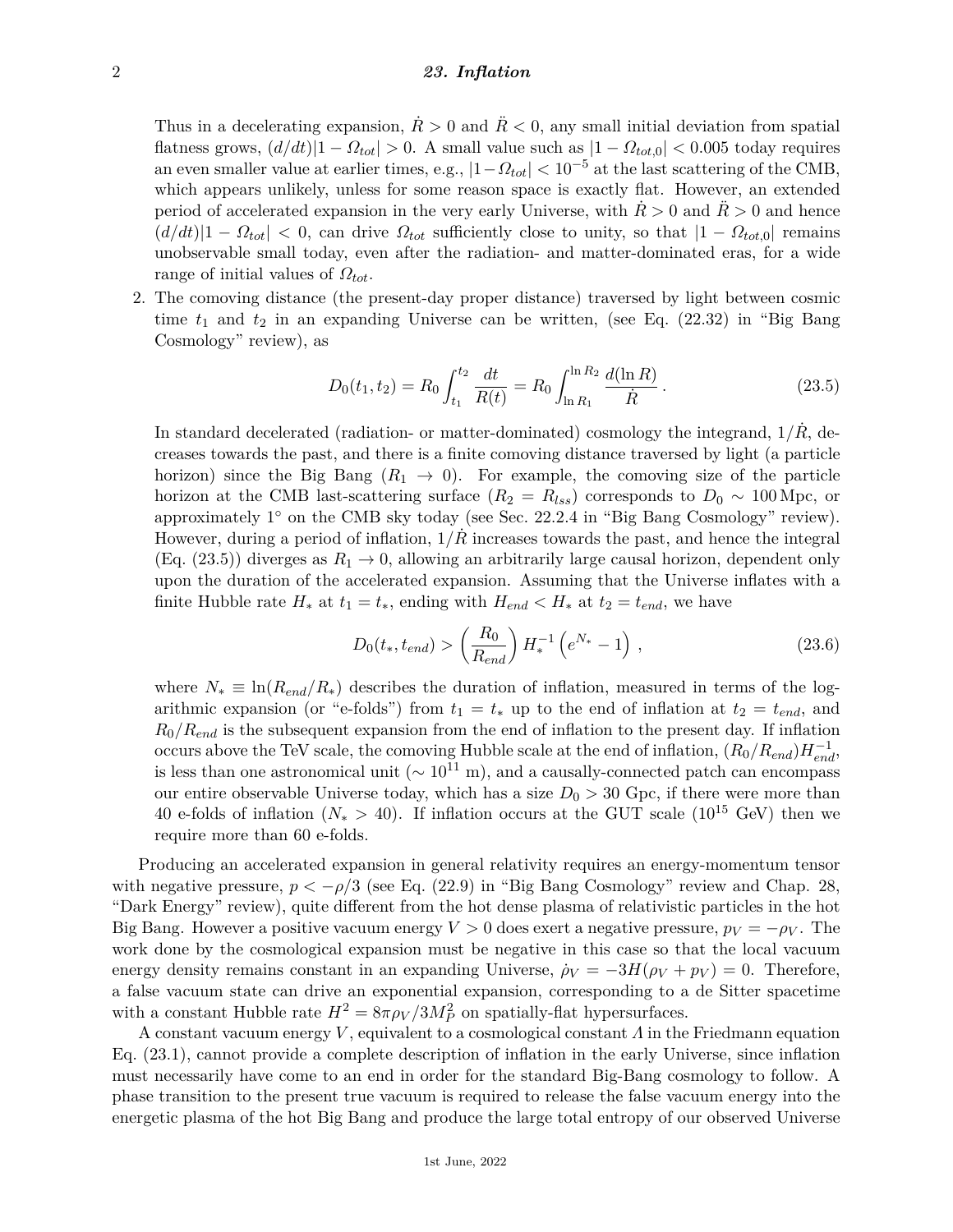today. Thus, we must necessarily study dynamical models of inflation, where the time-invariance of the false vacuum state is broken by a time-dependent field. A first-order phase transition would produce a very inhomogeneous Universe [\[9\]](#page-27-5) unless a time-dependent scalar field leads to a rapidly changing percolation rate  $[10-12]$  $[10-12]$ . However, a second-order phase transition  $[13, 14]$  $[13, 14]$  $[13, 14]$ , controlled by a slowly-rolling scalar field, can lead to a smooth classical exit from the vacuum-dominated phase.

As a spectacular bonus, quantum fluctuations in that scalar field could provide a source of almost scale-invariant density fluctuations [\[15,](#page-27-10) [16\]](#page-27-11), as detected in the CMB (see Chap. 29), which are thought to be the origin of the structures seen in the Universe today.

Accelerated expansion and primordial perturbations can also be produced in some modified gravity theories  $(e.g., [1,17])$  $(e.g., [1,17])$  $(e.g., [1,17])$  $(e.g., [1,17])$ , which introduce additional non-minimally coupled degrees of freedom. Such inflation models can often be conveniently studied by transforming variables to an 'Einstein frame' in which Einstein's equations apply with minimally coupled scalar fields [\[18–](#page-27-13)[20\]](#page-27-14).

In the following we will review scalar field cosmology in general relativity and the spectra of primordial fluctuations produced during inflation, before studying selected inflation models.

#### **23.2 Scalar Field Cosmology**

The energy-momentum tensor for a canonical scalar field  $\phi$  with self-interaction potential  $V(\phi)$ is given in Eq. (22.52) in "Big Bang Cosmology" review. In a homogeneous background this corresponds to a perfect fluid with density

$$
\rho = \frac{1}{2}\dot{\phi}^2 + V(\phi),
$$
\n(23.7)

and isotropic pressure

$$
p = \frac{1}{2}\dot{\phi}^2 - V(\phi),
$$
 (23.8)

while the 4-velocity is proportional to the gradient of the field,  $u^{\mu} \propto \nabla^{\mu} \phi$ .

A field with vanishing potential energy acts like a stiff fluid with  $p = \rho = \dot{\phi}^2/2$ , whereas if the time-dependence vanishes we have  $p = -\rho = -V$  and the scalar field is uniform in time and space. Thus a classical, potential-dominated scalar-field cosmology, with  $p \simeq -\rho$ , can naturally drive a quasi-de Sitter expansion; the slow time-evolution of the energy density weakly breaks the exact  $O(1,3)$  symmetry of four-dimensional de Sitter spacetime down to a Robertson-Walker (RW) spacetime, where the scalar field plays the role of the cosmic time coordinate.

In a scalar-field RW cosmology the Friedmann constraint equation (Eq. (23.1)) reduces to

$$
H^{2} = \frac{8\pi}{3M_{P}^{2}} \left(\frac{1}{2}\dot{\phi}^{2} + V\right) - \frac{k}{R^{2}},
$$
\n(23.9)

while energy conservation (Eq. (22.10) in "Big Bang Cosmology" review) for a homogeneous scalar field reduces to the Klein-Gordon equation of motion (Eq. (22.54) in "Big Bang Cosmology" review)

$$
\ddot{\phi} = -3H\dot{\phi} - V'(\phi). \tag{23.10}
$$

The evolution of the scalar field is thus driven by the potential gradient  $V' = dV/d\phi$ , subject to damping by the Hubble expansion  $3H\dot{\phi}$ .

If we define the Hubble slow-roll parameter

$$
\epsilon_H \equiv -\frac{\dot{H}}{H^2},\tag{23.11}
$$

then we see that inflation  $(R > 0$  and hence  $\dot{H} > -H^2$ ) requires  $\epsilon_H < 1$ . In this case the spatial curvature decreases relative to the scalar field energy density as the Universe expands. Hence, in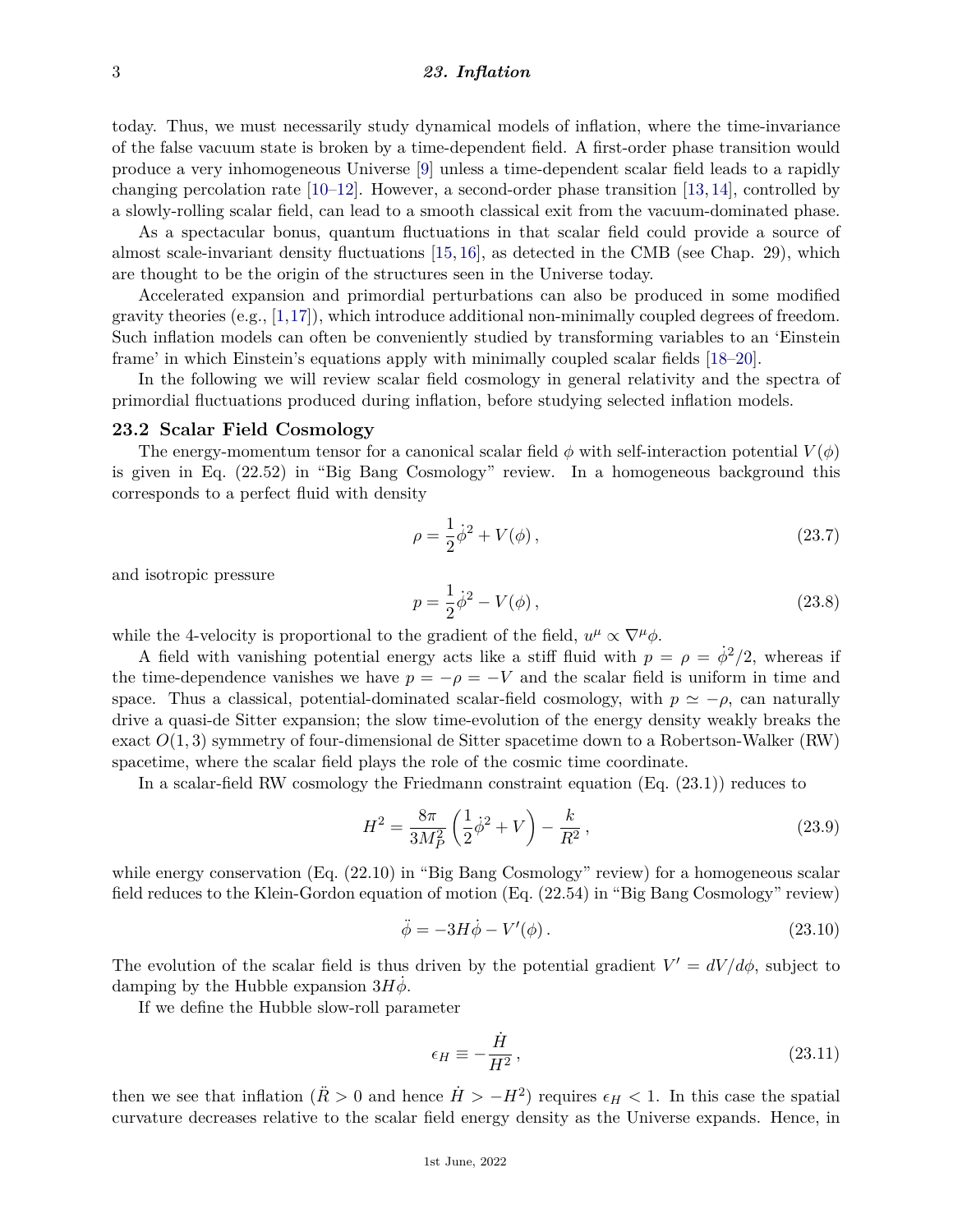the following we drop the spatial curvature and consider a spatially-flat RW cosmology, assuming that inflation has lasted sufficiently long that our observable Universe is very close to spatially flatness. However, we note that bubble nucleation, leading to a first-order phase transition during inflation, can lead to homogeneous hypersurfaces with a hyperbolic ('open') geometry, effectively resetting the spatial curvature inside the bubble [\[21\]](#page-27-15). This is the basis of so-called open inflation models [\[22–](#page-27-16)[24\]](#page-27-17), where inflation inside the bubble has a finite duration, leaving a finite negative spatial curvature.

In a scalar field-dominated cosmology (Eq. (23.11)) gives

$$
\epsilon_H = \frac{3\dot{\phi}^2}{2V + \dot{\phi}^2},\tag{23.12}
$$

in which case we see that inflation requires a potential-dominated expansion,  $\dot{\phi}^2 < V$ .

## **23.2.1** *Slow-Roll Inflation*

It is commonly assumed that the field acceleration term,  $\ddot{\phi}$ , in (Eq. (23.10)) can be neglected. in which case one can give an approximate solution for the inflationary attractor [\[25\]](#page-27-18). This slowroll approximation reduces the second-order Klein-Gordon equation (Eq. (23.10)) to a first-order system, which is over-damped, with the potential gradient being approximately balanced against to the Hubble damping:

$$
3H\dot{\phi} \simeq -V',\tag{23.13}
$$

and at the same time that the Hubble expansion  $(Eq. (23.9))$  is dominated by the potential energy

$$
H^2 \simeq \frac{8\pi}{3M_P^2} V(\phi) \,, \tag{23.14}
$$

corresponding to  $\epsilon_H \ll 1$ .

A necessary condition for the validity of the slow-roll approximation is that the potential slowroll parameters

$$
\epsilon \equiv \frac{M_P^2}{16\pi} \left(\frac{V'}{V}\right)^2 , \quad \eta \equiv \frac{M_P^2}{8\pi} \left(\frac{V''}{V}\right) , \tag{23.15}
$$

are small, i.e.,  $\epsilon \ll 1$  and  $|\eta| \ll 1$ , requiring the potential to be correspondingly flat. If we identify  $V''$  with the effective mass of the field, we see that the slow-roll approximation requires that the mass of the scalar field must be small compared with the Hubble scale. We note that the Hubble slow-roll parameter (Eq. (23.11)) coincides with the potential slow-roll parameter,  $\epsilon_H \simeq \epsilon$ , to leading order in the slow-roll approximation.

The slow-roll approximation allows one to determine the Hubble expansion rate as a function of the scalar field value, and vice versa. In particular, we can express, in terms of the scalar field value during inflation, the total logarithmic expansion, or number of "e-folds":

$$
N_* \equiv \ln\left(\frac{R_{end}}{R_*}\right)
$$
  
=  $\int_{t_*}^{t_{end}} H dt \simeq -\int_{\phi_*}^{\phi_{end}} \sqrt{\frac{4\pi}{\epsilon}} \frac{d\phi}{M_P}$  for  $V' > 0$ . (23.16)

Given that the slow-roll parameters are approximately constant during slow-roll inflation,  $d\epsilon/dN \simeq$  $2\epsilon(\eta - 2\epsilon) = \mathcal{O}(\epsilon^2)$ , we have

$$
N_* \simeq \frac{4}{\sqrt{\epsilon}} \frac{\Delta \phi}{M_P} \,. \tag{23.17}
$$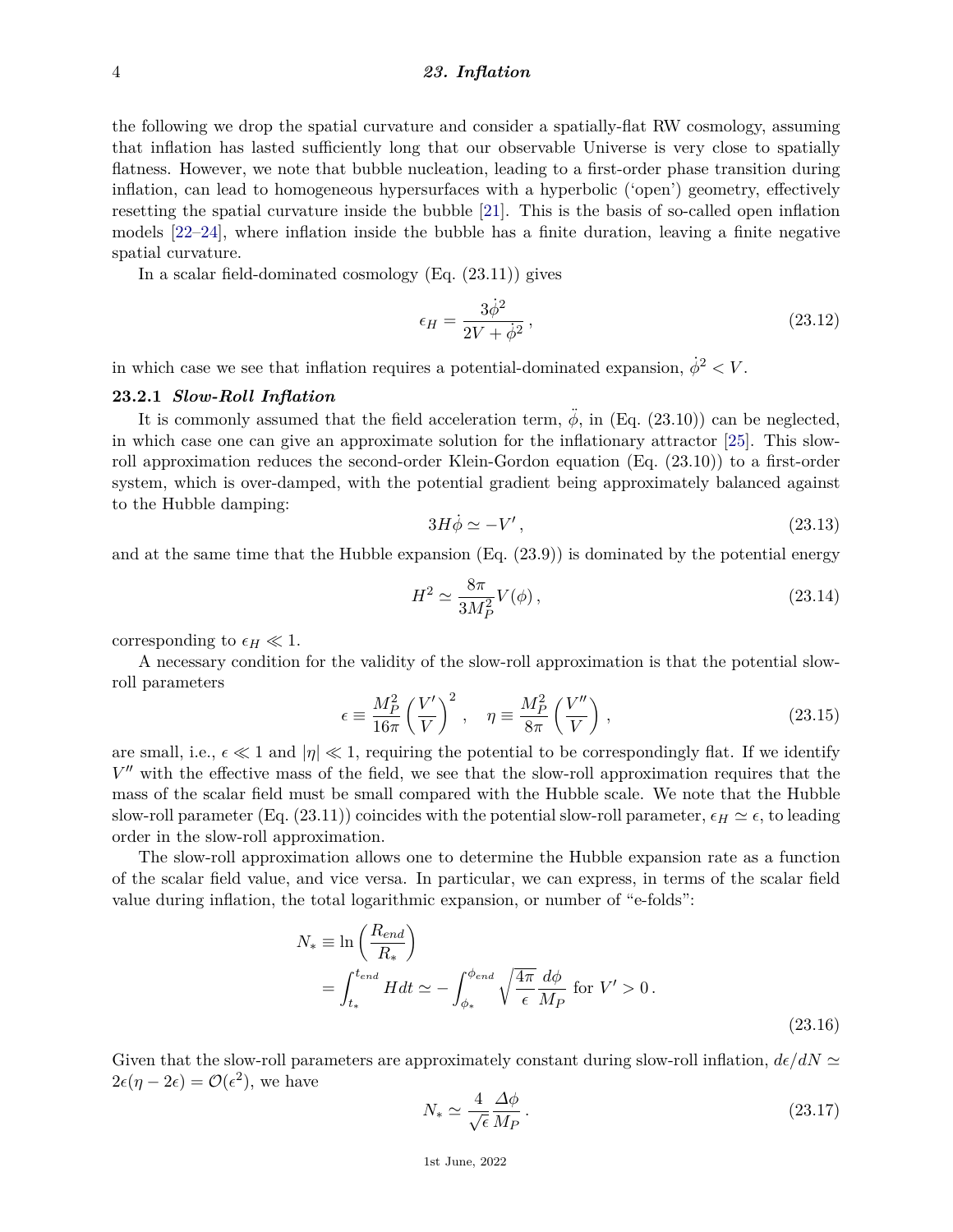Since we require  $N > 40$  to solve the flatness, horizon and entropy problems of the standard Big Bang cosmology, we require either very slow roll,  $\epsilon$  < 0.01, or a large change in the value of the scalar field relative to the Planck scale,  $\Delta \phi > M_P$ .

## **23.2.2** *Reheating*

Slow-roll inflation can lead to an exponentially large Universe, close to spatial flatness and homogeneity, but the energy density is locked in the potential energy of the scalar field, and needs to be converted to particles and thermalised to recover a hot Big Bang cosmology at the end of inflation [\[26,](#page-27-19)[27\]](#page-28-0). This process is usually referred to as reheating, although there was not necessarily any preceding thermal era. Reheating can occur when the scalar field evolves towards the minimum of its potential, converting the potential energy first to kinetic energy. This can occur either through the breakdown of the slow-roll condition in single-field models, or due to an instability triggered by the inflaton reaching a critical value, in multi-field models known as hybrid inflation models [\[28\]](#page-28-1).

Close to a simple minimum, the scalar field potential can be described by a quadratic function,  $V = m^2 \phi^2/2$ , where *m* is the mass of the field. We can obtain slow-roll inflation in such a potential at large field values,  $\phi \gg M_P$ . However, for  $\phi \ll M_P$  the field approaches an oscillatory solution:

$$
\phi(t) \simeq \frac{M_P}{\sqrt{3\pi}} \frac{\sin(mt)}{mt} \,. \tag{23.18}
$$

For  $|\phi|$  < M<sub>P</sub> the Hubble rate drops below the inflaton mass,  $H < m$ , and the field oscillates many times over a Hubble time. Averaging over several oscillations,  $\Delta t \gg m^{-1}$ , we find  $\langle \dot{\phi}^2/2 \rangle_{\Delta t} \simeq$  $\langle m^2 \phi^2 / 2 \rangle_{\Delta t}$  and hence

$$
\langle \rho \rangle_{\Delta t} \simeq \frac{M_P^2}{6\pi t^2}, \quad \langle p \rangle_{\Delta t} \simeq 0. \tag{23.19}
$$

This coherent oscillating field corresponds to a condensate of non-relativistic massive inflaton particles, driving a matter-dominated era at the end of inflation, with scale factor  $R \propto t^{2/3}$ .

The inflaton condensate can lose energy through perturbative decays due to terms in the interaction Lagrangian, such as

$$
\mathcal{L}_{int} \subset -\lambda_i \sigma \phi \chi_i^2 - \lambda_j \phi \bar{\psi}_j \psi_j \tag{23.20}
$$

that couple the inflation to scalar fields  $\chi_i$  or fermions  $\psi_i$ , where  $\sigma$  has dimensions of mass and the  $\lambda_i$  are dimensionless couplings. When the mass of the inflaton is much larger than the decay products, the decay rate is given by [\[29\]](#page-28-2)

$$
\Gamma_i = \frac{\lambda_i^2 \sigma^2}{8\pi m}, \quad \Gamma_j = \frac{\lambda_j^2 m}{8\pi}.
$$
\n(23.21)

These decay products must in turn thermalise with Standard Model particles before we recover conventional hot Big Bang cosmology. An upper limit on the reheating temperature after inflation is given by [\[27\]](#page-28-0)

$$
T_{rh} = 0.2 \left(\frac{100}{g_*}\right)^{1/4} \sqrt{M_P T_{tot}},\tag{23.22}
$$

where *g*<sup>∗</sup> is the effective number of degrees of freedom and *Γtot* is the total decay rate for the inflaton, which is required to be less than *m* for perturbative decay.

The baryon asymmetry of the Universe must be generated after the main release of entropy during inflation, which is an important constraint on possible models. Also, the fact that the inflaton mass is much larger than the mass scale of the Standard Model opens up the possibility that it may decay into massive stable or metastable particles that could be connected with dark matter, constraining possible models. For example, in the context of supergravity models the reheat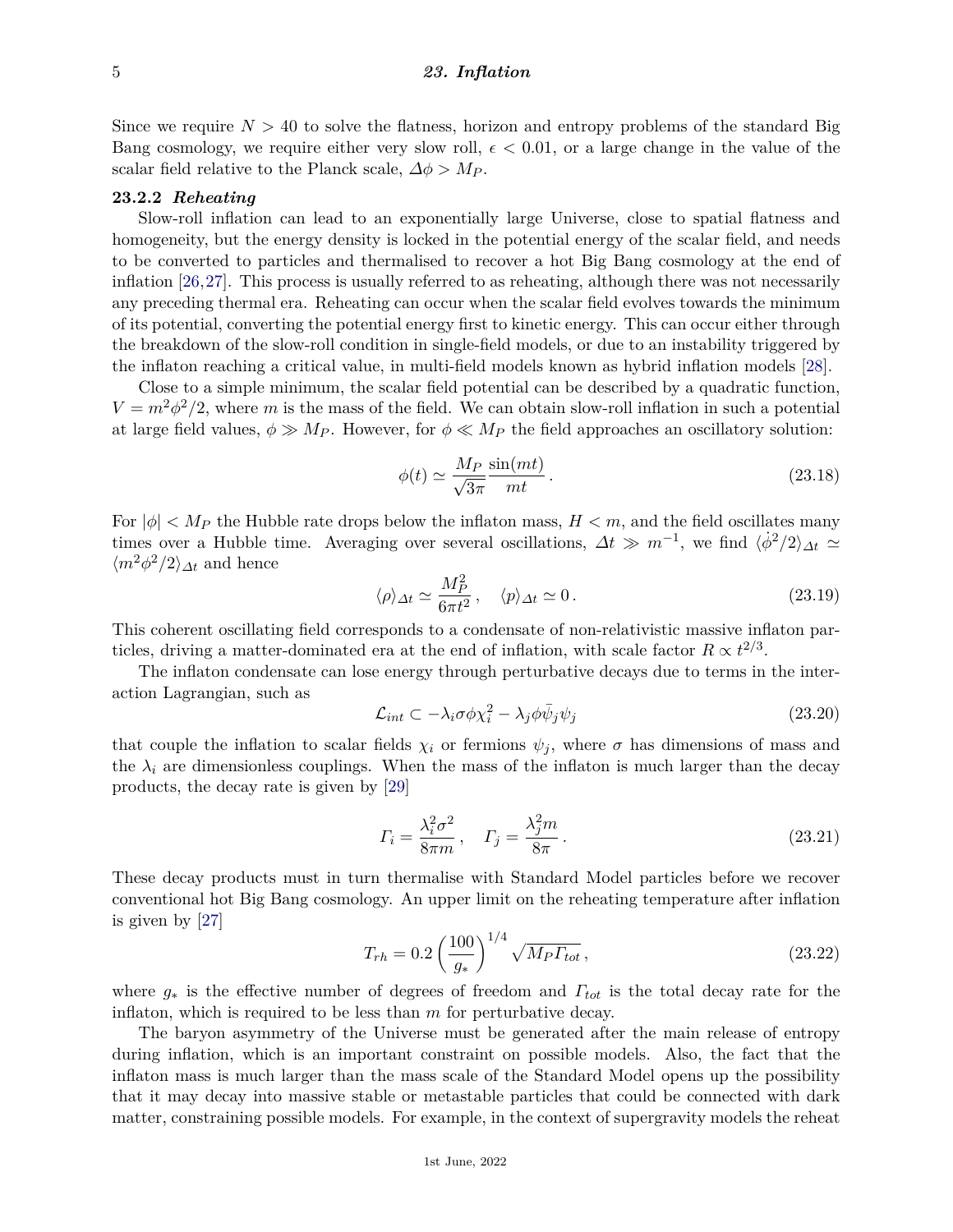temperature is constrained by the requirement that gravitinos are not overproduced, potentially destroying the successes of Big Bang nucleosynthesis. For a range of gravitino masses one must require  $T_{rh} < 10^9$  GeV [\[30,](#page-28-3) [31\]](#page-28-4).

The process of inflaton decay and reheating can be significantly altered by interactions leading to space-time dependences in the effective masses of the fields. In particular, parametric resonance can lead to explosive, non-perturbative decay of the inflaton in some cases, a process often referred to as preheating [\[26,](#page-27-19) [32\]](#page-28-5). For example, an interaction term of the form

$$
\mathcal{L}_{int} \subset -\lambda^2 \phi^2 \chi^2 \,, \tag{23.23}
$$

leads to a time-dependent effective mass for the  $\chi$  field as the inflaton  $\phi$  oscillates. This can lead to non-adiabatic particle production if the bare mass of the  $\chi$  field is small for large couplings or for rapid changes of the inflaton field. The process of preheating is highly model-dependent, but it highlights the possible role of non-thermal particle production after and even during inflation.

# **23.3 Primordial Perturbations from Inflation**

Although inflation was originally discussed as a solution to the problem of initial conditions required for homogeneous and isotropic hot Big Bang cosmology, it was soon realised that inflation also offered a mechanism to generate the inhomogeneous initial conditions required for the formation of large-scale structure [\[15](#page-27-10)[–17,](#page-27-12) [33\]](#page-28-6).

#### **23.3.1** *Metric Perturbations*

In a homogeneous classical inflationary cosmology driven by a scalar field, the inflaton field is uniform on constant-time hypersurfaces,  $\phi = \phi_0(t)$ . However, quantum fluctuations inevitably break the spatial symmetry leading to an inhomogeneous field:

$$
\phi(t, x^{i}) = \phi_0(t) + \delta\phi(t, x^{i}).
$$
\n(23.24)

At the same time, one should consider inhomogeneous perturbations of the RW spacetime metric (see, e.g., [\[34](#page-28-7)[–36\]](#page-28-8)):

$$
ds2 = (1 + 2A)dt2 - 2RBidt dxi
$$
  

$$
- R2 [(1 + 2C)\delta_{ij} + \partial_i \partial_j E + h_{ij}] dxi dxj,
$$
 (23.25)

where  $A, B, E$  and  $C$  are scalar perturbations while  $h_{ij}$  represents transverse and tracefree, tensor metric perturbations. Vector metric perturbations can be eliminated using Einstein constraint equations in a scalar field cosmology.

The tensor perturbations remain invariant under a temporal gauge transformation  $t \to t +$  $\delta t(t, x^i)$ , but both the scalar field and the scalar metric perturbations transform. For example, we have

$$
\delta\phi \to \delta\phi - \dot{\phi}_0 \delta t \,, \quad C \to C - H \delta t \,. \tag{23.26}
$$

However, there are gauge invariant combinations, such as [\[37\]](#page-28-9)

$$
Q = \delta\phi - \frac{\dot{\phi}_0}{H}C\,,\tag{23.27}
$$

which describes the scalar field perturbations on spatially-flat  $(C = 0)$  hypersurfaces. This is simply related to the curvature perturbation on uniform-field  $(\delta \phi = 0)$  hypersurfaces:

$$
\mathcal{R} = C - \frac{H}{\dot{\phi}_0} \delta \phi = -\frac{H}{\dot{\phi}_0} Q, \qquad (23.28)
$$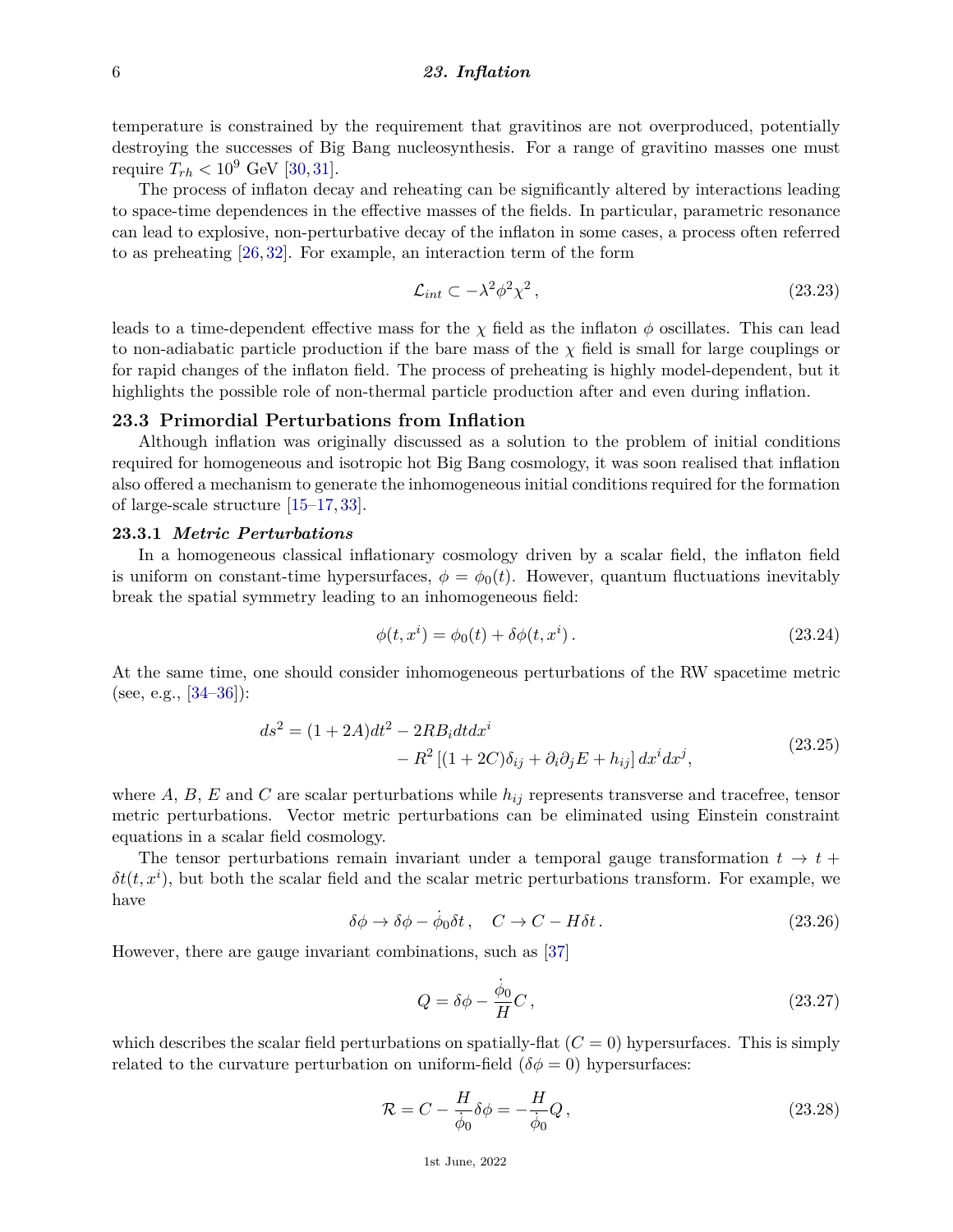which coincides in slow-roll inflation,  $\rho \simeq \rho(\phi)$ , with the curvature perturbation on uniform-density hypersurfaces [\[16\]](#page-27-11)

$$
\zeta = C - \frac{H}{\dot{\rho}_0} \delta \rho. \tag{23.29}
$$

Thus scalar field and scalar metric perturbations are coupled by the evolution of the inflaton field.

## **23.3.2** *Gravitational waves from inflation*

The tensor metric perturbation,  $h_{ij}$  in Eq. (23.25), is gauge-invariant and decoupled from the scalar perturbations at first order. This represents the free excitations of the spacetime, i.e., gravitational waves, which are the simplest metric perturbations to study at linear order.

Each tensor mode, with wavevector  $k$ , has two linearly-independent transverse and trace-free polarization states:

$$
h_{ij}(\vec{k}) = h_{\vec{k}}q_{ij} + \bar{h}_{\vec{k}}\bar{q}_{ij}.
$$
\n(23.30)

The linearised Einstein equations then yield the same evolution equation for the amplitude as that for a massless field in RW spacetime:

$$
\ddot{h}_{\vec{k}} + 3H\dot{h}_{\vec{k}} + \frac{k^2}{R^2}h_{\vec{k}} = 0, \qquad (23.31)
$$

(and similarly for  $\bar{h}_{\vec{k}}$ ). This can be re-written in terms of the conformal time,  $\eta = \int dt/R$ , and the conformally rescaled field:

$$
u_{\vec{k}} = \frac{M_P R h_{\vec{k}}}{\sqrt{32\pi}}.
$$
\n(23.32)

This conformal field then obeys the wave equation for a canonical scalar field in Minkowski spacetime with a time-dependent mass:

$$
u''_{\vec{k}} + \left(k^2 - \frac{R''}{R}\right)u_{\vec{k}} = 0.
$$
 (23.33)

During slow-roll

$$
\frac{R''}{R} \simeq (2 - \epsilon)R^2H^2. \tag{23.34}
$$

This makes it possible to quantise the linearised metric fluctuations,  $u_{\vec{k}} \to \hat{u}_{\vec{k}}$ , on sub-Hubble scales,  $k^2/R^2 \gg H^2$ , where the background expansion can be neglected.

Crucially, in an inflationary expansion, where  $\ddot{R} > 0$ , the comoving Hubble length  $H^{-1}/R = 1/\dot{R}$ decreases with time. Thus, all modes start inside the Hubble horizon and it is possible to take the initial field fluctuations to be in a vacuum state at early times or on small scales:

$$
\langle u_{\vec{k}_1} u_{\vec{k}_2} \rangle = \frac{i}{2} (2\pi)^3 \delta^{(3)} (\vec{k}_1 + \vec{k}_2) \ . \tag{23.35}
$$

In terms of the amplitude of the tensor metric perturbations, this corresponds to

$$
\langle h_{\vec{k}_1} h_{\vec{k}_2} \rangle = \frac{1}{2} \frac{\mathcal{P}_t(k_1)}{4\pi k_1^3} (2\pi)^3 \delta^{(3)} \left( \vec{k}_1 + \vec{k}_2 \right) , \qquad (23.36)
$$

where the factor 1*/*2 appears due to the two polarization states that contribute to the total tensor power spectrum:

$$
\mathcal{P}_t(k) = \frac{64\pi}{M_P^2} \left(\frac{k}{2\pi R}\right)^2.
$$
\n(23.37)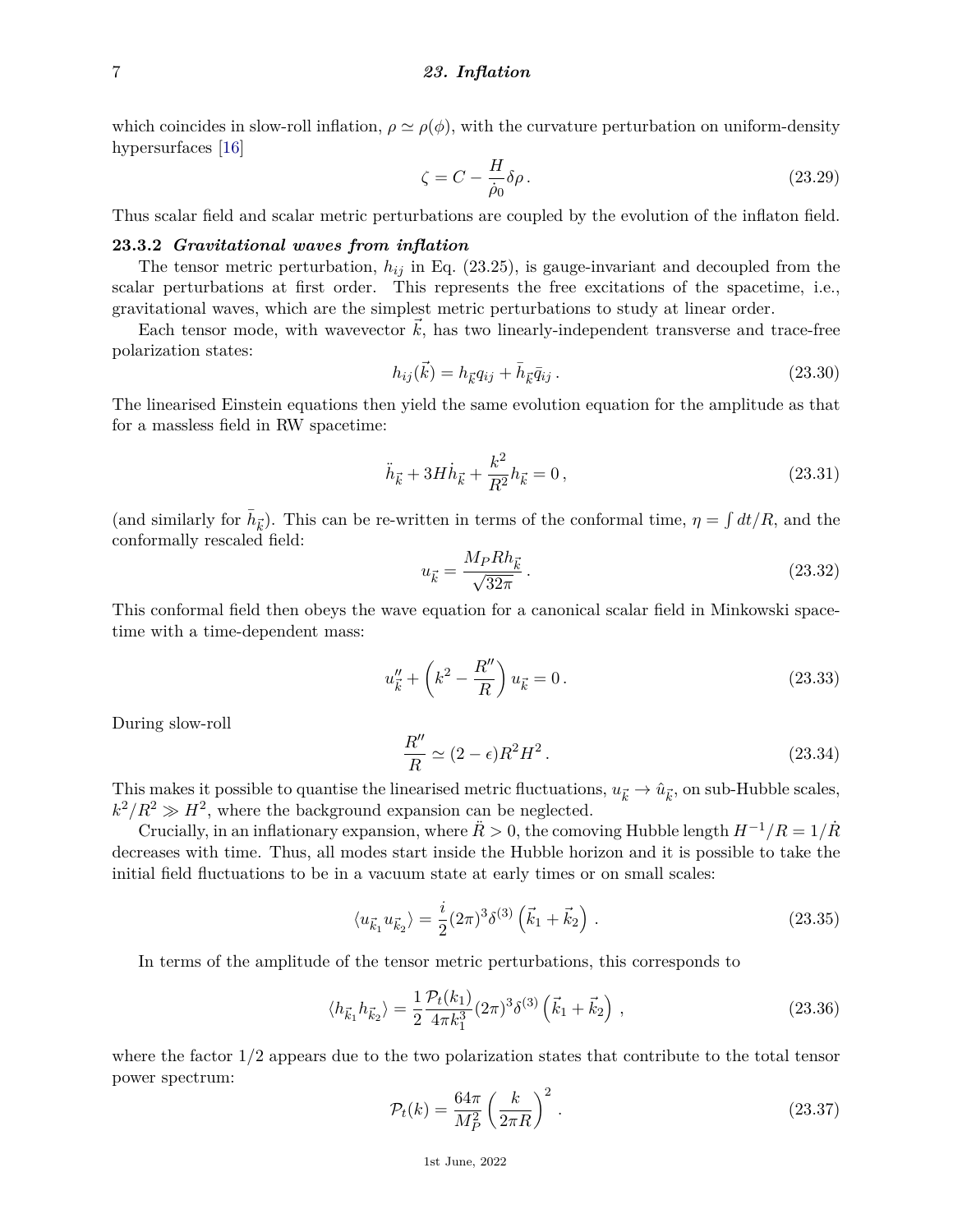

**Figure 23.1:** The marginalized joint 68 and 95% CL regions for the tilt in the scalar perturbation spectrum, *ns*, and the relative magnitude of the tensor perturbations, *r*, obtained from the *Planck* 2018 and lensing data alone, and their combinations with BICEP2/Keck Array (BK15) and (optionally) BAO data, confronted with the predictions of some of the inflationary models discussed in this review. This figure is taken from [\[38\]](#page-28-10).

On super-Hubble scales,  $k^2/R^2 \ll H^2$ , we have the growing mode solution to Eq. (23.33),  $u_{\vec{k}} \propto R$ , corresponding to  $h_{\vec{k}} \to$  constant, i.e., tensor modes are frozen-in on super-Hubble scales, both during and after inflation. Thus, connecting the initial vacuum fluctuations on sub-Hubble scales to the late-time power spectrum for tensor modes at Hubble exit during inflation,  $k = R_* H_*$ , we obtain

$$
\mathcal{P}_t(k) \simeq \frac{64\pi}{M_P^2} \left(\frac{H_*}{2\pi}\right)^2.
$$
\n(23.38)

In the de Sitter limit,  $\epsilon \to 0$ , the Hubble rate becomes time-independent and the tensor spectrum on super-Hubble scales becomes scale-invariant [\[39\]](#page-28-11). However slow-roll evolution leads to weak time dependence of *H*<sup>∗</sup> and thus a scale-dependent spectrum on large scales, with a spectral tilt

$$
n_t \equiv \frac{d \ln \mathcal{P}_T}{d \ln k} \simeq -2\epsilon_* \,. \tag{23.39}
$$

# **23.3.3** *Density Perturbations from single-field inflation*

The inflaton field fluctuations on spatially-flat hypersurfaces are coupled to scalar metric perturbations at first order, but these can be eliminated using the Einstein constraint equations to yield an evolution equation

$$
\ddot{Q}_{\vec{k}} + 3H\dot{Q}_{\vec{k}} + \left[\frac{k^2}{R^2} + V'' - \frac{8\pi}{M_P^2 R^3} \frac{d}{dt} \left(\frac{R^3 \dot{\phi}^2}{H}\right)\right] Q_{\vec{k}} = 0. \tag{23.40}
$$

Terms proportional to  $M_P^{-2}$  represent the effect on the field fluctuations of gravity at first order. As can be seen, this vanishes in the limit of a constant background field, and hence is suppressed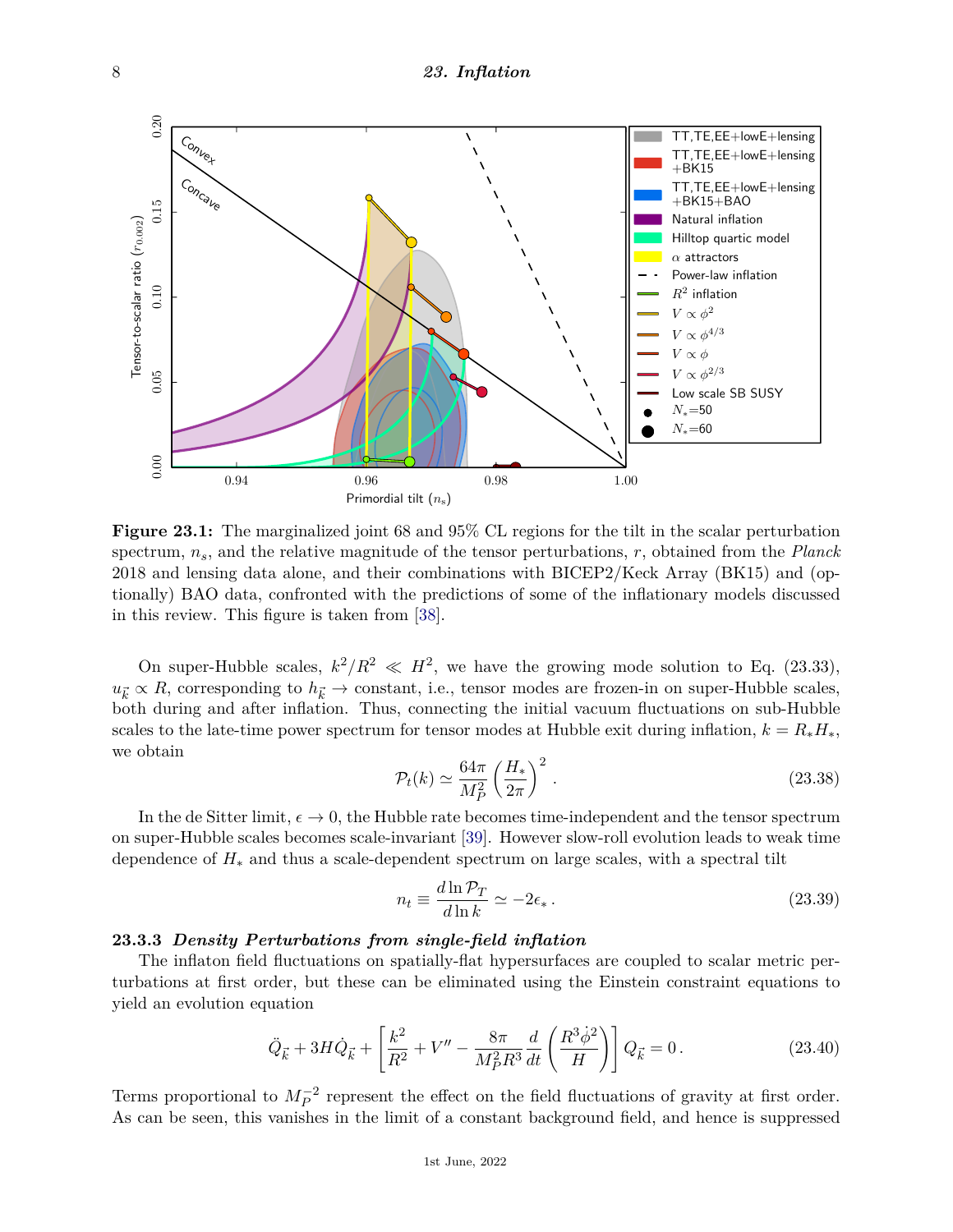in the slow-roll limit, but it is of the same order as the effective mass,  $V'' = 3\eta H^2$ , so must be included if we wish to model deviations from exact de Sitter symmetry.

This wave equation can also be written in the canonical form for a free field in Minkowski spacetime if we define [\[37\]](#page-28-9)

$$
v_{\vec{k}} \equiv RQ_{\vec{k}}\,,\tag{23.41}
$$

to yield

$$
v''_{\vec{k}} + \left(k^2 - \frac{z''}{z}\right)v_{\vec{k}} = 0, \qquad (23.42)
$$

where we define

$$
z \equiv \frac{R\dot{\phi}}{H}, \qquad \frac{z''}{z} \simeq (2 + 5\epsilon - 3\eta)R^2 H^2, \qquad (23.43)
$$

where the last approximate equality holds to leading order in the slow-roll approximation.

As previously done for gravitational waves, we quantise the linearised field fluctuations  $v_{\vec{k}} \to \hat{v}_{\vec{k}}$ on sub-Hubble scales,  $k^2/R^2 \gg H^2$ , where the background expansion can be neglected. Thus, we impose

$$
\langle v_{\vec{k}_1} v'_{\vec{k}_2} \rangle = \frac{i}{2} \delta^{(3)} (\vec{k}_1 + \vec{k}_2) \,. \tag{23.44}
$$

In terms of the field perturbations, this corresponds to

$$
\langle Q_{\vec{k}_1} Q_{\vec{k}_2} \rangle = \frac{\mathcal{P}_Q(k_1)}{4\pi k_1^3} (2\pi)^3 \delta^{(3)} \left( \vec{k}_1 + \vec{k}_2 \right) , \qquad (23.45)
$$

where the power spectrum for vacuum field fluctuations on sub-Hubble scales,  $k^2/R^2 \gg H^2$ , is simply

$$
\mathcal{P}_Q(k) = \left(\frac{k}{2\pi R}\right)^2,\tag{23.46}
$$

yielding the classic result for the vacuum fluctuations for a massless field in de Sitter at Hubble exit,  $k = R_* H_*$ :

$$
\mathcal{P}_Q(k) \simeq \left(\frac{H}{2\pi}\right)_*^2.
$$
\n(23.47)

In practice there are slow-roll corrections due to the small but finite mass (*η*) and field evolution  $(\epsilon)$  [\[40\]](#page-28-12).

Slow-roll corrections to the field fluctuations are small on sub-Hubble scales, but can become significant as the field and its perturbations evolve over time on super-Hubble scales. Thus, it is helpful to work instead with the curvature perturbation,  $\zeta$  defined in equation (Eq. (23.29)), which remains constant on super-Hubble scales for adiabatic density perturbations both during and after inflation [\[16,](#page-27-11) [41\]](#page-28-13). Thus we have an expression for the primordial curvature perturbation on super-Hubble scales produced by single-field inflation:

$$
\mathcal{P}_{\zeta}(k) = \left[ \left( \frac{H}{\dot{\phi}} \right)^2 \mathcal{P}_Q(k) \right]_* \simeq \frac{4\pi}{M_P^2} \left[ \frac{1}{\epsilon} \left( \frac{H}{2\pi} \right)^2 \right]_* . \tag{23.48}
$$

Comparing this with the primordial gravitational wave power spectrum (Eq. (23.38)) we obtain the tensor-to-scalar ratio for single-field slow-roll inflation

$$
r \equiv \frac{\mathcal{P}_t}{\mathcal{P}_\zeta} \simeq 16\epsilon_* \,. \tag{23.49}
$$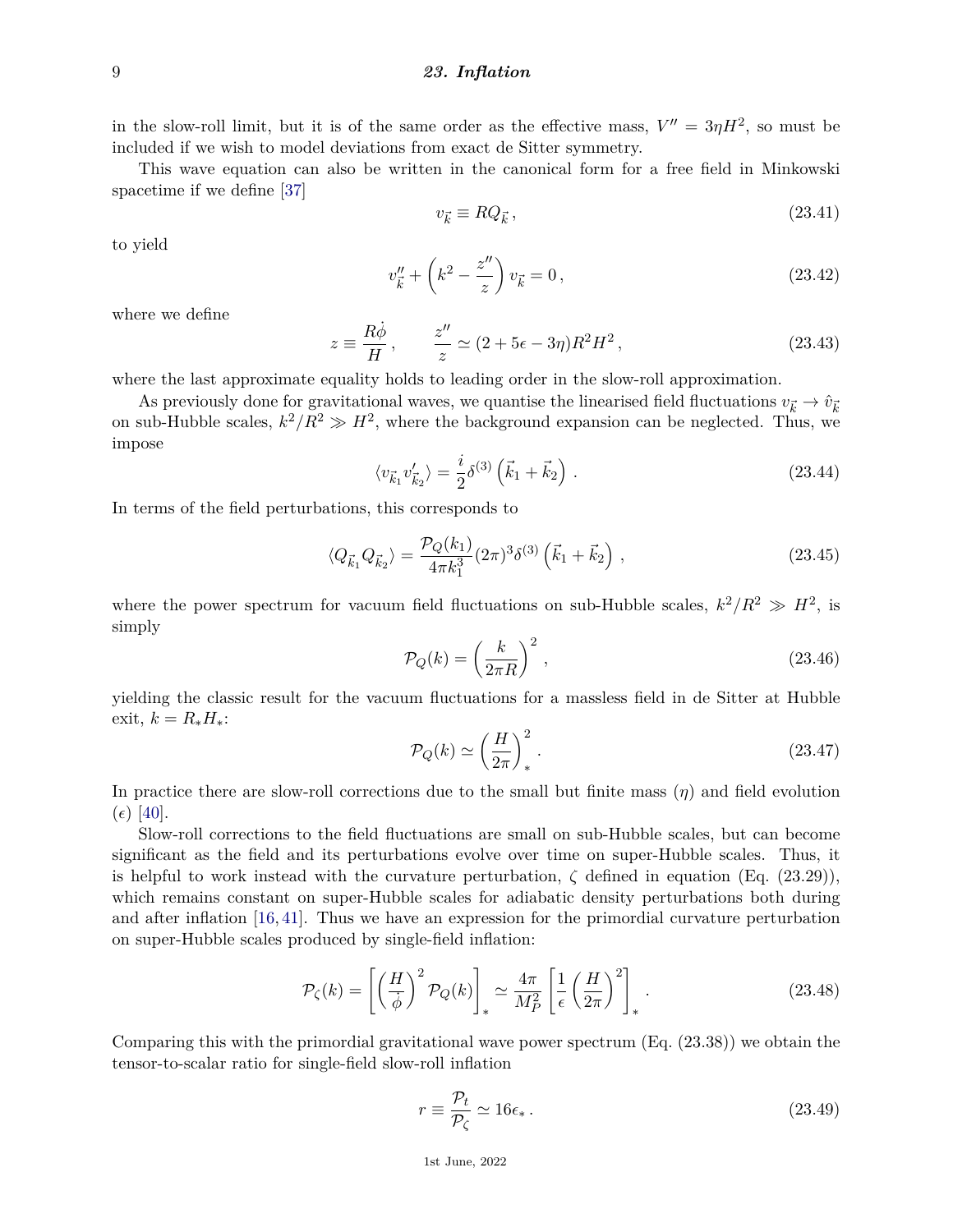Note that the scalar amplitude is boosted by a factor  $1/\epsilon_*$  during slow-roll inflation, because small scalar field fluctuations can lead to relatively large curvature perturbations on hypersurfaces defined with respect to the density if the potential energy is only weakly dependent on the scalar field, as in slow-roll. Indeed, the de Sitter limit is singular, since the potential energy becomes independent of the scalar field at first order,  $\epsilon \to 0$ , and the curvature perturbation on uniformdensity hypersurfaces becomes ill-defined.

We note that in single-field inflation the tensor-to-scalar ratio and the tensor tilt (Eq. (23.39)) at the same scale are both determined by the first slow-roll parameter at Hubble exit,  $\epsilon_*$ , giving rise to an important consistency test for single-field inflation:

$$
n_t = -\frac{r}{8} \,. \tag{23.50}
$$

This may be hard to verify if *r* is small, making any tensor tilt *n<sup>t</sup>* difficult to measure. On the other hand, it does offer a way to rule out single-field slow-roll inflation if either *r* or *n<sup>t</sup>* is large.

Given the relatively large scalar power spectrum, it has proved easier to measure the scalar tilt, conventionally defined as  $n<sub>s</sub> - 1$ . Slow-roll corrections lead to slow time-dependence of both  $H_*$ and  $\epsilon_{*}$ , giving a weak scale-dependence of the scalar power spectrum:

$$
n_s - 1 \equiv \frac{d \ln \mathcal{P}_{\zeta}}{d \ln k} \simeq -6\epsilon_* + 2\eta_*, \qquad (23.51)
$$

and a running of this tilt at second-order in slow-roll:

$$
\frac{dn_s}{d\ln k} \simeq -8\epsilon_*(3\epsilon_* - 2\eta_*) - 2\xi_*^2, \qquad (23.52)
$$

where the running introduces a new slow-roll parameter at second-order:

$$
\xi^2 = \frac{M_P^4}{64\pi^2} \frac{V'V'''}{V^2} \,. \tag{23.53}
$$

#### **23.3.4** *Observational Bounds*

The observed scale-dependence of the power spectrum makes it necessary to specify the comoving scale, *k*, at which quantities are constrained and hence the Hubble-exit time,  $k = a_* H_*,$  when the corresponding theoretical quantities are calculated during inflation. This is usually expressed in terms of the number of e-folds from the end of inflation [\[42\]](#page-28-14):

$$
N_{*}(k) \simeq 67 - \ln\left(\frac{k}{a_{0}H_{0}}\right) + \frac{1}{4}\ln\left(\frac{V_{*}^{2}}{M_{P}^{4}\rho_{end}}\right) + \frac{1}{12}\ln\left(\frac{\rho_{rh}}{\rho_{end}}\right) - \frac{1}{12}\ln(g_{*}),
$$
\n(23.54)

where  $H_0^{-1}/a_0$  is the present comoving Hubble length. Different models of reheating and and thus different reheat temperatures and densities, *ρrh* in Eq. (23.54), lead to a range of possible values for *N*<sup>∗</sup> corresponding to a fixed physical scale, and hence we have a range of observational predictions for a given inflation model, as seen in Fig. 23.1.

The *Planck* 2018 temperature and polarization data (see Chap. 29, "Cosmic Microwave Background" review) are consistent with a smooth featureless power spectrum over a range of comoving wavenumbers, 0.008  $h^{-1}$  Mpc<sup>-1</sup>  $\leq k \leq 0.1$  *h* Mpc<sup>-1</sup>. In the absence of running, the data measure the spectral index to be [\[38\]](#page-28-10)

$$
n_s = 0.9649 \pm 0.0042\,,\tag{23.55}
$$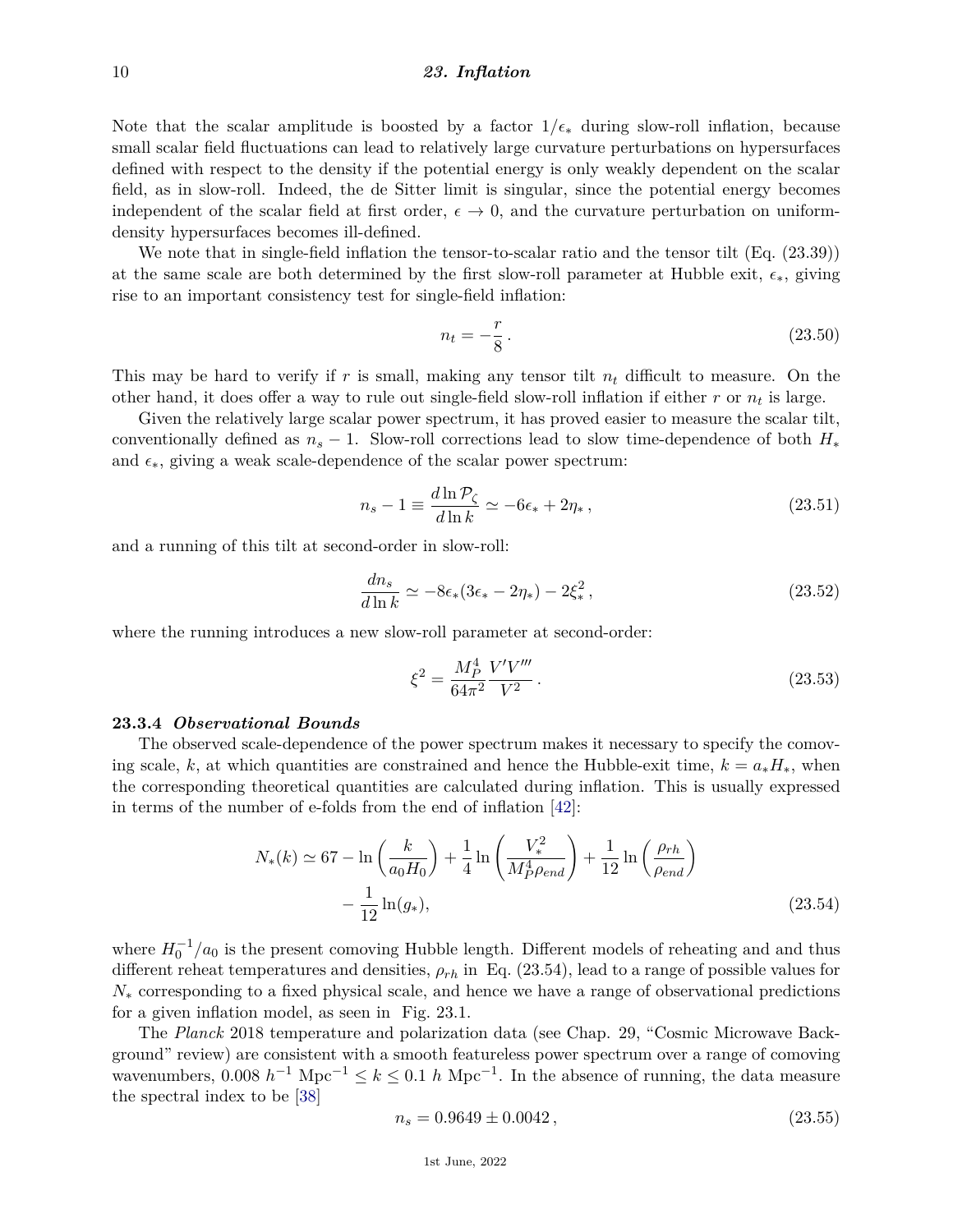

**Figure 23.2:** The result of reconstructing a single-field inflaton potential using a cubic-spline power-spectrum mode expansion and the the full *Planck*, lensing, BK15 and BAO data set. This figure is taken from [\[38\]](#page-28-10).

corresponding to a deviation from scale-invariance exceeding the  $7\sigma$  level. If running of the spectral tilt is included in the model, this is constrained to be [\[38\]](#page-28-10)

$$
\frac{dn_s}{d\ln k} = -0.0045 \pm 0.0067\tag{23.56}
$$

at the 95% CL, assuming no running of the running. The most recent analysis [\[43\]](#page-28-15) of the BICEP, Keck Array and Planck data places an upper bound on the tensor-to-scalar ratio

$$
r < 0.036 \,,\tag{23.57}
$$

at the 95% CL.

These observational bounds can be converted into bounds on the slow-roll parameters and hence the potential during slow-roll inflation. Setting higher-order slow-roll parameters (beyond secondorder in horizon-flow parameters [\[44\]](#page-28-16)) to zero, the *Planck* collaboration obtain the following 95% CL bounds when lensing and BK15 data are included [\[38\]](#page-28-10)

$$
\epsilon < 0.0044 \,,\tag{23.58}
$$

$$
\eta = -0.015 \pm 0.006 \,, \tag{23.59}
$$

$$
\xi^2 = 0.0029_{-0.0069}^{+0.0073},\tag{23.60}
$$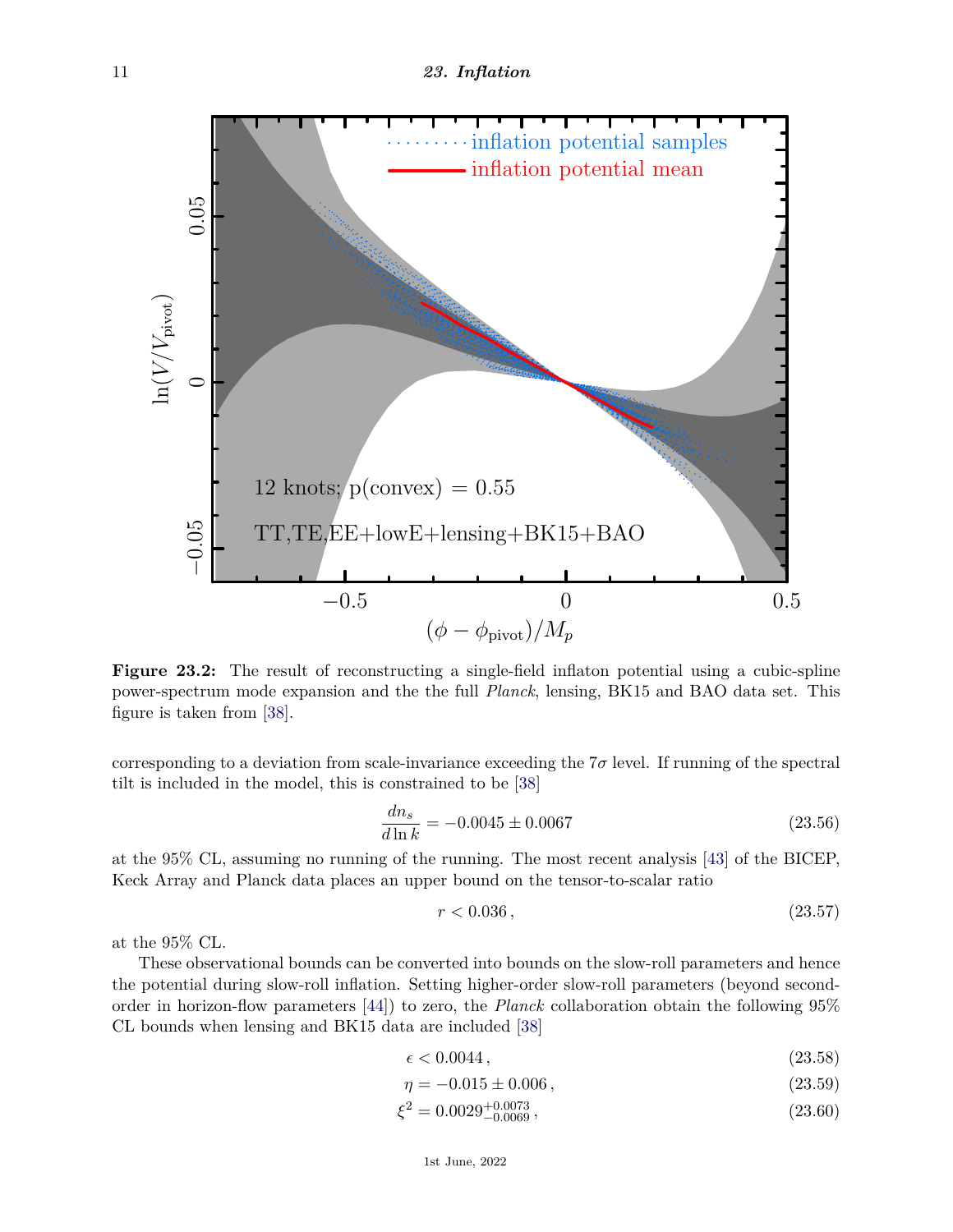which can be used to constrain models, as discussed in the next Section.

Fig. 23.1, which is taken from [\[38\]](#page-28-10), compares observational CMB constraints on the tilt, *ns*, in the spectrum of scalar perturbations and the ratio, *r*, between the magnitudes of tensor and scalar perturbations. Important rôles are played by data from the *Planck* satellite and on lensing, the BICEP2/Keck Array (BK15) and measurements of baryon acoustic oscillations (BAO). The reader is referred to [\[38\]](#page-28-10) for technical details. These experimental constraints are compared with the predictions of some of the inflationary models discussed in this review. Generally speaking, models with a concave potential are favored over those with a convex potential, and models with power-law inflation are now excluded, as opposed to models with de Sitter-like (quasi-)exponential expansion.

There is no significant evidence for local features within the range of inflaton field values probed by the data [\[38\]](#page-28-10). However, the data may be used to reconstruct partially the effective inflationary potential over a range of inflaton field values, assuming that it is suitably smooth. The result of one such exercise by the *Planck* collaboration [\[38\]](#page-28-10) in the framework of a generic single-field inflaton potential is shown in Fig. 23.2. This reconstruction assumes a cubic-spline power-spectrum mode expansion and employs the full *Planck*, lensing, BK15 and BAO data set. The reader is again referred to [\[38\]](#page-28-10) for technical details. We see that the effective inflaton potential is relatively well reconstructed over field values  $\phi$  within  $\pm 0.5$  of the chosen pivot value, but the potential is only very weakly constrained for larger values of  $|\phi - \phi_{pivot}|$ , providing wide scope for inflationary modelbuilders.

## **23.4 Models**

#### **23.4.1** *Pioneering Models*

The paradigm of the inflationary Universe was proposed in [\[2\]](#page-27-1), where it was pointed out that an early period of (near-)exponential expansion, in addition to resolving the horizon and flatness problems of conventional Big-Bang cosmology as discussed above (the possibility of a de Sitter phase in the early history of the Universe was also proposed in the non-minimal gravity model of [\[1\]](#page-27-0), with the motivation of avoiding an initial singularity), would also dilute the prior abundance of any unseen heavy, (meta-)stable particles, as exemplified by monopoles in grand unified theories (GUTs; see Chap. 93, "Grand Unified Theories" review). The original proposal was that this inflationary expansion took place while the Universe was in a metastable state (a similar suggestion was made in [\[45,](#page-28-17) [46\]](#page-28-18), where in [\[45\]](#page-28-17) it was also pointed out that such a mechanism could address the horizon problem) and was terminated by a first-order transition due to tunnelling though a potential barrier. However, it was recognized already in [\[2\]](#page-27-1) that this 'old inflation' scenario would need modification if the transition to the post-inflationary Universe were to be completed smoothly without generating unacceptable inhomogeneities.

This 'graceful exit' problem was addressed in the 'new inflation' model of [\[13\]](#page-27-8) (see also [\[14\]](#page-27-9) and footnote [39] of [\[2\]](#page-27-1)), which studied models based on an SU(5) GUT with an effective potential of the Coleman-Weinberg type (i.e., dominated by radiative corrections), in which inflation could occur during the roll-down from the local maximum of the potential towards a global minimum. However, it was realized that the Universe would evolve to a different minimum from the Standard Model [\[47\]](#page-28-19), and it was also recognized that density fluctuations would necessarily be too large [\[15\]](#page-27-10), since they were related to the GUT coupling strength.

These early models of inflation assumed initial conditions enforced by thermal equilibrium in the early Universe. However, this assumption was questionable: indeed, it was not made in the model of [\[1\]](#page-27-0), in which a higher-order gravitational curvature term was assumed to arise from quantum corrections, and the assumption of initial thermal equilibrium was jettisoned in the 'chaotic' inflationary model of [\[48\]](#page-28-20). These are the inspirations for much recent inflationary model building,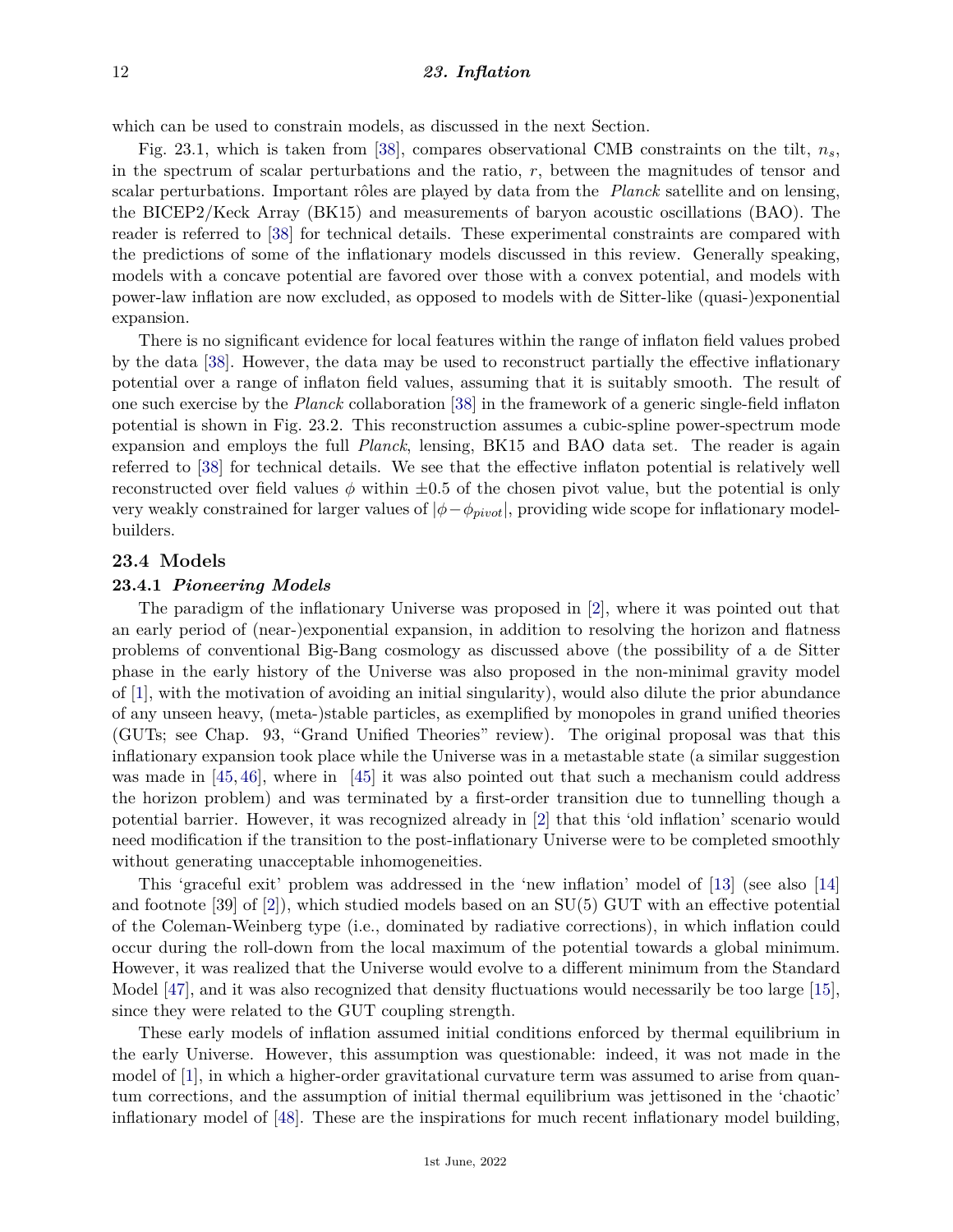so we now discuss them in more detail, before reviewing contemporary models.

In this section we will work in natural units where we set the reduced Planck mass to unity, i.e.,  $8\pi/M_P^2 = 1$ . All masses are thus relative to the reduced Planck scale.

# **23.4.2** *R*<sup>2</sup> *Inflation*

**The first-order Einstein-Hilbert action,**  $(1/2) \int d^4x \sqrt{-g}R$ , where *R* is the Ricci scalar curvature, is the minimal possible theory consistent with general coordinate invariance. However, it is possible that there might be non-minimal corrections to this action, and the unique second-order possibility is

$$
S = \frac{1}{2} \int d^4x \sqrt{-g} \left( R + \frac{R^2}{6M^2} \right) . \tag{23.61}
$$

It was pointed out in  $[1]$  that an  $R^2$  term could be generated by quantum effects, and that (Eq. (23.61)) could lead to de Sitter-like expansion of the Universe. Scalar density perturbations in this model were calculated in [\[17\]](#page-27-12). Because the initial phase was (almost) de Sitter, these perturbations were (approximately) scale-invariant, with magnitude  $\propto M$ . It was pointed out in [\[17\]](#page-27-12) that requiring the scalar density perturbations to lie in the range  $10^{-3}$  to  $10^{-5}$ , consistent with upper limits at that time, would require  $M \sim 10^{-3}$  to  $10^{-5}$  in Planck units, and it was further suggested in that these perturbations could lead to the observed large-scale structure of the Universe, including the formation of galaxies.

Although the action (Eq. (23.61)) does not contain an explicit scalar field, [\[17\]](#page-27-12) reduced the calculation of density perturbations to that of fluctuations in the scalar curvature *R*, which could be identified (up to a factor) with a scalar field of mass  $M$ . The formal equivalence of  $R^2$  gravity (Eq. (23.61)) to a theory of gravity with a massive scalar  $\phi$  had been shown in [\[18\]](#page-27-13), see also [\[19\]](#page-27-20). The effective scalar potential for what we would nowadays call the 'inflaton' [\[49\]](#page-28-21) takes the form

$$
S = \frac{1}{2} \int d^4x \sqrt{-g} \left[ R + (\partial_\mu \phi)^2 - \frac{3}{2} M^2 (1 - e^{-\sqrt{2/3}\phi})^2 \right]
$$
 (23.62)

when the action is written in the Einstein frame, and the potential is shown as the solid black line in Fig. 23.3. Using (Eq. (23.48)), one finds that the amplitude of the scalar density perturbations in this model is given by

$$
\Delta \mathcal{R} = \frac{3M^2}{8\pi^2} \sinh^4\left(\frac{\phi}{\sqrt{6}}\right),\tag{23.63}
$$

The measured magnitude of the density fluctuations in the CMB requires  $M \simeq 1.3 \times 10^{-5}$  in Planck units (assuming  $N_* \simeq 55$ ), so one of the open questions in this model is why *M* is so small. Obtaining  $N_* \simeq 55$  also requires an initial value of  $\phi \simeq 5.5$ , i.e., a super-Planckian initial condition, and another issue for this and many other models is how the form of the effective potential is protected and remains valid at such large field values. Using Eq. (23.51) one finds that  $n_s \approx 0.965$ for  $N_* \simeq 55$  and using (Eq. (23.49)) one finds that  $r \simeq 0.0035$ . These predictions are consistent with the present data from *Planck* and other experiments, as seen in Fig. 23.1.

## **23.4.3** *Chaotic Models with Power-Law Potentials*

As has already been mentioned, a key innovation in inflationary model-building was the suggestion to abandon the questionable assumption of a thermal initial state, and consider 'chaotic' initial conditions with very general forms of potential [\[48\]](#page-28-20). (Indeed, the *R*<sup>2</sup> model discussed above can be regarded as a prototype of this approach.) The chaotic approach was first proposed in the context of a simple power-law potential of the form  $\mu^{4-\alpha}\phi^{\alpha}$ , and the specific example of  $\lambda\phi^4$  was studied in [\[48\]](#page-28-20). Such models make the following predictions for the slow-roll parameters  $\epsilon$  and  $\eta$ :

$$
\epsilon = \frac{1}{2} \left( \frac{\alpha}{\phi} \right)^2, \quad \eta = \frac{\alpha(\alpha - 1)}{\phi^2}, \tag{23.64}
$$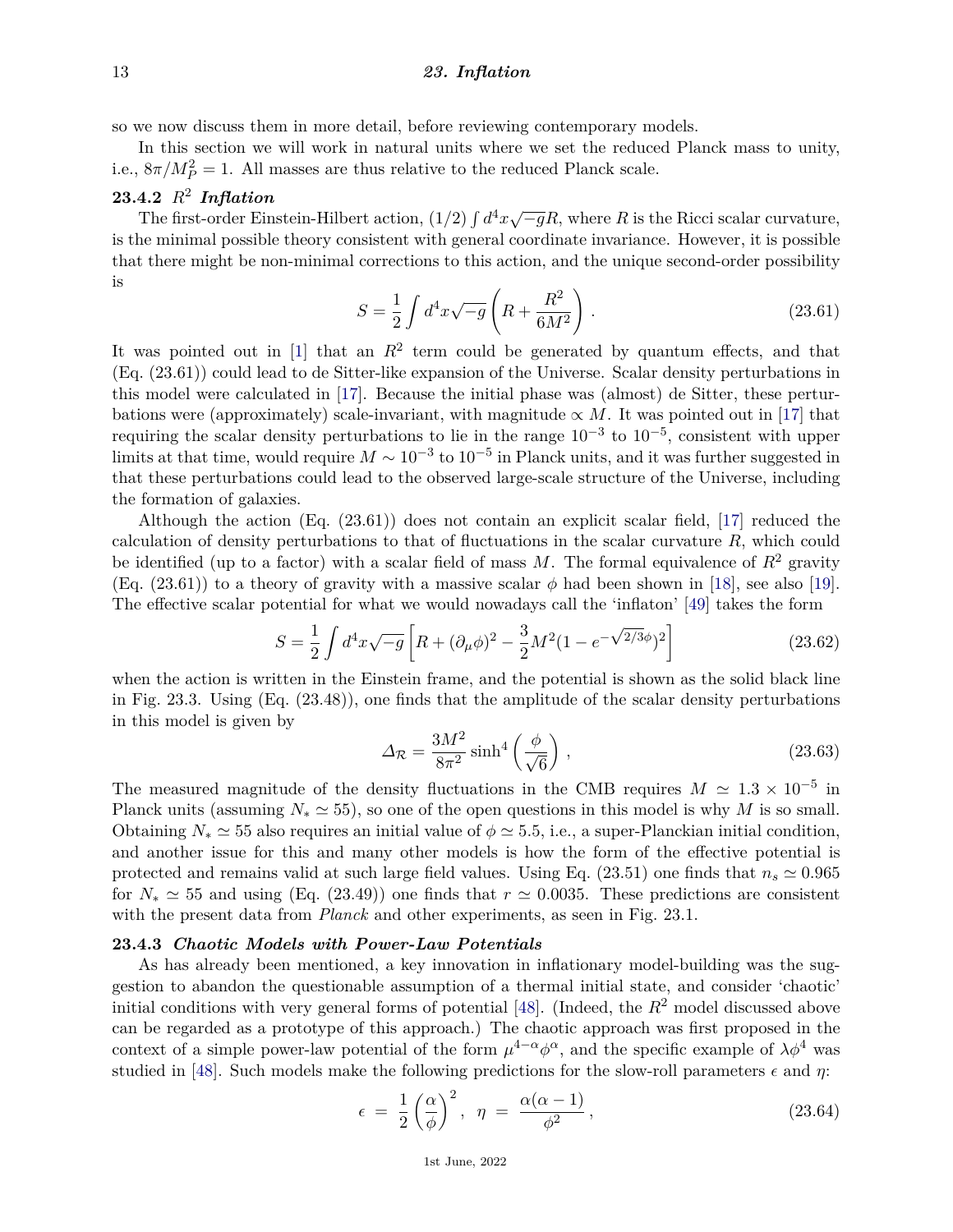

**Figure 23.3:** The inflationary potential *V* in the  $R^2$  model (solid black line) compared with its form in various no-scale models discussed in detail in [\[50\]](#page-28-22) (dashed coloured lines).

leading to the predictions

$$
r \approx \frac{4\alpha}{N_*} \,, \qquad n_s - 1 \approx -\frac{\alpha + 2}{2N_*} \,, \tag{23.65}
$$

which are shown in Fig. 23.1 for some illustrative values of *α*. We note that the prediction of the original  $\phi^4$  model lies out of the frame, with values of *r* that are too large and values of  $n_s$  that are too small. The *φ* <sup>3</sup> model has similar problems, and would in any case require modification in order to have a well-defined minimum. The simplest possibility is  $\phi^2$ , but this is now also disfavored by the data, at the 95% CL if only the *Planck* data are considered, and more strongly if other data are included, as seen in Fig. 23.1. (For non-minimal models of quadratic inflation that avoid this problem, see, e.g., [\[51\]](#page-28-23).)

Indeed, as can be seen in Fig. 23.1, all single-field models with a convex potential (i.e., one curving upwards) are disfavored compared to models with a concave potential.

## **23.4.4** *Hilltop Models*

This preference for a concave potential motivates interest in 'hilltop' models [\[52\]](#page-28-24), whose startingpoint is a potential of the form

$$
V(\phi) = \Lambda^4 \left[ 1 - \left(\frac{\phi}{\mu}\right)^p + \dots \right], \qquad (23.66)
$$

where the  $\dots$  represent extra terms that yield a positive semi-definite potential. To first order in the slow-roll parameters, when  $x \equiv \phi/\mu$  is small, one has

$$
n_s \simeq 1 - p(p-1)\mu^{-2} \frac{x^{p-2}}{(1-x^p)} - \frac{3}{8}r \,, \qquad r \simeq 8p^2 \mu^{-2} \frac{x^{2p-2}}{(1-x^p)^2} \,. \tag{23.67}
$$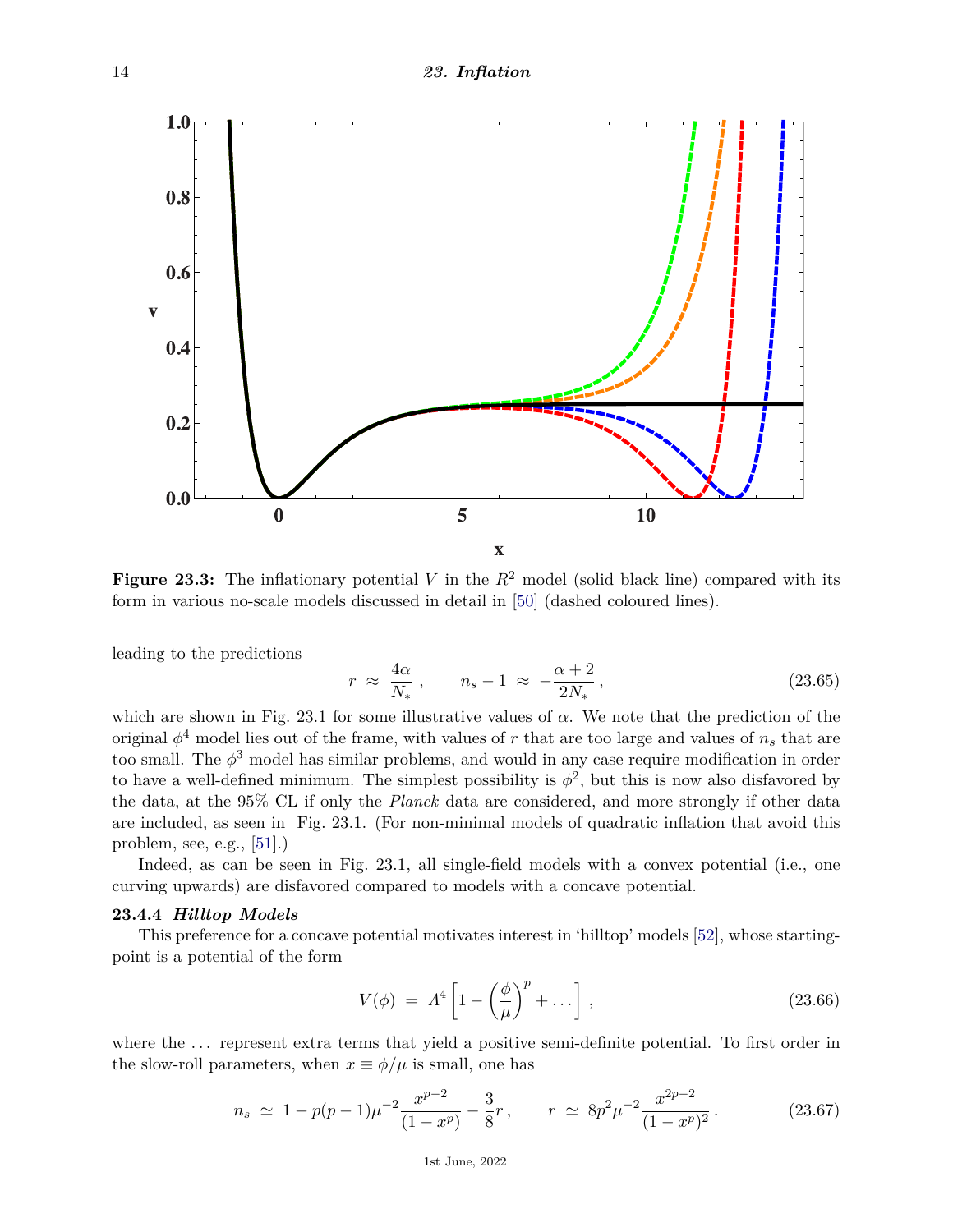As seen in Fig. 23.1, a hilltop model with *p* = 4 can be compatible with the *Planck* and other measurements, if  $\mu \gg M_P$ .

## **23.4.5** *D-Brane Inflation*

Many scenarios for inflation involving extra dimensions have been proposed, e.g., the possibility that observable physics resides on a three-dimensional brane, and that there is an inflationary potential that depends on the distance between our brane and an antibrane, with a potential of the form [\[53\]](#page-28-25)

$$
V(\phi) = \Lambda^4 \left[ 1 - \left(\frac{\mu}{\phi}\right)^p + \dots \right]. \tag{23.68}
$$

In this scenario the effective potential vanishes in the limit  $\phi \to \infty$ , corresponding to complete separation between our brane and the antibrane. The predictions for *n<sup>s</sup>* and *r* in this model can be obtained from (Eq. 23.67) by exchanging  $p \leftrightarrow -p$ , and are also consistent with the *Planck* and other data.

#### **23.4.6** *Natural Inflation*

Also seen in Fig. 23.1 are the predictions of 'natural inflation' [\[54\]](#page-28-26), in which one postulates a non-perturbative shift symmetry that suppresses quantum corrections, so that a hierarchically small scale of inflation,  $H \ll M_P$ , is technically natural. In the simplest models, there is a periodic potential of the form

$$
V(\phi) = \Lambda^4 \left[ 1 + \cos\left(\frac{\phi}{f}\right) \right],\tag{23.69}
$$

where f is a dimensional parameter reminiscent of an axion decay constant (see the next sub-section) [\[55\]](#page-28-27), which must have a value  $> M_P$ . Natural inflation can yield predictions similar to quadratic inflation (which are no longer favored, as already discussed), but can also yield an effective convex potential. Thus, it may lead to values of *r* that are acceptably small, but for values of *n<sup>s</sup>* that are in tension with the data, as seen in Fig. 23.1.

#### **23.4.7** *Axion Monodromy Models*

The effective potentials in stringy models [\[56,](#page-28-28) [57\]](#page-28-29) motivated by axion monodromy may be of the form

$$
V(\phi) = \mu^{4-\alpha} \phi^{\alpha} + \Lambda^4 e^{-C\left(\frac{\phi}{\phi_0}\right)^{p_A}} \cos\left[\gamma + \frac{\phi}{f}\left(\frac{\phi}{\phi_0}\right)^{p_f+1}\right],
$$
 (23.70)

where  $\mu$ ,  $\Lambda$ ,  $f$  and  $\phi_0$  are parameters with the dimension of mass, and  $C$ ,  $p$ ,  $p_A$ ,  $p_f$  and  $\gamma$  are dimensionless constants, generalizing the potential ( [\[54\]](#page-28-26)) in the simplest models of natural inflation. The oscillations in (Eq. 23.70) are associated with the axion field, and powers  $p_A, p_f \neq 0$  may arise from *φ*-dependent evolutions of string moduli. Since the exponential prefactor in (Eq. 23.70) is due to non-perturbative effects that may be strongly suppressed, the oscillations may be unobservable small. Specific string models having  $\phi^{\alpha}$  with  $\alpha = 4/3, 1$  or 2/3 have been constructed in [\[56,](#page-28-28) [57\]](#page-28-29), providing some motivation for the low-power models mentioned above.

As seen in Fig. 23.1, the simple axion monodromy models with the power  $\alpha = 4/3$  or 1 are no longer compatible with the current CMB data at the 95% CL, while  $\alpha = 2/3$  is only marginally compatible at 95% CL. The *Planck* Collaboration has also searched for characteristic effects associated with the second term in  $(Eq. (23.70))$ , such as a possible drift in the modulation amplitude (setting  $p_A = C = 0$ ), and a possible drifting frequency generated by  $p_f \neq 0$ , without finding any compelling evidence [\[38\]](#page-28-10).

#### **23.4.8** *Higgs Inflation*

Since the energy scale during inflation is commonly expected to lie between the Planck and TeV scales, it may serve as a useful bridge with contacts both to string theory or some other quantum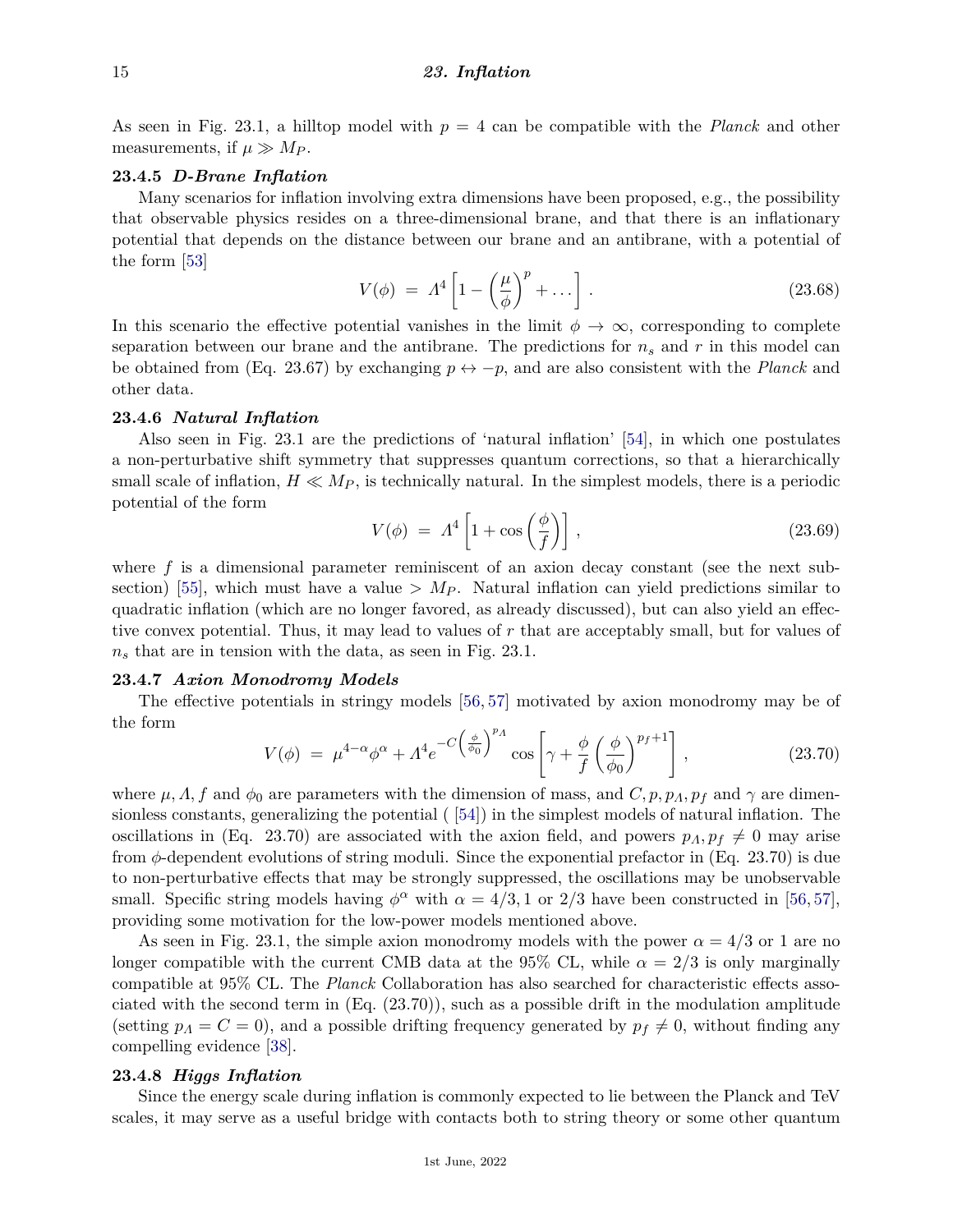theory of gravity, on the one side, and particle physics on the other side. However, as the above discussion shows, much of the activity in building models of inflation has been largely independent of specific connections with these subjects, though some examples of string-motivated models of inflation were mentioned above.

The most economical scenario for inflation might be to use as inflaton the only established scalar field, namely the Higgs field (see Chap.11, "Status of Higgs boson physics" review). A specific model assuming a non-minimal coupling of the Higgs field *h* to gravity was constructed in [\[58\]](#page-28-30). Its starting-point is the action

$$
S = \int d^4x \sqrt{-g} \left[ \frac{M^2 + \xi h^2}{2} R + \frac{1}{2} \partial_\mu h \partial^\mu h - \frac{\lambda}{4} (h^2 - v^2)^2 \right],
$$
 (23.71)

where *v* is the Higgs vacuum expectation value. The model requires  $\xi \gg 1$ , in which case it can be rewritten in the Einstein frame as

$$
S = \int d^4x \sqrt{-g} \left[ \frac{1}{2} R + \frac{1}{2} \partial_\mu \chi \partial^\mu \chi - U(\chi) \right], \qquad (23.72)
$$

where the effective potential for the canonically-normalized inflaton field  $\chi$  has the form

$$
U(\chi) = \frac{\lambda}{4\xi^2} \left[ 1 + \exp\left( -\frac{2\chi}{\sqrt{6}M_P} \right) \right]^{-2}, \qquad (23.73)
$$

which is similar to the effective potential of the  $R^2$  model at large field values. As such, the model inflates successfully if  $\xi \simeq 5 \times 10^4$   $m_h/(\sqrt{2}v)$ , with predictions for  $n_s$  and  $r$  that are indistinguishable from the predictions of the  $R^2$  model shown in Fig. 23.1.

This model is very appealing, but must confront several issues. One is to understand the value of  $\xi$ , and another is the possibility of unitarity violation. However, a more fundamental issue is whether the effective quartic Higgs coupling is positive at the scale of the Higgs field during inflation. Extrapolations of the effective potential in the Standard Model using the measured values of the masses of the Higgs boson and the top quark indicate that probably  $\lambda < 0$  at this scale [\[59\]](#page-28-31), though there are still significant uncertainties associated with the appropriate input value of the top mass and the extrapolation to high renormalization scales.

#### **23.4.9** *Supersymmetric Models of Inflation*

Supersymmetry [\[60\]](#page-29-0) is widely considered to be a well-motivated possible extension of the Standard Model that might become apparent at the TeV scale. It is therefore natural to consider supersymmetric models of inflation. These were originally proposed because of the problems of the new inflationary theory [\[13,](#page-27-8) [14\]](#page-27-9) based on the one-loop (Coleman-Weinberg) potential for breaking SU(5). Several of these problems are related to the magnitude of the effective potential parameters: in any model of inflation based on an elementary scalar field, some parameter in the effective potential must be small in natural units, e.g., the quartic coupling  $\lambda$  in a chaotic model with a quartic potential, or the mass parameter  $\mu$  in a model of chaotic quadratic inflation. These parameters are renormalized multiplicatively in a supersymmetric theory, so that the quantum corrections to small values would be under control. Hence, it was suggested that inflation cries out for supersymmetry [\[61\]](#page-29-1), though non-supersymmetric resolutions of the problems of Coleman-Weinberg inflation are also possible: see, e.g., Ref. [\[62\]](#page-29-2).

In the Standard Model there is only one scalar field that could be a candidate for the inflaton, namely the Higgs field discussed above, but even the minimal supersymmetric extension of the Standard Model (MSSM) contains many scalar fields. However, none of these is a promising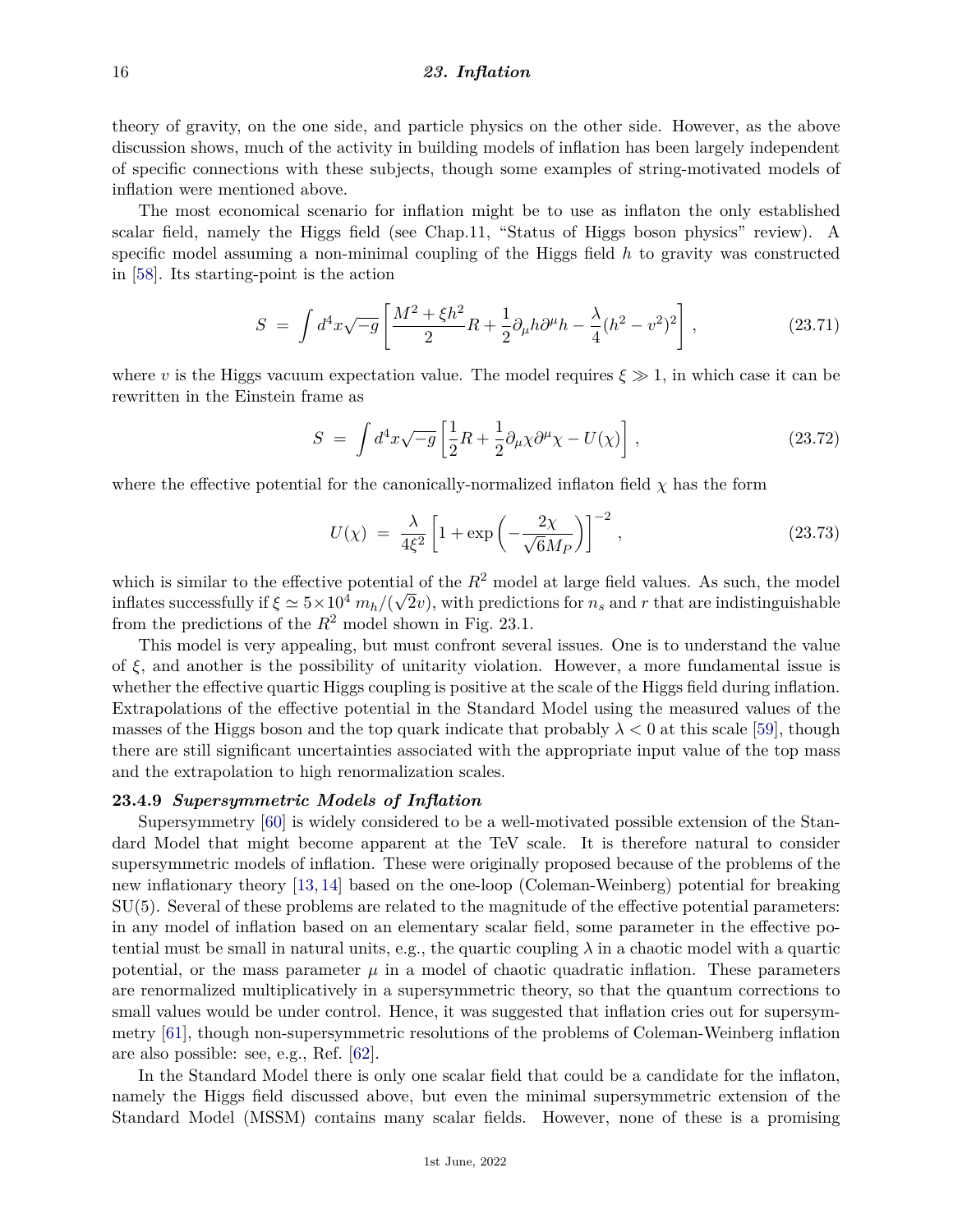

**Figure 23.4:** The Bayes factors calculated in [\[63\]](#page-29-3) for a large sample of inflationary models using *Planck* 2015 data [\[64\]](#page-29-4). Those highlighted in yellow are featured in this review, according to the numbers listed in the text.

candidate for the inflaton. The minimal extension of the MSSM that may contain a suitable candidate is the supersymmetric version of the minimal seesaw model of neutrino masses, which contains the three supersymmetric partners of the heavy singlet (right-handed) neutrinos. One of these singlet sneutrinos  $\tilde{\nu}$  could be the inflaton [\[65\]](#page-29-5): it would have a quadratic potential, the mass coefficient required would be  $\sim 10^{13}$  GeV, very much in the expected ball-park for singlet (righthanded) neutrino masses, and sneutrino inflaton decays also could give rise to the cosmological baryon asymmetry via leptogenesis. However, as seen in Fig. 23.1 and already discussed, a purely quadratic inflationary potential is no longer favored by the data. This difficulty could in principle be resolved in models with multiple sneutrinos [\[66\]](#page-29-6), or by postulating a trilinear sneutrino coupling and hence a superpotential of Wess-Zumino type [\[67\]](#page-29-7), which can yield successful inflation with predictions intermediate between those of natural inflation and hilltop inflation in Fig. 23.1.

Finally, we note that it is also possible to obtain inflation via supersymmetry breaking, as in the model [\[68\]](#page-29-8) whose predictions are illustrated in Fig. 23.1.

# **23.4.10** *Supergravity Models*

Any model of early-Universe cosmology, and specifically inflation, must necessarily incorporate gravity. In the context of supersymmetry this requires an embedding in some supergravity the-ory [\[69,](#page-29-9)[70\]](#page-29-10). An  $\mathcal{N} = 1$  supergravity theory is specified by three functions: a Hermitian function of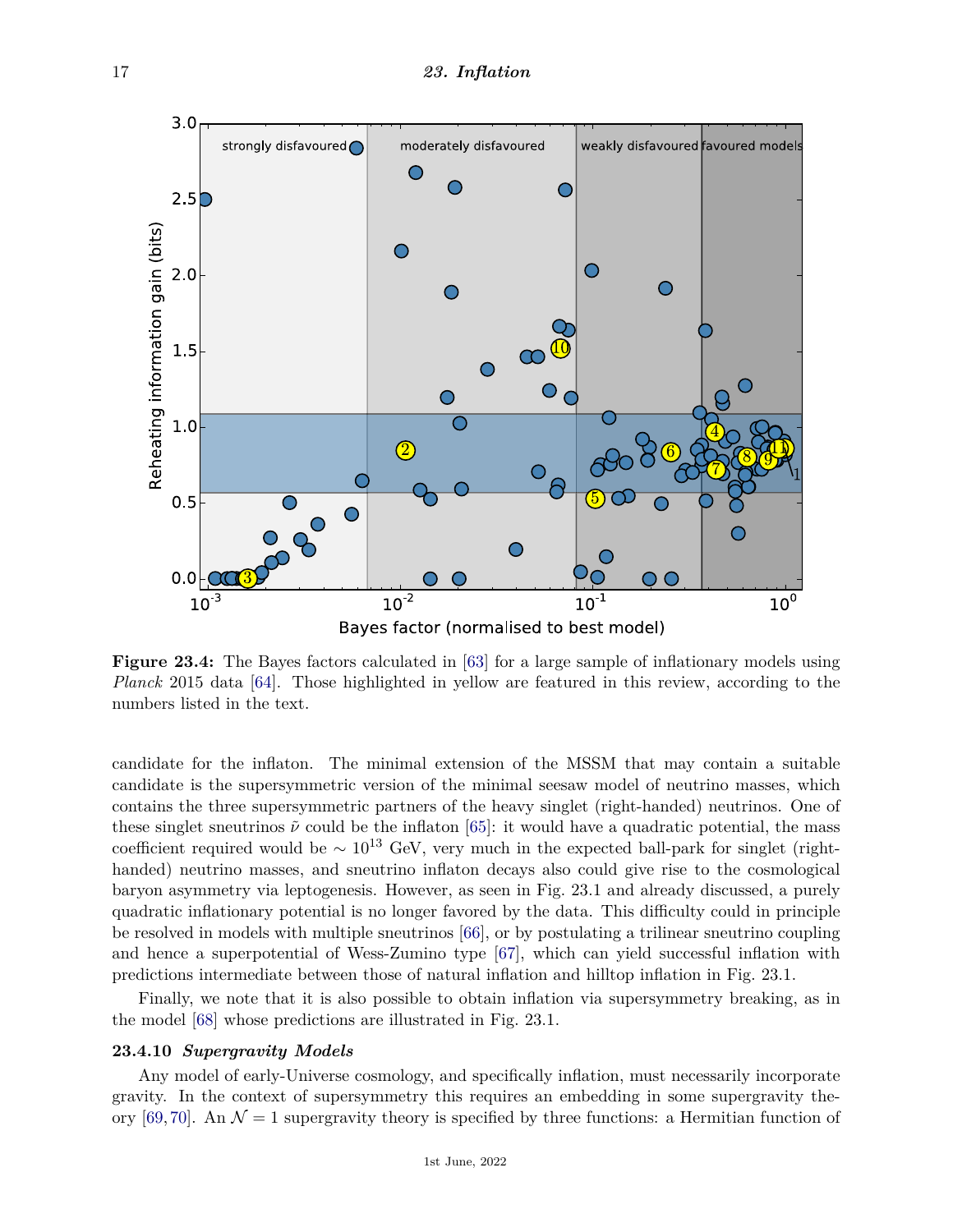the matter scalar fields  $\phi^i$ , called the Kähler potential *K*, that describes its geometry, a holomorphic function of the superfields, called the superpotential *W*, which describes their interactions, and another holomorphic function  $f_{\alpha\beta}$ , which describes their couplings to gauge fields  $V_{\alpha}$  [\[71\]](#page-29-11).

The simplest possibility is that the Kähler metric is flat:

$$
K = \phi^i \phi_i^*,\tag{23.74}
$$

where the sum is over all scalar fields in the theory, and the simplest inflationary model in minimal supergravity had the superpotential [\[72\]](#page-29-12)

$$
W = m^2 (1 - \phi)^2, \tag{23.75}
$$

Where  $\phi$  is the inflaton. However, this model predicts a tilted scalar perturbation spectrum,  $n_s = 0.933$ , which is now in serious disagreement with the data from *Planck* and other experiments shown in Fig. 23.1.

Moreover, there is a general problem that arises in any supergravity theory coupled to matter, namely that, since its effective scalar potential contains a factor of *e <sup>K</sup>*, scalars typically receive squared masses  $\propto H^2 \sim V$ , where *H* is the Hubble parameter [\[73\]](#page-29-13), an issue called the '*η* problem'. The theory given by  $(Eq. (23.75))$  avoids this *η* problem, but a generic supergravity inflationary model encounters this problem of a large inflaton mass. Moreover, there are additional challenges for supergravity inflation associated with the spontaneous breaking of local supersymmetry [\[74–](#page-29-14)[76\]](#page-29-15).

Various approaches to the *η* problem in supergravity have been proposed, including the possibility of a shift symmetry [\[77\]](#page-29-16), and one possibility that has attracted renewed attention recently is no-scale supergravity [\[78,](#page-29-17) [79\]](#page-29-18). This is a form of supergravity with a Kähler potential that can be written in the form [\[80\]](#page-29-19)

$$
K = -3\ln\left(T + T^* - \frac{\sum_{i} |\phi^i|^2}{3}\right),\tag{23.76}
$$

which has the special property that it naturally has a flat potential, at the classical level and before specifying a non-trivial superpotential. As such, no-scale supergravity is well-suited for constructing models of inflation. Adding to its attraction is the feature that compactifications of string theory to supersymmetric four-dimensional models yield effective supergravity theories of the no-scale type [\[81\]](#page-29-20). There are many examples of superpotentials that yield effective inflationary potentials for either the *T* field (which is akin to a modulus field in some string compactification) or a *φ* field (generically representing matter) that are of the same form as the effective potential of the  $R^2$  model (Eq. (23.62)) when the magnitude of the inflaton field  $\gg 1$  in Planck units, as required to obtain sufficiently many e-folds of inflation, *N*<sup>∗</sup> [\[82,](#page-29-21)[83\]](#page-29-22). This framework also offers the possibility of using a suitable superpotential to construct models with effective potentials that are similar, but not identical, to the  $R^2$  model, as shown by the dashed coloured lines in Fig. 23.3.

# **23.4.11** *Other Exponential Potential Models*

This framework also offers the possibility [\[82\]](#page-29-21) of constructing models in which the asymptotic constant value of the potential at large inflaton field values is approached via a different exponentially-suppressed term:

$$
V(\phi) = A \left[ 1 - \delta e^{-B\phi} + \mathcal{O}(e^{-2B\phi}) \right], \qquad (23.77)
$$

where the magnitude of the scalar density perturbations fixes  $A$ , but  $\delta$  and  $B$  are regarded as free parameters. In the case of  $R^2$  inflation  $\delta = 2$  and  $B = \sqrt{2/3}$ . In a model such as (Eq. (23.77)),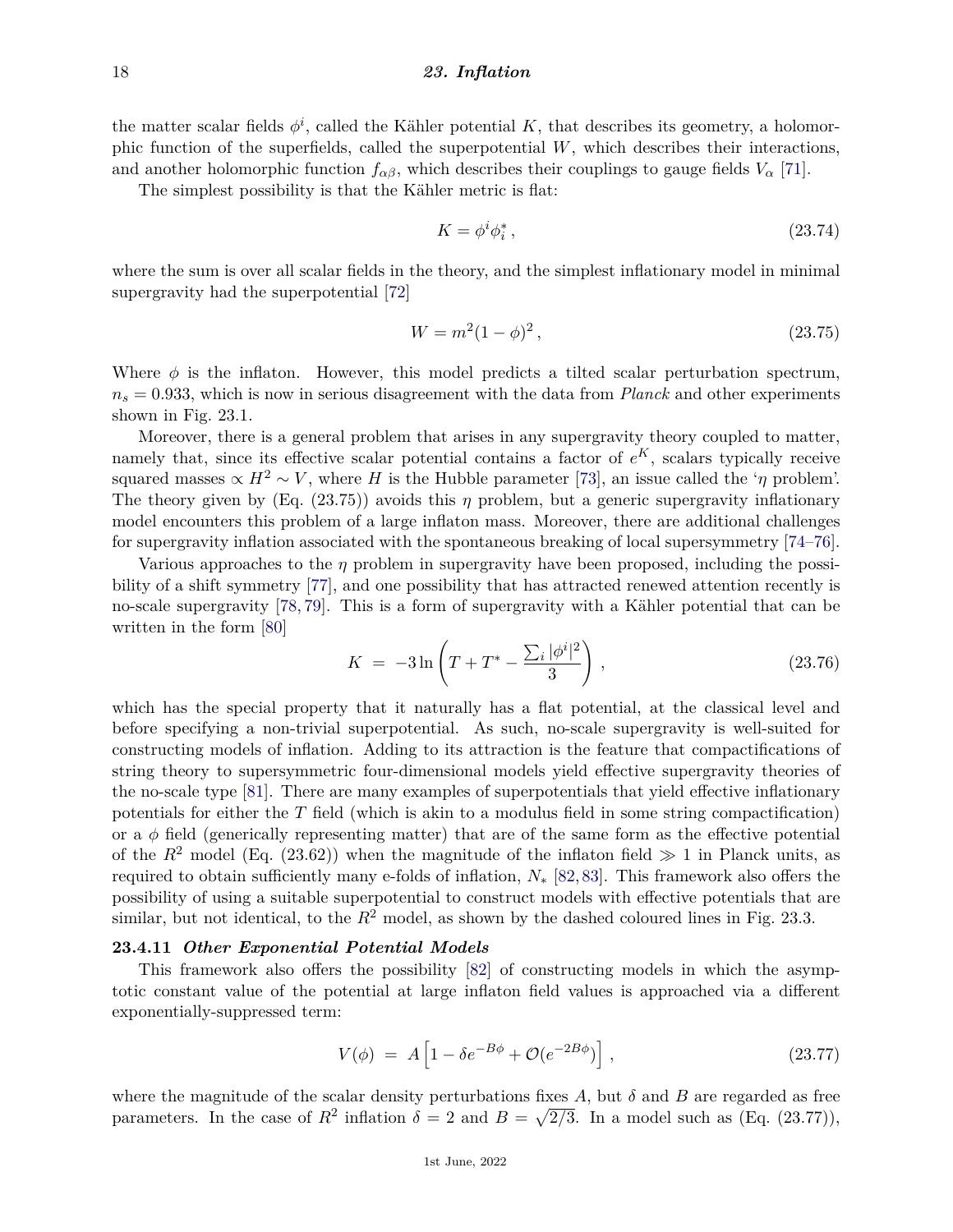one finds at leading order in the small quantity *e* <sup>−</sup>*Bφ* that

$$
n_s = 1 - 2B^2 \delta e^{-B\phi}, \nr = 8B^2 \delta^2 e^{-2B\phi}, \nN_* = \frac{1}{B^2 \delta} e^{+B\phi}.
$$
\n(23.78)

yielding the relations

$$
n_s = 1 - \frac{2}{N_*}, r = \frac{8}{B^2 N_*^2}.
$$
\n(23.79)

This model leads to the class of predictions labeled by ' $\alpha$  attractors' [\[84\]](#page-29-23) in Fig. 23.1. There are generalizations of the simplest no-scale model (Eq.  $(23.76)$ ) with prefactors before the ln( $\dots$ ) that are 1 or 2, leading to larger values of  $B = \sqrt{2}$  or 1, respectively, and hence smaller values of r than in the  $R^2$  model.

# **23.5 Model Comparison**

Given a particular inflationary model, one can obtain constraints on the model parameters, informed by the likelihood, corresponding to the probability of the data given a particular choice of parameters (see Sec. 40, "Statistics" review). In the light of the detailed constraints on the statistical distribution of primordial perturbations now inferred from high-precision observations of the cosmic microwave background, it is also possible to make quantitative comparison of the statistical evidence for or against different inflationary models. This can be done either by comparing the logarithm of the maximum likelihood that can be obtained for the data using each model, i.e., the minimum  $\chi^2$ (with some correction for the number of free parameters in each model), or by a Bayesian model comparison [\[85\]](#page-29-24) (see also Sec. 40.3.3 in "Statistics" review).

In such a Bayesian model comparison one computes [\[7\]](#page-27-3) the evidence,  $\mathcal{E}(\mathcal{D}|\mathcal{M}_A)$  for a model,  $M_A$ , given the data D. This corresponds to the likelihood,  $\mathcal{L}(\theta_{Ai}) = p(\mathcal{D}|\theta_{Ai}, \mathcal{M}_A)$ , integrated over the assumed prior distribution,  $\pi(\theta_{Ai} | \mathcal{M}_A)$ , for all the model parameters  $\theta_{Ai}$ :

$$
\mathcal{E}(\mathcal{D}|\mathcal{M}_A) = \int \mathcal{L}(\theta_{Aj}) \pi(\theta_{Aj}|\mathcal{M}_A) d\theta_{Aj}.
$$
 (23.80)

The posterior probability of the model given the data follows from Bayes' theorem

$$
p(\mathcal{M}_A|\mathcal{D}) = \frac{\mathcal{E}(\mathcal{D}|\mathcal{M}_A)\pi(\mathcal{M}_A)}{p(\mathcal{D})},
$$
\n(23.81)

where the prior probability of the model is given by  $\pi(\mathcal{M}_A)$ . Assuming that all models are equally likely a priori,  $\pi(\mathcal{M}_A) = \pi(\mathcal{M}_B)$ , the relative probability of model A relative to a reference model, in the light of the data, is thus given by the Bayes factor

$$
B_{A,ref} = \frac{\mathcal{E}(\mathcal{D}|\mathcal{M}_A)}{\mathcal{E}(\mathcal{D}|\mathcal{M}_{ref})}.
$$
\n(23.82)

Computation of the multi-dimensional integral (Eq. (23.80)) is a challenging numerical task. Even using an efficient sampling algorithm requires hundreds of thousands of likelihood computations for each model, though slow-roll approximations can be used to calculate rapidly the primordial power spectrum using the APSIC numerical library [\[7\]](#page-27-3) for a large number of single-field, slow-roll inflation models.

The change in  $\chi^2$  for selected slow-roll models relative to the Starobinsky  $R^2$  inflationary model, used as a reference, is given in Table 23.1 (taken from [\[38\]](#page-28-10)). All the other inflation models require a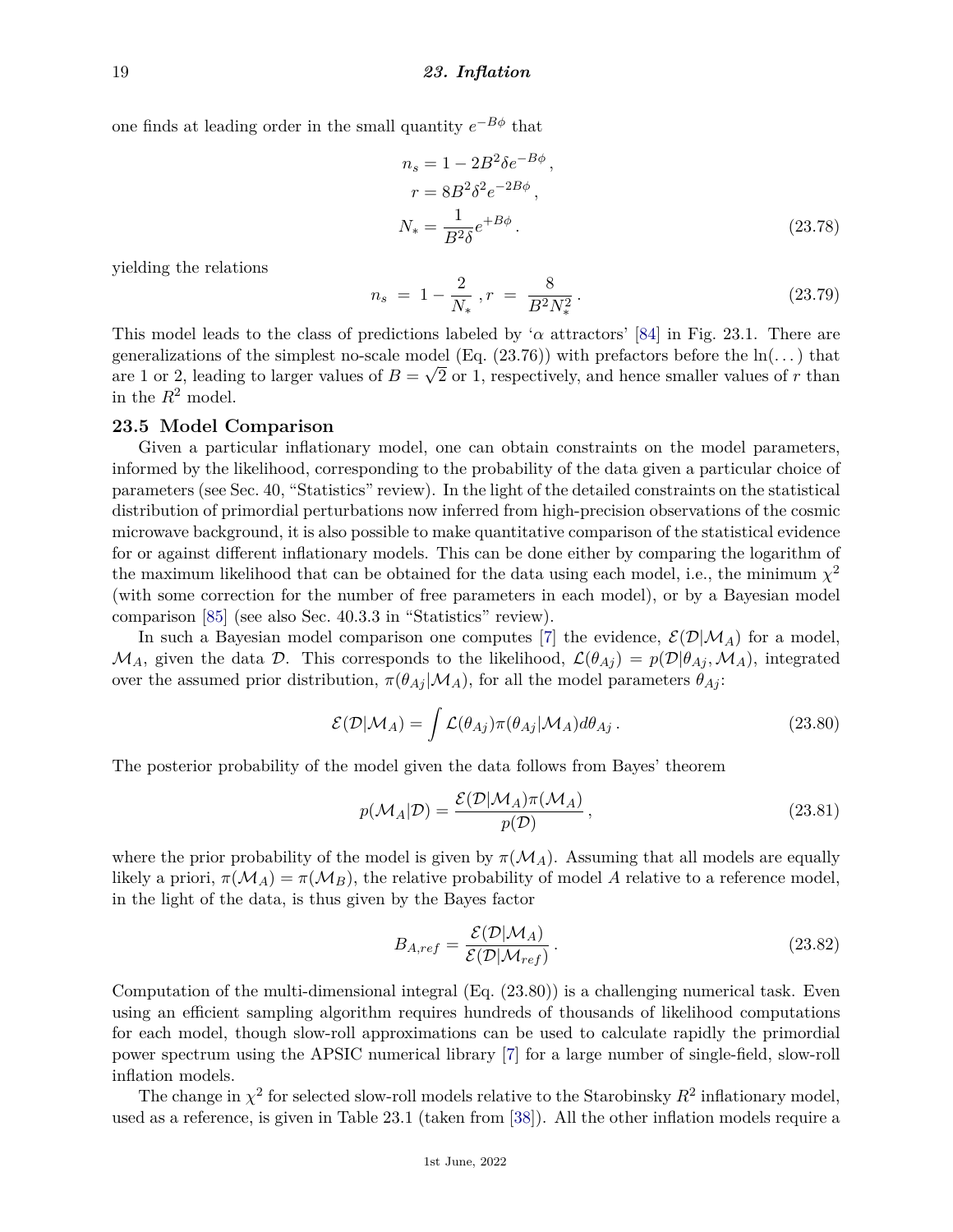substantial amplitude of tensor modes, and so have an increased  $\chi^2$  with respect to the Starobinsky and other models with a scalar tilt but small tensor modes. Table 23.1 also shows the Bayesian evidence for (ln *BA,ref >* 0) or against (ln *BA,ref <* 0) a selection of inflation models using the *Planck* analysis priors [\[38\]](#page-28-10). The Starobinsky  $R^2$  inflationary model may be chosen as a reference [38] that provides a good fit to current data. Higgs inflation [\[58\]](#page-28-30) is indistinguishable using current data, making the model comparison "inconclusive" on the Jeffrey's scale ( $|\ln B_{A,ref}| < 1$ ). (Recall, though, that this model is disfavored by the measured values of the Higgs and top quark masses [\[59\]](#page-28-31).) We note that although *α*-attractor models can provide a good fit to the data, they are disfavored relative to the Starobinsky model due to their larger prior volume. There is now strong evidence  $(|\ln B_{A,ref}| > 5)$  against large-field models such as chaotic inflation with a quadratic or a quartic potential. Indeed, over 30% of the slow-roll inflation models considered in Ref. [\[7\]](#page-27-3) are strongly disfavored by the *Planck* data.

**Table 23.1:** Observational evidence for and against selected inflation models:  $\Delta \chi^2$  and the Bayes factors are calculated relative to the Starobinsky  $R^2$  inflationary model, which is treated as a reference. Results from *Planck* 2018 analysis [\[38\]](#page-28-10).

| Model                            |         | $\ln B_{A,ref}$ |
|----------------------------------|---------|-----------------|
| $R^2$ inflation                  |         |                 |
| Power-law potential $\phi^{2/3}$ | $+4.0$  | $-4.6$          |
| Power-law potential $\phi^2$     | $+21.6$ | $<-10$          |
| Power-law potential $\phi^4$     | $+75.3$ | $<-10$          |
| Natural inflation                | $+9.9$  | $-6.6$          |
| Hilltop quartic model            | $-0.3$  | $-1.4$          |

The Bayes factors for a wide selection of slow-roll inflationary models are displayed in Fig. 23.4, which is adapted from Fig. 3 in [\[63\]](#page-29-3), where more complete descriptions of the models and the calculations of the Bayes factors using *Planck* 2015 data [\[64\]](#page-29-4) are given. Models discussed in this review are highlighted in yellow, and numbered as follows:  $(1)$   $R^2$  inflation (Sec. 23.4.2) and models with similar predictions, such as Higgs inflation (Sec. 23.4.8) and no-scale supergravity inflation (Sec. 23.4.10); chaotic inflation models (2) with a  $\phi^2$  potential; (3) with a  $\phi^4$  potential; (4) with a  $\phi^{2/3}$  potential, and (5) with a  $\phi^p$  potential marginalising over  $p \in [0.2, 6]$  (Sec. 23.4.3); hilltop inflation models (6) with  $p = 2$ ; (7) with  $p = 4$  and (8) marginalising over  $p$  (Sec. 23.4.4); (9) brane inflation (Sec. 23.4.5); (10) natural inflation (Sec. 23.4.6); (11) exponential potential models such as *α*-attractors (Sec. 23.4.11). As seen in Fig. 23.4 and discussed in the next Section, constraints on reheating are starting to provide additional information about models of inflation.

# **23.6 Constraints on Reheating**

One connection between inflation and particle physics is provided by inflaton decay, whose products are expected to have thermalized subsequently. As seen in (Eq. (23.54)), the number of e-folds required during inflation depends on details of this reheating process, including the matter density upon reheating, denoted by *ρth*, which depends in turn on the inflaton decay rate *Γφ*. We see in Fig. 23.1 that, within any specific inflationary model, both *n<sup>s</sup>* and particularly *r* are sensitive to the value of  $N_*$ . In particular, the one- $\sigma$  uncertainty in the experimental measurement of  $n_s$ is comparable to the variation in many model predictions for *N*<sup>∗</sup> ∈ [50*,* 60]. This implies that the data start to constrain scenarios for inflaton decay in many models. For example, it is clear from Fig. 23.1 that  $N_* = 60$  would be preferred over  $N_* = 50$  in a chaotic inflationary model with a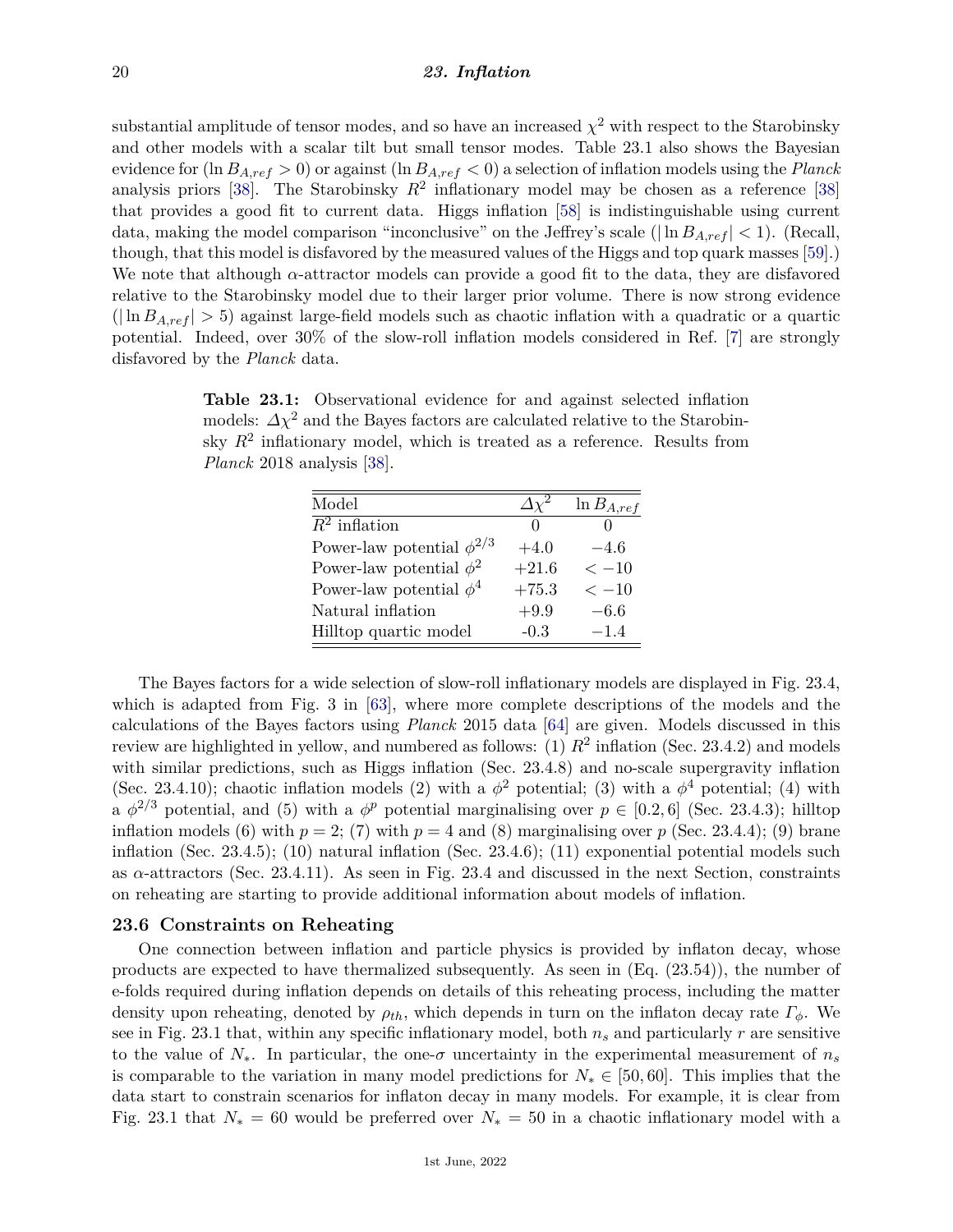quadratic potential.

As a specific example, let us consider *R*<sup>2</sup> models and related models such as Higgs and no-scale inflation models that predict small values of *r* [\[86\]](#page-29-25). As seen in Fig. 23.1, within these models the combination of *Planck*, BICEP2/Keck Array and BAO data would require a limited range of *ns*, corresponding to a limited range of *N*∗, as seen by comparing the left and right vertical axes in Fig. 23.5:

 $N_* \geq 52$  (68\% CL),  $N_* \geq 44$  (95\% CL). (23.83)

Within any specific model for inflaton decay, these bounds can be translated into constraints on the effective decay coupling. For example, if one postulates a two-body inflaton decay coupling *y*, the bounds (Eq. (23.83)) can be translated into bounds on *y*. This is illustrated in Fig. 23.5, where any value of *N*<sup>∗</sup> (on the left vertical axis), projected onto the diagonal line representing the correlation predicted in  $R^2$ -like models, corresponds to a specific value of the inflaton decay rate *Γφ/m* (lower horizontal axis) and hence *y* (upper horizontal axis):

$$
y \ge 10^{-5} \quad (68\% \text{ CL}), \quad y \ge 10^{-15} \quad (95\% \text{ CL}). \tag{23.84}
$$

These bounds are not very constraining – although the 68% CL lower bound on *y* is already comparable with the electron Yukawa coupling – but can be expected to improve significantly in the coming years and thereby provide significant information on the connections between inflation and particle physics.

# **23.7 Beyond Single-Field Slow-Roll Inflation**

There are numerous possible scenarios beyond the simplest single-field models of slow-roll inflation. These include theories in which non-canonical fields are considered, such as k-inflation [\[87\]](#page-29-26) or DBI inflation [\[88\]](#page-29-27), and multiple-field models, such as the curvaton scenario [\[89\]](#page-29-28). As well as altering the single-field predictions for the primordial curvature power spectrum (Eq. (23.48)) and the tensor-scalar ratio (Eq. (23.49)), they may introduce new quantities that vanish in single-field slow-roll models, such as isocurvature matter perturbations, corresponding to entropy fluctuations in the photon-to-matter ratio, at first order:

$$
S_m = \frac{\delta n_m}{n_m} - \frac{\delta n_\gamma}{n_\gamma} = \frac{\delta \rho_m}{\rho_m} - \frac{3}{4} \frac{\delta \rho_\gamma}{\rho_\gamma} \,. \tag{23.85}
$$

Another possibility is non-Gaussianity in the distribution of the primordial curvature perturbation (see Chap. 29, "Cosmic Microwave Background" review), encoded in higher-order correlators such as the primordial bispectrum [\[90\]](#page-30-0)

$$
\langle \zeta(\mathbf{k}) \zeta(\mathbf{k'}) \zeta(\mathbf{k''}) \rangle \equiv (2\pi)^3 \delta(\mathbf{k} + \mathbf{k'} + \mathbf{k''}) B_{\zeta}(k, k', k''), \qquad (23.86)
$$

which is often expressed in terms of a dimensionless non-linearity parameter

$$
f_{NL} \propto B_{\zeta}(k, k', k'')/P_{\zeta}(k)P_{\zeta}(k').
$$

The three-point function (Eq. (23.86)) can be thought of as defined on a triangle whose sides are  $\mathbf{k}, \mathbf{k}', \mathbf{k}'$ , of which only two are independent, since they sum to zero. Further assuming statistical isotropy ensures that the bispectrum depends only on the magnitudes of the three vectors,  $k, k'$ and *k*<sup>"</sup>. The search for  $f_{NL}$  and other non-Gaussian effects was a prime objective of the *Planck* data analysis [\[91,](#page-30-1) [92\]](#page-30-2).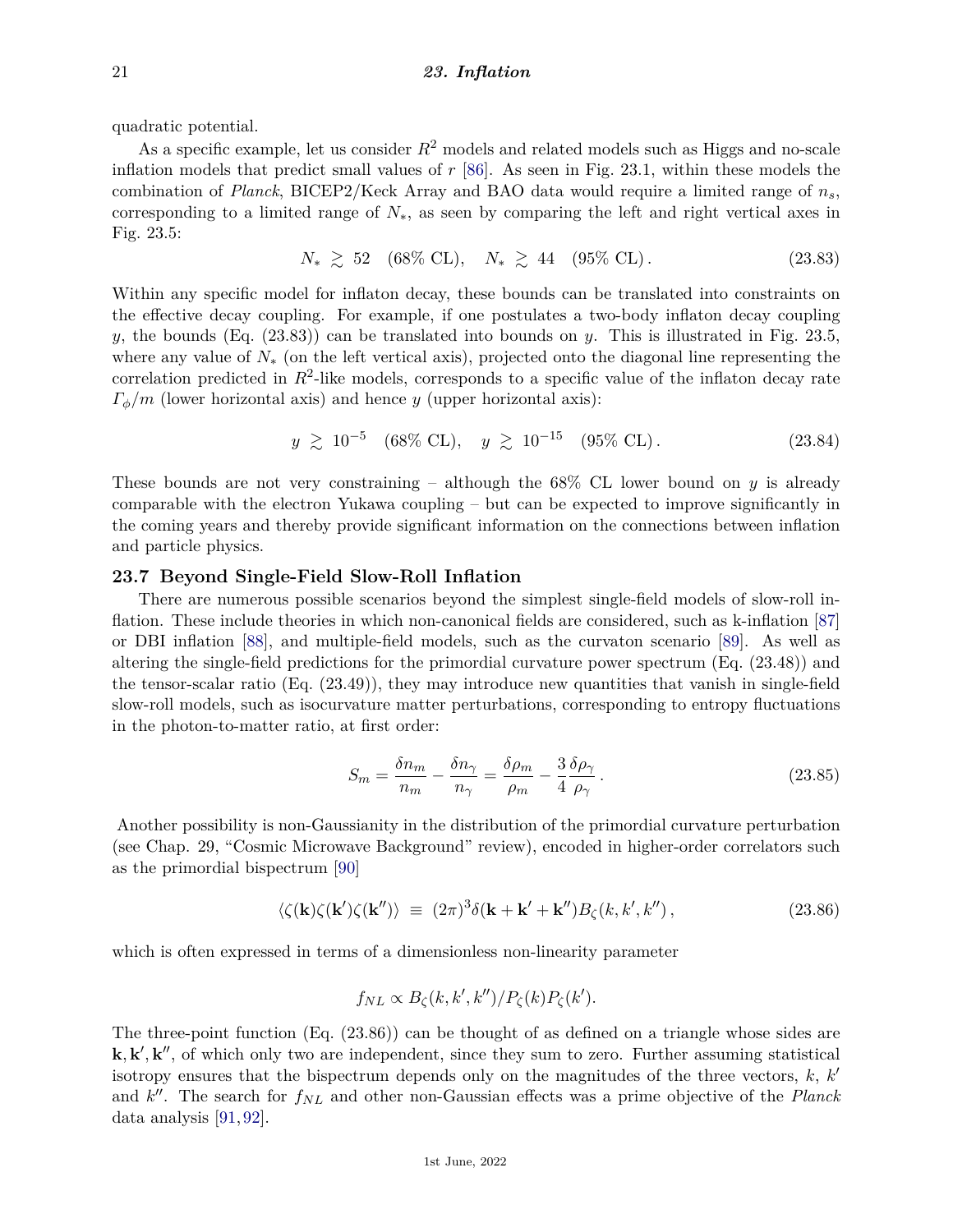

**Figure 23.5:** The values of  $N_*$  (left axis) and  $n_s$  (right axis) in  $R^2$  inflation and related models for a wide range of decay rates, *Γφ/m*, (bottom axis) and corresponding two-body couplings, *y* (top axis). The diagonal red line segment shows full numerical results over a restricted range of  $\Gamma_{\phi}/m$  (which are shown in more detail in the insert), while the diagonal blue strip represents an analytical approximation described in [\[86\]](#page-29-25). The difference between these results is indistinguishable in the main plot, but is visible in the insert. The horizontal yellow and blue lines show the 68 and 95% CL lower limits from the *Planck* 2015 data [\[64\]](#page-29-4), and the vertical coloured lines correspond to specific models of inflaton decay. Figure taken from [\[93\]](#page-30-3).

## **23.7.1** *Effective Field Theory of Inflation*

Since slow-roll inflation is a phase of accelerated expansion with an almost constant Hubble parameter, one may think of inflation in terms of an effective theory where the de Sitter spacetime symmetry is spontaneously broken down to RW symmetry by the time-evolution of the Hubble rate,  $H \neq 0$ . There is then a Goldstone boson,  $\pi$ , associated with the spontaneous breaking of time-translation invariance, which can be used to study model-independent properties of inflation. The Goldstone boson describes a spacetime-dependent shift of the time coordinate, corresponding to an adiabatic perturbation of the matter fields:

$$
\delta\phi_i(t, \vec{x}) = \phi_i(t + \pi(t, \vec{x})) - \phi_i(t).
$$
\n(23.87)

Thus adiabatic field fluctuations can be absorbed into the spatial metric perturbation,  $\mathcal{R}$  in Eq. (23.28) at first order, in the comoving gauge:

$$
\mathcal{R} = -H\pi\,,\tag{23.88}
$$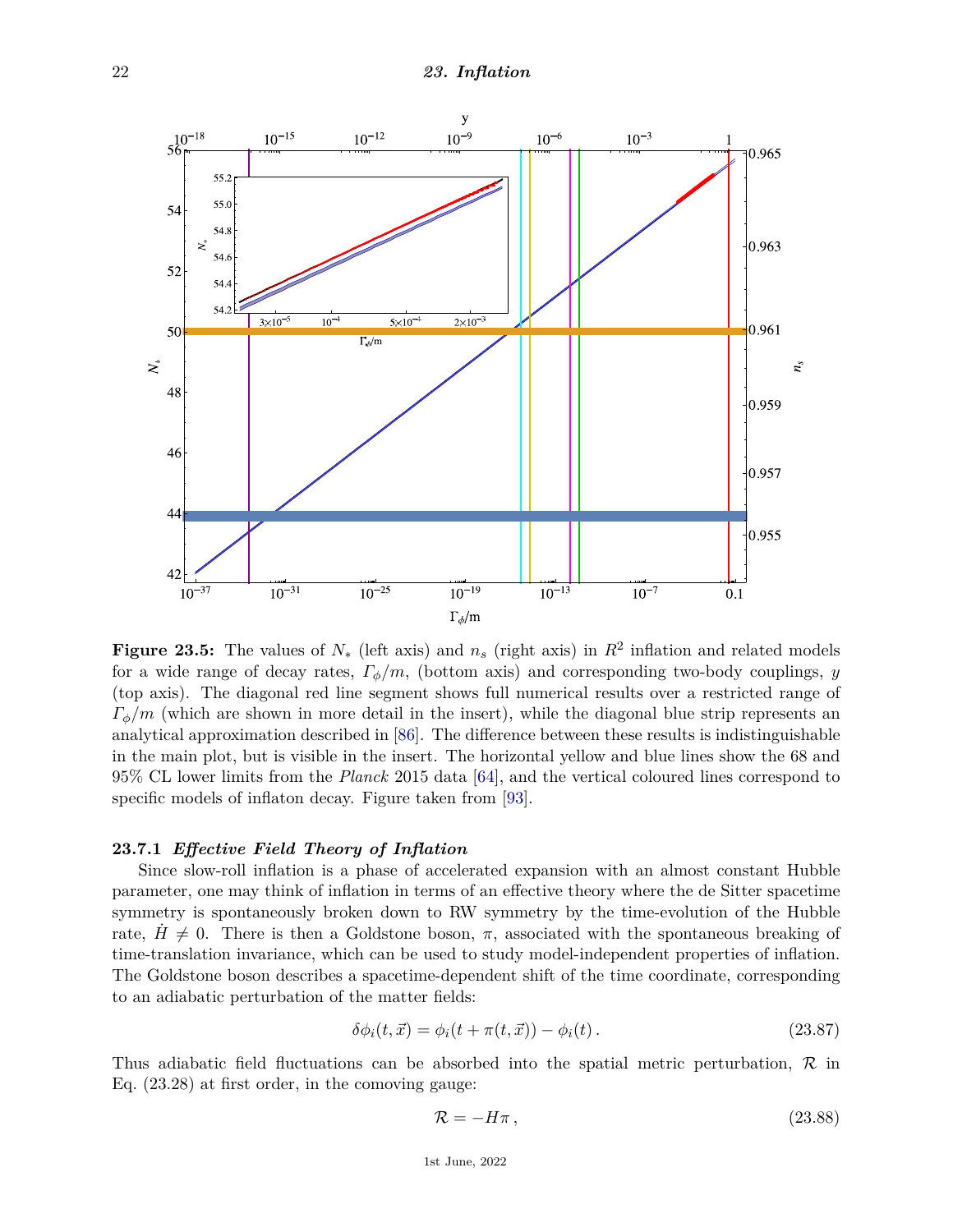where we define  $\pi$  on spatially-flat hypersurfaces. In terms of inflaton field fluctuations, we can identify  $\pi \equiv \delta \phi / \dot{\phi}$ , but in principle this analysis is not restricted to inflation driven by scalar fields.

The low-energy effective action for  $\pi$  can be obtained by writing down the most general Lorentzinvariant action and expanding in terms of *π*. The second-order effective action for the free-field wave modes,  $\pi_k$ , to leading order in slow roll is then

$$
S_{\pi}^{(2)} = -\int d^4x \sqrt{-g} \frac{M_P^2 \dot{H}}{c_s^2} \left[ \dot{\pi}_k^2 - \frac{c_s^2}{R^2} (\nabla \pi)^2 \right],\tag{23.89}
$$

where  $\epsilon_H$  is the Hubble slow-roll parameter (Eq. (23.11)). We identify  $c_s^2$  with an effective sound speed, generalising canonical slow-roll inflation, which is recovered in the limit  $c_s^2 \to 1$ .

The scalar power spectrum on super-Hubble scales (Eq. (23.48)) is enhanced for a reduced sound speed, leading to a reduced tensor-scalar ratio (Eq. (23.49))

$$
\mathcal{P}_{\zeta}(k) \simeq \frac{4\pi}{M_P^2} \frac{1}{c_s^2 \epsilon} \left(\frac{H}{2\pi}\right)_*^2, \qquad r \simeq 16(c_s^2 \epsilon)_* \,. \tag{23.90}
$$

At third perturbative order and to lowest order in derivatives, one obtains [\[94\]](#page-30-4)

$$
S_{\pi}^{(3)} = \int d^4x \sqrt{-g} \frac{M_P^2 (1 - c_s^2) \dot{H}}{c_s^2} \left[ \frac{\dot{\pi} (\nabla \pi)^2}{R^2} - \left( 1 + \frac{2}{3} \frac{\tilde{c}_3}{c_s^2} \right) \dot{\pi}^3 \right]. \tag{23.91}
$$

Note that this expression vanishes for canonical fields with  $c_s^2 = 1$ . For  $c_s^2 \neq 1$  the cubic action is determined by the sound speed and an additional parameter  $\tilde{c}_3$ . Both terms in the cubic action give rise to primordial bispectra that are well approximated by equilateral bispectra. However, the shapes are not identical, so one can find a linear combination for which the equilateral bispectra of each term cancel, giving rise to a distinctive orthogonal-type bispectrum [\[94\]](#page-30-4).

Analysis based on *Planck* 2018 temperature and polarization data has placed bounds on several bispectrum shapes including equilateral and orthogonal shapes [\[92\]](#page-30-2):

$$
f_{NL}^{equil} = -26 \pm 47, \qquad f_{NL}^{orthog} = -38 \pm 24 \quad (68\% \text{ CL}). \tag{23.92}
$$

For the simplest case of a constant sound speed, and marginalising over  $\tilde{c}_3$ , this provides a bound on the inflaton sound speed [\[92\]](#page-30-2)

$$
c_s \ge 0.021 \quad (95\% \text{ CL}). \tag{23.93}
$$

For a specific model such as DBI inflation [\[88\]](#page-29-27), corresponding to  $\tilde{c}_3 = 3(1 - c_s^2)/2$ , one obtains a tighter bound [\[92\]](#page-30-2):

$$
c_s^{DBI} \ge 0.086 \quad (95\% \text{ CL}). \tag{23.94}
$$

The *Planck* team have analysed a wide range of non-Gaussian templates from different inflation models, including tests for deviations from an initial Bunch-Davies vacuum state, directiondependent non-Gaussianity, and feature models with oscillatory bispectra [\[92\]](#page-30-2). No individual feature or resonance is above the three- $\sigma$  significance level after accounting for the look-elsewhere effect. These results are consistent with the simplest canonical, slow-roll inflation models, but do not rule out most alternative models; rather, bounds on primordial non-Gaussianity place important constraints on the parameter space for non-canonical models.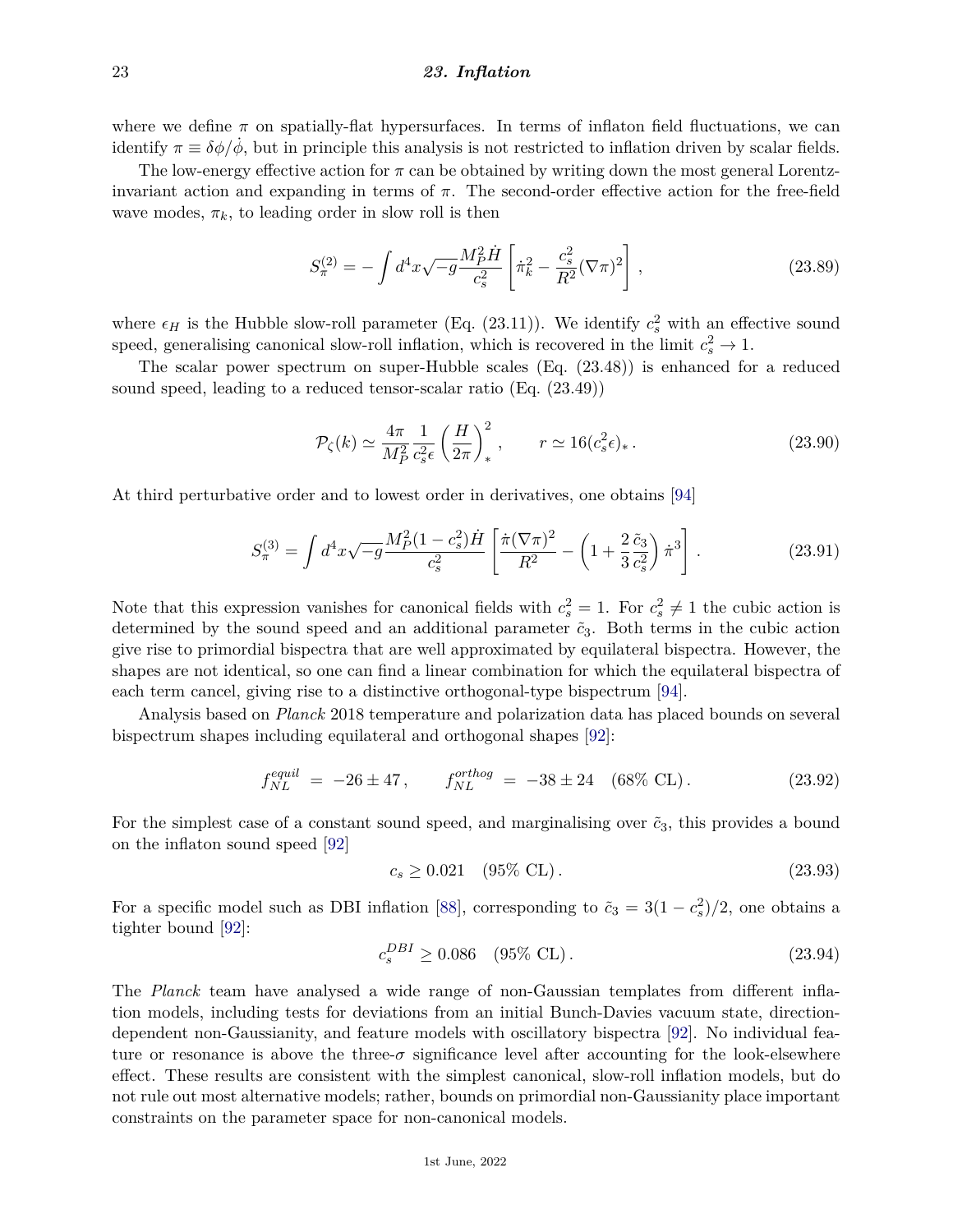## **23.7.2** *Multi-Field Fluctuations*

There is a very large literature on two- and multi-field models of inflation, most of which lies beyond the scope of this review [\[95,](#page-30-5) [96\]](#page-30-6). However, two important general topics merit being mentioned here, namely residual isocurvature perturbations and the possibility of non-Gaussian effects in the primordial perturbations.

One might expect that other scalar fields besides the inflaton might have non-negligible values that evolve and fluctuate in parallel with the inflaton, without necessarily making the dominant contribution to the energy density during the inflationary epoch. However, the energy density in such a field might persist beyond the end of inflation before decaying, at which point it might come to dominate (or at least make a non-negligible contribution to) the total energy density. In such a case, its perturbations could end up generating the density perturbations detected in the CMB. This could occur due to a late-decaying scalar field [\[89\]](#page-29-28) or a field fluctuation that modulates the end of inflation [\[97\]](#page-30-7) or the inflaton decay [\[98\]](#page-30-8).

## 23.7.2.1 *Isocurvature Perturbations*

Primordial perturbations arising in single-field slow-roll inflation are necessarily adiabatic, i.e., they affect the overall density without changing the ratios of different contributions, such as the photon-matter ratio,  $\delta(n_{\gamma}/n_m)/(n_{\gamma}/n_m)$ . This is because inflaton perturbations represent a local shift of the time, as described in section Sec. 23.7.1:

$$
\pi = \frac{\delta n_{\gamma}}{\dot{n}_{\gamma}} = \frac{\delta n_{m}}{\dot{n}_{m}}.
$$
\n(23.95)

However, any light scalar field (i.e., one with effective mass less than the Hubble scale) acquires a spectrum of nearly scale-invariant perturbations during inflation. Fluctuations orthogonal to the inflaton in field space are decoupled from the inflaton at Hubble-exit, but can affect the subsequent evolution of the density perturbation. In particular, they can give rise to local variations in the equation of state (non-adabatic pressure perturbations) that can alter the primordial curvature perturbation  $\zeta$  on super-Hubble scales. Since these fluctuations are statistically independent of the inflaton perturbations at leading order in slow-roll [\[96\]](#page-30-6), non-adiabatic field fluctuations can only increase the scalar power spectrum with respect to adiabatic perturbations at Hubble exit, while leaving the tensor modes unaffected at first perturbative order. Thus, the single-field result for the tensor-scalar ratio (Eq. (23.49)) becomes an inequality [\[99\]](#page-30-9)

$$
r \le 16\epsilon_* \,. \tag{23.96}
$$

Hence, an observational upper bound on the tensor-scalar ratio does not bound the slow-roll parameter  $\epsilon$  in multi-field models.

If all the scalar fields present during inflation eventually decay completely into fully thermalized radiation, these field fluctuations are converted fully into adiabatic perturbations in the primordial plasma [\[100\]](#page-30-10). On the other hand, non-adiabatic field fluctuations can also leave behind primordial isocurvature perturbations (Eq. (23.85)) after inflation. In multi-field inflation models it is thus possible for non-adiabatic field fluctuations to generate both curvature and isocurvature perturbations leading to correlated primordial perturbations [\[101\]](#page-30-11).

The amplitudes of any primordial isocurvature perturbations (Eq. (23.85)) are strongly constrained by the current CMB data, especially on large angular scales. Using temperature and low- $\ell$ polarization data yields the following bound on the amplitude of cold dark matter isocurvature perturbations at scale  $k = 0.002h^{-1}Mpc^{-1}$  (marginalising over the correlation angle and in the absence of primordial tensor perturbations) [\[38\]](#page-28-10):

$$
\frac{\mathcal{P}_{S_m}}{\mathcal{P}_{\zeta} + \mathcal{P}_{S_m}} < 0.025 \ (95\% \ \text{CL}) \,. \tag{23.97}
$$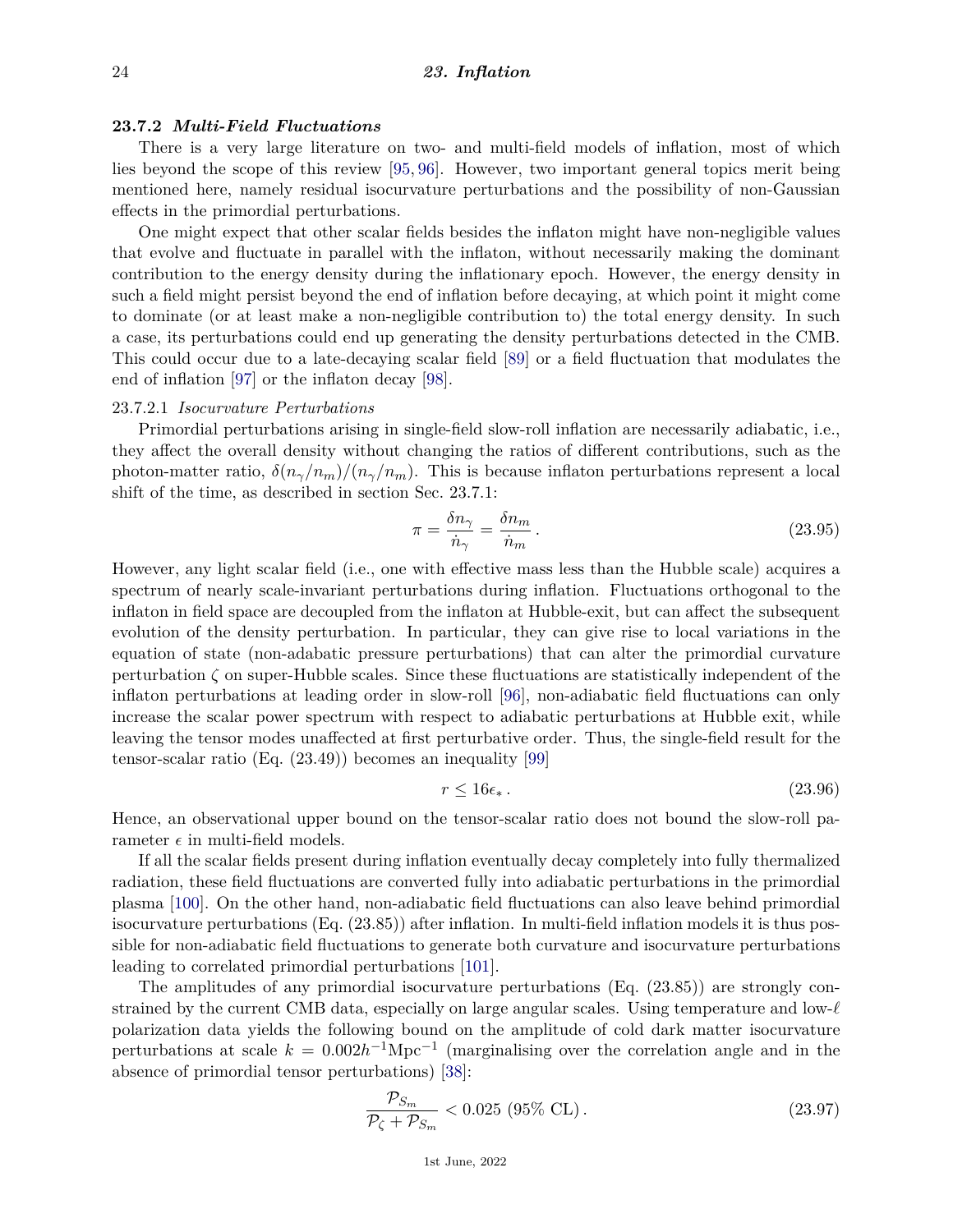For fully (anti-)correlated isocurvature perturbations, corresponding to a single isocurvature field providing a source for both the curvature and residual isocurvature perturbations, the bounds become significantly tighter [\[38\]](#page-28-10):

$$
\frac{\mathcal{P}_{S_m}}{\mathcal{P}_{\zeta} + \mathcal{P}_{S_m}} < 0.0002 \text{ (95\% CL)}, \text{ correlated,} \tag{23.98}
$$

$$
\frac{\mathcal{P}_{S_m}}{\mathcal{P}_{\zeta} + \mathcal{P}_{S_m}} < 0.003 \text{ (95\% CL), anti-correlated} \tag{23.99}
$$

## 23.7.2.2 *Local-Type Non-Gaussianity*

Since non-adiabatic field fluctuations in multi-field inflation may lead the to evolution of the primordial curvature perturbation at all orders, it becomes possible to generate significant non-Gaussianity in the primordial curvature perturbation. Non-linear evolution on super-Hubble scales leads to local-type non-Gaussianity, where the local integrated expansion is a non-linear function of the local field values during inflation,  $N(\phi_i)$ . While the field fluctuations at Hubble exit,  $\delta \phi_{i*}$ , are Gaussian in the slow-roll limit, the curvature perturbation,  $\zeta = \delta N$ , becomes a non-Gaussian distribution [\[102\]](#page-30-12):

$$
\zeta = \sum_{i} \frac{\partial N}{\partial \phi_i} \delta \phi_i + \frac{1}{2} \sum_{i,j} \frac{\partial^2 N}{\partial \phi_i \partial \phi_j} \delta \phi_i \delta \phi_j + \dots
$$
 (23.100)

with non-vanishing bispectrum in the squeezed limit  $(k_1 \approx k_2 \gg k_3)$ :

$$
B_{\zeta}(k_1, k_2, k_3) \approx \frac{12}{5} f_{NL}^{local} \frac{\mathcal{P}_{\zeta}(k_1)}{4\pi k_1^3} \frac{\mathcal{P}_{\zeta}(k_3)}{4\pi k_3^3},\tag{23.101}
$$

where

$$
\frac{6}{5}f_{NL}^{local} = \frac{\sum_{i,j} \frac{\partial^2 N}{\partial \phi_i \partial \phi_j}}{\left(\sum_i \frac{\partial N}{\partial \phi_i}\right)^2}.
$$
\n(23.102)

Both equilateral and orthogonal bispectra, discussed above in the context of generalised single field inflation, vanish in the squeezed limit, enabling the three types of non-Gaussianity to be distinguished by observations, in principle.

Non-Gaussianity during multi-field inflation is highly model dependent, though  $f_{NL}^{local}$  can often be smaller than unity in multi-field slow-roll inflation [\[103\]](#page-30-13). Scenarios where a second light field plays a role during or after inflation can make distinctive predictions for  $f_{NL}^{local}$ , such as  $f_{NL}^{local} = -5/4$ in some curvaton scenarios [\[102,](#page-30-12)[104\]](#page-30-14) or  $f_{NL}^{local} = 5$  in simple modulated reheating scenarios [\[98,](#page-30-8)[105\]](#page-30-15). By contrast the constancy of *ζ* on super-Hubble scales in single-field slow-roll inflation leads to a very small non-Gaussianity [\[106,](#page-30-16) [107\]](#page-30-17), and in the squeezed limit we have the simple result  $f_{NL}^{local}$  =  $5(1 - n<sub>S</sub>)/12$  [\[108,](#page-30-18) [109\]](#page-30-19).

A combined analysis of the *Planck* 2018 temperature and polarization data [\[92\]](#page-30-2) yields the following range for  $f_{NL}^{local}$  defined in (Eq. (23.102)):

$$
f_{NL}^{local} = -1 \pm 5 \quad (68\% \text{ CL}). \tag{23.103}
$$

This sensitivity is sufficient to rule out parameter regimes giving rise to relatively large non-Gaussianity, but insufficient to probe  $f_{NL}^{local} = \mathcal{O}(\epsilon)$ , as expected in single-field models, or the range  $f_{NL}^{local} = \mathcal{O}(1)$  found in the simplest two-field models.

Local-type primordial non-Gaussianity can also give rise to a striking scale-dependent bias in the distribution of collapsed dark matter halos and thus the galaxy distribution [\[110,](#page-30-20)[111\]](#page-30-21). Bounds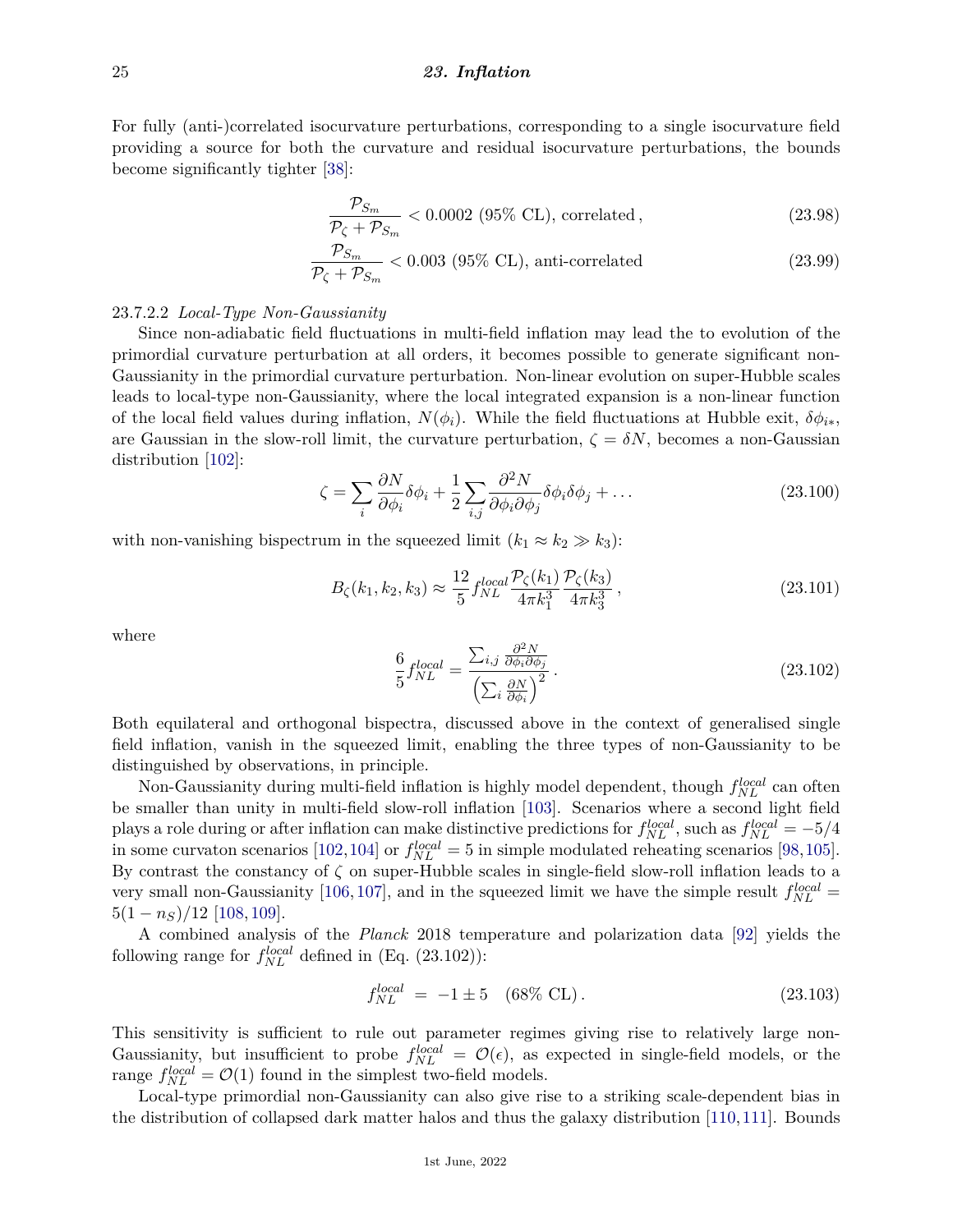from high-redshift galaxy surveys are not currently competitive with the best CMB constraints. The most recent analysis [\[112\]](#page-30-22) based on the clustering of quasars in the final data release (DR16) of the extended Baryon acoustic Oscillation Spectroscopic Survey (eBOSS) yields

$$
f_{NL}^{local} = -12 \pm 21 \quad (68\% \text{ CL}). \tag{23.104}
$$

### **23.8 Initial Conditions and Fine-tuning**

This review is based on the assumption that the inflationary paradigm is valid. However, it remains the object of many criticisms (see, e.g., [\[113\]](#page-30-23)), many of them related to the perceived unnaturalness of the required initial conditions.

Most work on inflation is done in the context of RW cosmology, which assumes a high degree of symmetry, or small inhomogeneous perturbations (usually first order) about an RW cosmology. The isotropic RW space-time is an attractor for many homogeneous but anisotropic cosmologies in the presence of a false vacuum energy density [\[114\]](#page-30-24), or a scalar field with suitable self-interaction potential energy [\[115,](#page-30-25) [116\]](#page-30-26). However it is much harder to establish the range of highly inhomogeneous initial conditions that yield a successful RW Universe, with only limited studies initially (see, e.g., [\[117,](#page-30-27) [118\]](#page-30-28)). A related open question is the general nature of the pre-inflationary state of the inflaton and other fields that could have provided initial conditions suitable for inflation [\[113\]](#page-30-23). They would need to have satisfied non-trivial homogeneity and isotropy conditions, and one may ask how these could have arisen, whether these are plausible, and whether there may be some observable signature of the pre-inflationary state. These and other criticisms of inflation were addressed in [\[119\]](#page-30-29), which presented studies of the sensitivity of inflation to the initial conditions. Complementing the studies reported in [\[119\]](#page-30-29), there have been numerical relativity investigations of highly inhomogeneous initial conditions [\[120–](#page-30-30)[122\]](#page-30-31). The general conclusion is that inflation is rather robust with respect to inhomogeneities in the initial conditions in both the scalar field profile and the extrinsic curvature, including large tensor perturbations.

To quantify the fine-tuning of initial conditions requires a measure in the space of possible cosmologies [\[123\]](#page-30-32), however it has been argued that some of the measures historically used to frame this problem are formally invalid [\[124\]](#page-31-0). It is sometimes also objected that inflationary models predict the existence of a multiverse, and potentially a loss of predictive power [\[125\]](#page-31-1), if it undergoes the process termed eternal inflation [\[126–](#page-31-2)[128\]](#page-31-3). However, whether this is actually a bug or a feature remains a topic of debate [\[129,](#page-31-4) [130\]](#page-31-5). The existence of the multiverse is a purely philosophical problem, unless it has observable consequences, e.g., in the CMB.

One might expect signatures of any pre-inflationary state to appear at large angular scales, i.e., low multipoles  $\ell$ . Indeed, various anomalies have been noted in the large-scale CMB anisotropies, as also discussed in Chap. 29, the "Cosmic Microwave Background" review, including a possible suppression of the quadrupole and other very large-scale anisotropies, an apparent feature in the range  $\ell \approx 20$  to 30, and a possible hemispheric asymmetry. However, none of these are highly significant statistically, in view of the limitations due to cosmic variance [\[64\]](#page-29-4). They cannot yet be regarded as signatures of initial conditions, the multiverse or some pre-inflationary dynamics, such as might emerge from string theory.

A different kind of initial condition problem, called the trans-Planckian problem [\[131\]](#page-31-6), is that the perturbations now seen in the CMB would have had wavelengths shorter than the Planck length at the onset of inflation. However, under quite general and conservative assumptions the usual inflationary predictions would be quite robust [\[132\]](#page-31-7), with the possibility of  $\mathcal{O}((H/m_P)^n)$ corrections that might have interesting signatures in the CMB [\[133\]](#page-31-8).

When inflation was first proposed [\[1\]](#page-27-0) [\[2\]](#page-27-1) there was no evidence for the existence of scalar fields or the accelerated expansion of the Universe. The situation has changed dramatically in recent years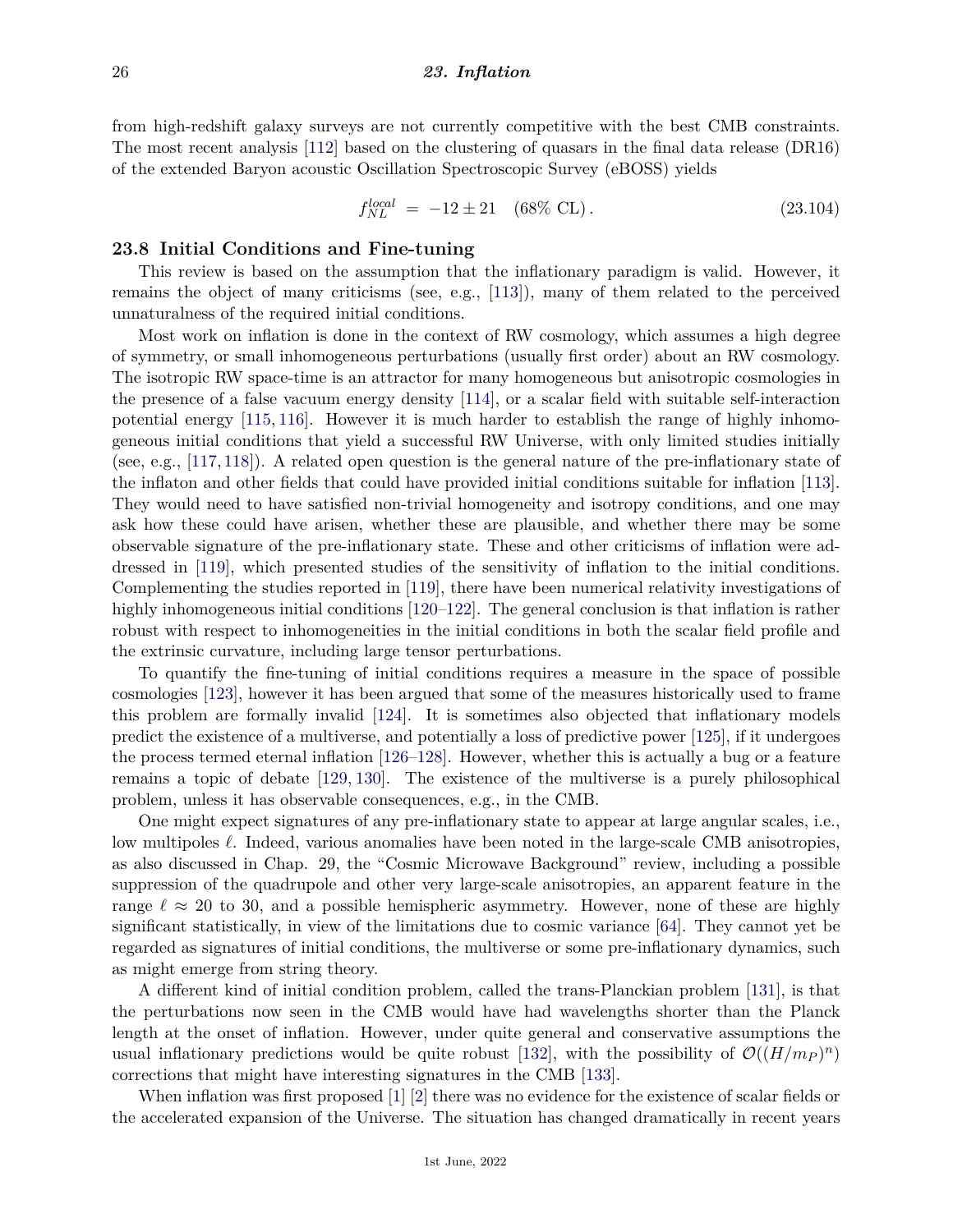with the observational evidence that the cosmic expansion is currently accelerating and with the discovery of a scalar particle, namely the Higgs boson (see Chap. 11, "Status of Higgs boson physics" review). Combined with the lack of any widely accepted alternative model for the origin of cosmic structure, these discoveries have lent support to the idea of a primordial accelerated expansion driven by a scalar field, i.e., cosmological inflation. In parallel, successive CMB experiments have been consistent with generic predictions of inflationary models, although without yet providing irrefutable evidence. It was concluded in [\[119\]](#page-30-29) that the inflationary paradigm is not currently in trouble. However, we note that inflation via a formally elementary scalar inflaton should probably only be regarded as an effective field theory valid at energy densities hierarchically smaller than the Planck scale. It should eventually be embedded in a suitable ultraviolet completion, on which inflationary dynamics may be our clearest window.

## **23.9 Future Probes of Inflation**

Prospective future CMB experiments, both ground- and space-based are reviewed in the separate PDG "Cosmic Microwave Background" review, Chap. 29. The main emphasis in CMB experiments in the coming years will be on ground-based experiments providing improved measurements of *B*-mode polarization and greater sensitivity to the tensor-to-scalar ratio *r*, and more precise measurements at higher  $\ell$  that will constrain  $n<sub>s</sub>$  better. As is apparent from Fig. 23.1 and the discussion of models such as  $R^2$  inflation, there is a strong incentive to reach a 5- $\sigma$  sensitivity to  $r \sim 3$  to  $4 \times 10^{-3}$ . This could be achieved with a moderately-sized space mission with large sky coverage [\[134\]](#page-31-9), improvements in de-lensing and foreground measurements. The discussion in Sec. 23.3 (see also Fig. 23.5), also brought out the importance of reducing the uncertainty in  $n<sub>s</sub>$ . as a way to constrain post-inflationary reheating and the connection to particle physics. CMB temperature anisotropies probe primordial density perturbations down to comoving scales of order 50 Mpc, beyond which scale secondary sources of anisotropy dominate. CMB spectral distortions could potentially constrain the amplitude and shape of primordial density perturbations on comoving scales from Mpc to kpc due to distortions caused by the Silk damping of pressure waves in the radiation dominated era, before the last scattering of the CMB photons but after the plasma can be fully thermalised [\[135\]](#page-31-10).

Improved sensitivity to non-Gaussianities is also a priority. In addition to CMB measurements, future large-scale structure surveys will also have roles to play as probes into models of inflation, for which there are excellent prospects. High-redshift galaxy surveys are sensitive to local-type non-Gaussianity due to the scale-dependent bias induced on large scales. Upcoming surveys such as DESI may reach *∆fNL* ∼ 4 [\[136\]](#page-31-11) comparable with the *Planck* sensitivity. In the future, radio surveys such as SKA will measure large-scale structure out to redshift *z* ∼ 3 [\[137\]](#page-31-12), initially through mapping the intensity of the neutral hydrogen 21-cm line, and eventually through radio galaxy surveys which will probe local-type non-Gaussianity to  $f_{NL} \sim 1$ .

Galaxy clustering using DESI and *Euclid* satellite data could also constrain the running of the scalar tilt to a precision of  $\Delta \alpha_s \approx 0.0028$ , a factor of 2 improvement on *Planck* constraints, or a precision of 0*.*0016 using LSST data [\[136\]](#page-31-11).

As an example of a proposed future satellite mission, *SPHEREx* [\[138\]](#page-31-13) will use measurements of the galaxy power spectrum to target a measurement of the running of the scalar spectral index with a sensitivity  $\Delta \alpha_s \sim 10^{-3}$  and local-type primordial non-Gaussianity,  $\Delta f_{NL} \sim 1$ . Including information from the galaxy bispectrum one might reduce the measurement error on non-Gaussianity to  $\Delta f_{NL} \sim 0.2$ , making it possible to distinguish between single-field slow-roll models and alternatives such as the curvaton scenario for the origin of structure, which generate  $f_{NL} \sim 1$ .

### **Acknowledgements**

The authors are grateful to Vincent Vennin for his careful reading of this manuscript and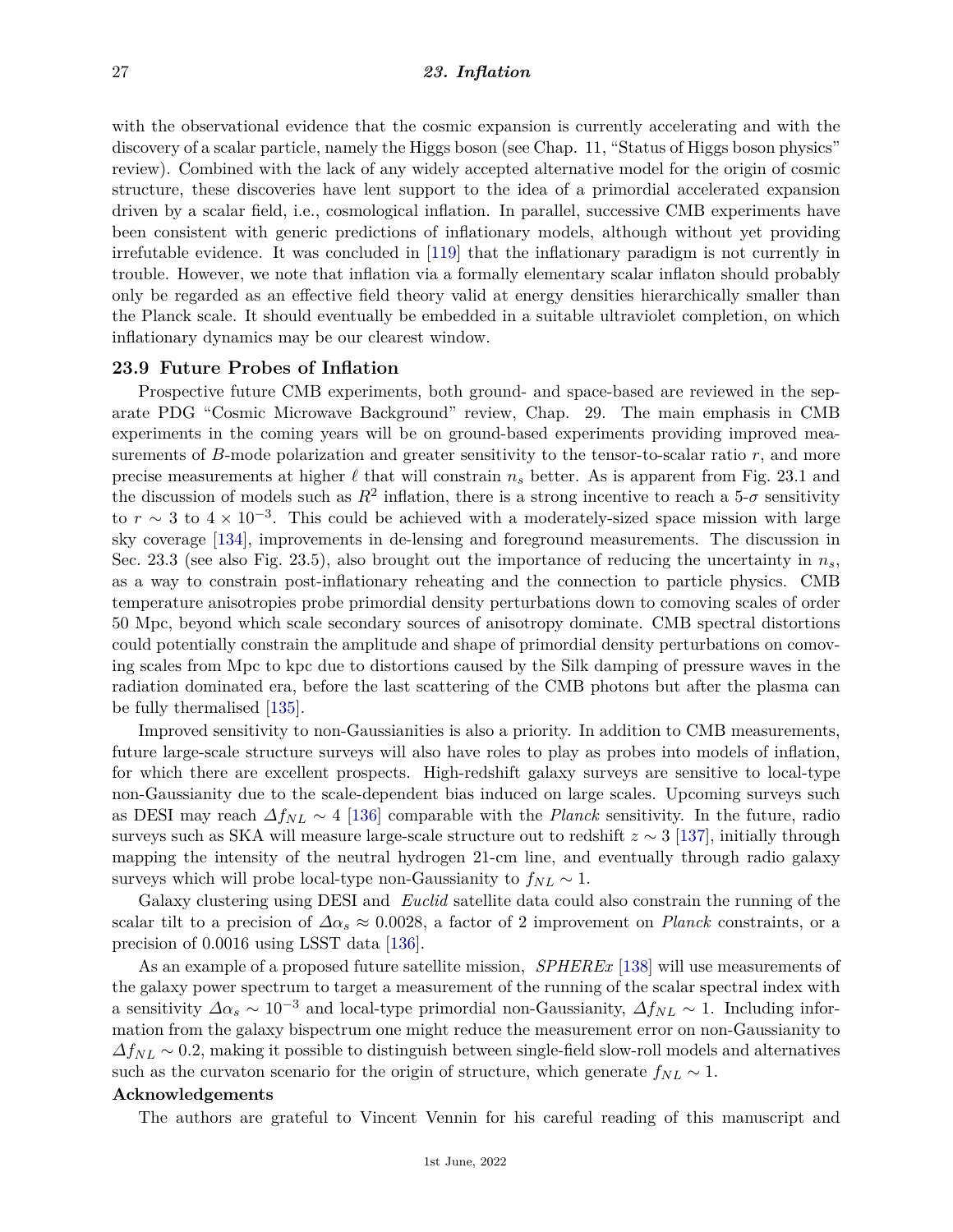preparing Fig. 23.4 for this review. The work of J.E. was supported in part by the UK STFC via the research grant ST/L000258/1 and in part by the Estonian Research Council via a Mobilitas Pluss grant. The work of D.W. was supported in part by the UK STFC research grant ST/S000550/1.

## <span id="page-27-0"></span>*References*

- [1] A. A. Starobinsky, [Phys. Lett.](http://doi.org/10.1016/0370-2693(80)90670-X) **[B91](http://doi.org/10.1016/0370-2693(80)90670-X)**, 99 (1980), [Adv. Ser. Astrophys. Cosmol.3,130(1987)].
- <span id="page-27-1"></span>[2] A. H. Guth, [Phys. Rev.](http://doi.org/10.1103/PhysRevD.23.347) **D23**[, 347](http://doi.org/10.1103/PhysRevD.23.347) (1981), [Adv. Ser. Astrophys. Cosmol.3,139(1987)].
- <span id="page-27-2"></span>[3] K. A. Olive, [Phys. Rept.](http://doi.org/10.1016/0370-1573(90)90144-Q) **190**[, 307](http://doi.org/10.1016/0370-1573(90)90144-Q) (1990).
- [4] D. H. Lyth and A. Riotto, [Phys. Rept.](http://doi.org/10.1016/S0370-1573(98)00128-8) **[314](http://doi.org/10.1016/S0370-1573(98)00128-8)**, 1 (1999), [\[hep-ph/9807278\].](https://arxiv.org/abs/hep-ph/9807278)
- [5] A.R. Liddle and D.H. Lyth, *Cosmological inflation and large-scale structure* (Cambridge University Press, 2000).
- [6] D. Baumann, in "Physics of the large and the small, TASI 09, proceedings of the Theoretical Advanced Study Institute in Elementary Particle Physics, Boulder, Colorado, USA, 1-26 June 2009," 523–686 (2011), [\[arXiv:0907.5424\].](https://arxiv.org/abs/0907.5424)
- <span id="page-27-3"></span>[7] J. Martin, C. Ringeval and V. Vennin, [Phys. Dark Univ.](http://doi.org/10.1016/j.dark.2014.01.003) **5-6**[, 75](http://doi.org/10.1016/j.dark.2014.01.003) (2014), [\[arXiv:1303.3787\];](https://arxiv.org/abs/1303.3787) J. Martin *et al.*, [JCAP](http://doi.org/10.1088/1475-7516/2014/03/039) **[1403](http://doi.org/10.1088/1475-7516/2014/03/039)**, 039 (2014), [\[arXiv:1312.3529\];](https://arxiv.org/abs/1312.3529) J. Martin, [Astrophys. Space Sci.](http://doi.org/10.1007/978-3-319-44769-8_2) [Proc.](http://doi.org/10.1007/978-3-319-44769-8_2) **45**[, 41](http://doi.org/10.1007/978-3-319-44769-8_2) (2016), [\[arXiv:1502.05733\].](https://arxiv.org/abs/1502.05733)
- <span id="page-27-4"></span>[8] P. A. R. Ade *et al.* (Planck), [Astron. Astrophys.](http://doi.org/10.1051/0004-6361/201525830) **594**[, A13](http://doi.org/10.1051/0004-6361/201525830) (2016), [\[arXiv:1502.01589\].](https://arxiv.org/abs/1502.01589)
- <span id="page-27-5"></span>[9] A. H. Guth and E. J. Weinberg, [Nucl. Phys.](http://doi.org/10.1016/0550-3213(83)90307-3) **[B212](http://doi.org/10.1016/0550-3213(83)90307-3)**, 321 (1983).
- <span id="page-27-6"></span>[10] D. La and P. J. Steinhardt, [Phys. Rev. Lett.](http://doi.org/10.1103/PhysRevLett.62.376) **62**[, 376](http://doi.org/10.1103/PhysRevLett.62.376) (1989), [Erratum: Phys. Rev. Lett.62,1066(1989)].
- [11] A. D. Linde, [Phys. Lett.](http://doi.org/10.1016/0370-2693(90)90521-7) **[B249](http://doi.org/10.1016/0370-2693(90)90521-7)**, 18 (1990).
- <span id="page-27-7"></span>[12] F. C. Adams and K. Freese, [Phys. Rev.](http://doi.org/10.1103/PhysRevD.43.353) **D43**[, 353](http://doi.org/10.1103/PhysRevD.43.353) (1991), [\[hep-ph/0504135\].](https://arxiv.org/abs/hep-ph/0504135)
- <span id="page-27-8"></span>[13] A. D. Linde, [Phys. Lett.](http://doi.org/10.1016/0370-2693(82)91219-9) **[108B](http://doi.org/10.1016/0370-2693(82)91219-9)**, 389 (1982), [Adv. Ser. Astrophys. Cosmol.3,149(1987)].
- <span id="page-27-9"></span>[14] A. Albrecht and P. J. Steinhardt, [Phys. Rev. Lett.](http://doi.org/10.1103/PhysRevLett.48.1220) **48**[, 1220](http://doi.org/10.1103/PhysRevLett.48.1220) (1982), [Adv. Ser. Astrophys. Cosmol.3,158(1987)].
- <span id="page-27-10"></span>[15] W. H. Press, [Phys. Scripta](http://doi.org/10.1088/0031-8949/21/5/021) **21**[, 702](http://doi.org/10.1088/0031-8949/21/5/021) (1980); S. W. Hawking, [Phys. Lett.](http://doi.org/10.1016/0370-2693(82)90373-2) **[115B](http://doi.org/10.1016/0370-2693(82)90373-2)**, 295 (1982); A. A. Starobinsky, [Phys. Lett.](http://doi.org/10.1016/0370-2693(82)90541-X) **[117B](http://doi.org/10.1016/0370-2693(82)90541-X)**, 175 (1982); A. H. Guth and S. Y. Pi, [Phys. Rev. Lett.](http://doi.org/10.1103/PhysRevLett.49.1110) **49**[, 1110](http://doi.org/10.1103/PhysRevLett.49.1110) (1982).
- <span id="page-27-11"></span>[16] J. M. Bardeen, P. J. Steinhardt and M. S. Turner, [Phys. Rev.](http://doi.org/10.1103/PhysRevD.28.679) **D28**[, 679](http://doi.org/10.1103/PhysRevD.28.679) (1983).
- <span id="page-27-12"></span>[17] V. F. Mukhanov and G. V. Chibisov, JETP Lett. **33**, 532 (1981), [Pisma Zh. Eksp. Teor. Fiz.33,549(1981)].
- <span id="page-27-13"></span>[18] K. S. Stelle, [Gen. Rel. Grav.](http://doi.org/10.1007/BF00760427) **9**[, 353](http://doi.org/10.1007/BF00760427) (1978).
- <span id="page-27-20"></span>[19] B. Whitt, [Phys. Lett.](http://doi.org/10.1016/0370-2693(84)90332-0) **[145B](http://doi.org/10.1016/0370-2693(84)90332-0)**, 176 (1984).
- <span id="page-27-14"></span>[20] D. Wands, [Class. Quant. Grav.](http://doi.org/10.1088/0264-9381/11/1/025) **11**[, 269](http://doi.org/10.1088/0264-9381/11/1/025) (1994), [\[arXiv:gr-qc/9307034\].](https://arxiv.org/abs/gr-qc/9307034)
- <span id="page-27-15"></span>[21] S. R. Coleman and F. De Luccia, [Phys. Rev.](http://doi.org/10.1103/PhysRevD.21.3305) **D21**[, 3305](http://doi.org/10.1103/PhysRevD.21.3305) (1980).
- <span id="page-27-16"></span>[22] M. Sasaki *et al.*, [Phys. Lett.](http://doi.org/10.1016/0370-2693(93)91364-S) **[B317](http://doi.org/10.1016/0370-2693(93)91364-S)**, 510 (1993).
- <span id="page-27-17"></span>[23] M. Bucher, A. S. Goldhaber and N. Turok, [Phys. Rev.](http://doi.org/10.1103/PhysRevD.52.3314) **D52**[, 3314](http://doi.org/10.1103/PhysRevD.52.3314) (1995), [\[hep-ph/9411206\].](https://arxiv.org/abs/hep-ph/9411206)
- [24] A. D. Linde and A. Mezhlumian, [Phys. Rev.](http://doi.org/10.1103/PhysRevD.52.6789) **D52**[, 6789](http://doi.org/10.1103/PhysRevD.52.6789) (1995), [\[arXiv:astro-ph/9506017\].](https://arxiv.org/abs/astro-ph/9506017)
- <span id="page-27-18"></span>[25] A. R. Liddle, P. Parsons and J. D. Barrow, [Phys. Rev.](http://doi.org/10.1103/PhysRevD.50.7222) **D50**[, 7222](http://doi.org/10.1103/PhysRevD.50.7222) (1994), [\[arXiv:astro](https://arxiv.org/abs/astro-ph/9408015)[ph/9408015\].](https://arxiv.org/abs/astro-ph/9408015)
- <span id="page-27-19"></span>[26] L. Kofman, A. D. Linde and A. A. Starobinsky, [Phys. Rev.](http://doi.org/10.1103/PhysRevD.56.3258) **D56**[, 3258](http://doi.org/10.1103/PhysRevD.56.3258) (1997), [\[hep](https://arxiv.org/abs/hep-ph/9704452)[ph/9704452\].](https://arxiv.org/abs/hep-ph/9704452)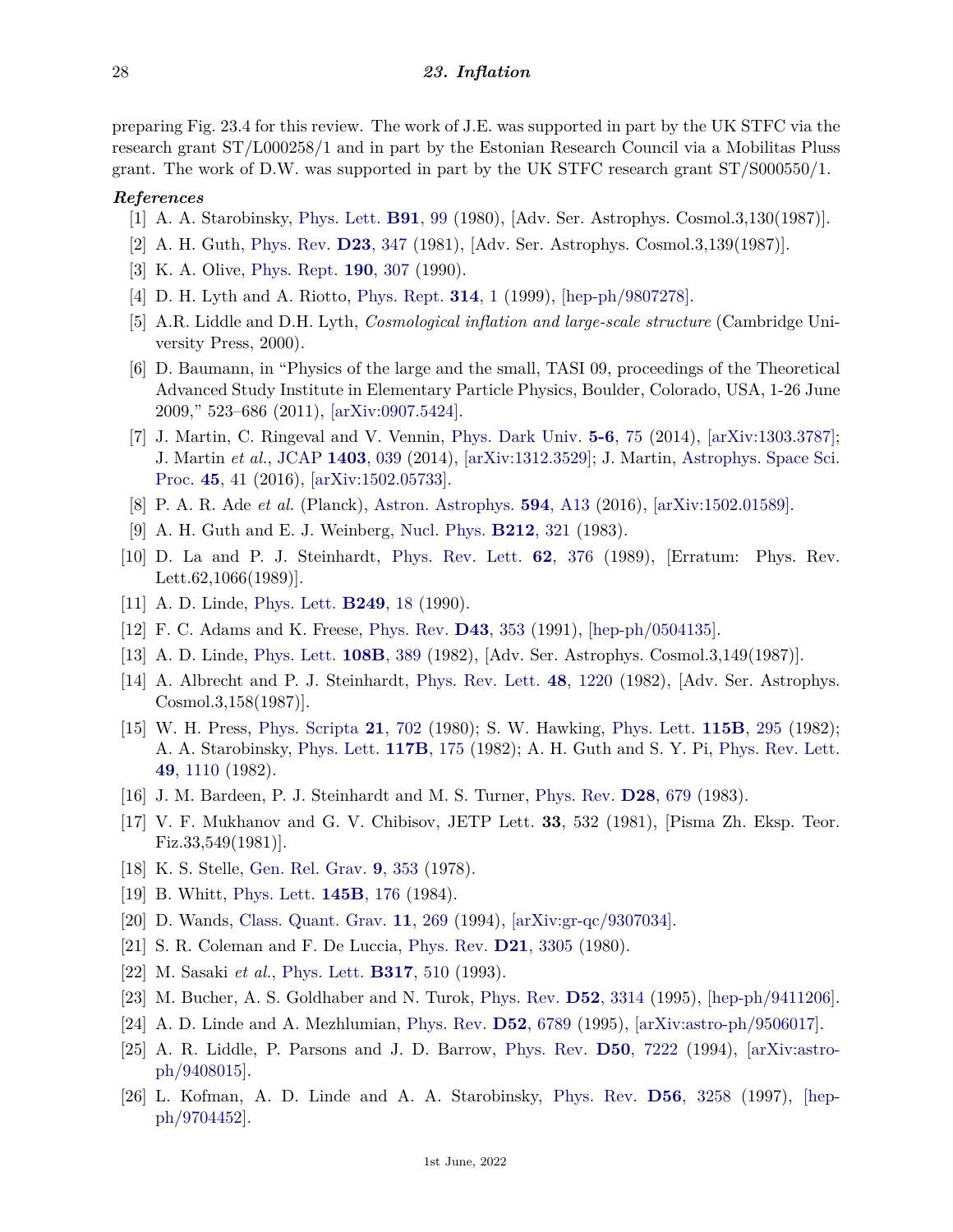- <span id="page-28-0"></span>[27] B. A. Bassett, S. Tsujikawa and D. Wands, [Rev. Mod. Phys.](http://doi.org/10.1103/RevModPhys.78.537) **78**[, 537](http://doi.org/10.1103/RevModPhys.78.537) (2006), [\[arXiv:astro](https://arxiv.org/abs/astro-ph/0507632)[ph/0507632\].](https://arxiv.org/abs/astro-ph/0507632)
- <span id="page-28-1"></span>[28] A. D. Linde, [Phys. Rev.](http://doi.org/10.1103/PhysRevD.49.748) **D49**[, 748](http://doi.org/10.1103/PhysRevD.49.748) (1994), [\[arXiv:astro-ph/9307002\].](https://arxiv.org/abs/astro-ph/9307002)
- <span id="page-28-2"></span>[29] A. D. Dolgov and A. D. Linde, [Phys. Lett.](http://doi.org/10.1016/0370-2693(82)90292-1) **[116B](http://doi.org/10.1016/0370-2693(82)90292-1)**, 329 (1982).
- <span id="page-28-3"></span>[30] J. R. Ellis *et al.*, [Nucl. Phys.](http://doi.org/10.1016/0550-3213(84)90461-9) **[B238](http://doi.org/10.1016/0550-3213(84)90461-9)**, 453 (1984), [,223(1983)].
- <span id="page-28-4"></span>[31] M. Kawasaki and T. Moroi, [Prog. Theor. Phys.](http://doi.org/10.1143/PTP.93.879) **93**[, 879](http://doi.org/10.1143/PTP.93.879) (1995), [\[hep-ph/9403364\].](https://arxiv.org/abs/hep-ph/9403364)
- <span id="page-28-5"></span>[32] J. H. Traschen and R. H. Brandenberger, [Phys. Rev.](http://doi.org/10.1103/PhysRevD.42.2491) **D42**[, 2491](http://doi.org/10.1103/PhysRevD.42.2491) (1990).
- <span id="page-28-6"></span>[33] G. V. Chibisov and V. F. Mukhanov, Mon. Not. Roy. Astron. Soc. **200**, 535 (1982).
- <span id="page-28-7"></span>[34] H. Kodama and M. Sasaki, [Prog. Theor. Phys. Suppl.](http://doi.org/10.1143/PTPS.78.1) **[78](http://doi.org/10.1143/PTPS.78.1)**, 1 (1984).
- [35] V.F. Mukhanov, H.A. Feldman and R.H. Brandenberger, Phys. Rept. **215**, 203 (1992).
- <span id="page-28-8"></span>[36] K. A. Malik and D. Wands, [Phys. Rept.](http://doi.org/10.1016/j.physrep.2009.03.001) **[475](http://doi.org/10.1016/j.physrep.2009.03.001)**, 1 (2009), [\[arXiv:0809.4944\].](https://arxiv.org/abs/0809.4944)
- <span id="page-28-9"></span>[37] V. F. Mukhanov, Sov. Phys. JETP **67**, 1297 (1988), [Zh. Eksp. Teor. Fiz.94N7,1(1988)].
- <span id="page-28-10"></span>[38] Y. Akrami *et al.* (Planck), [Astron. Astrophys.](http://doi.org/10.1051/0004-6361/201833887) **641**[, A10](http://doi.org/10.1051/0004-6361/201833887) (2020), [\[arXiv:1807.06211\].](https://arxiv.org/abs/1807.06211)
- <span id="page-28-11"></span>[39] A. A. Starobinsky, JETP Lett. **30**, 682 (1979), [,767(1979)].
- <span id="page-28-12"></span>[40] E. D. Stewart and D. H. Lyth, [Phys. Lett.](http://doi.org/10.1016/0370-2693(93)90379-V) **[B302](http://doi.org/10.1016/0370-2693(93)90379-V)**, 171 (1993), [\[arXiv:gr-qc/9302019\].](https://arxiv.org/abs/gr-qc/9302019)
- <span id="page-28-13"></span>[41] D. Wands *et al.*, [Phys. Rev.](http://doi.org/10.1103/PhysRevD.62.043527) **D62**[, 043527](http://doi.org/10.1103/PhysRevD.62.043527) (2000), [\[arXiv:astro-ph/0003278\].](https://arxiv.org/abs/astro-ph/0003278)
- <span id="page-28-14"></span>[42] A. R. Liddle and S. M. Leach, [Phys. Rev.](http://doi.org/10.1103/PhysRevD.68.103503) **D68**[, 103503](http://doi.org/10.1103/PhysRevD.68.103503) (2003), [\[arXiv:astro-ph/0305263\].](https://arxiv.org/abs/astro-ph/0305263)
- <span id="page-28-15"></span>[43] P. A. R. Ade *et al.* (BICEP/Keck), [Phys. Rev. Lett.](http://doi.org/10.1103/PhysRevLett.127.151301) **127**[, 15, 151301](http://doi.org/10.1103/PhysRevLett.127.151301) (2021), [\[arXiv:2110.00483\].](https://arxiv.org/abs/2110.00483)
- <span id="page-28-16"></span>[44] S.M. Leach, A.R. Liddle, J. Martin, and D.J. Schwarz, Phys. Rev. **D66**, 23515 (2002).
- <span id="page-28-17"></span>[45] D. Kazanas, [Astrophys. J.](http://doi.org/10.1086/183361) **241**[, L59](http://doi.org/10.1086/183361) (1980).
- <span id="page-28-18"></span>[46] K. Sato, Mon. Not. Roy. Astron. Soc. **195**, 467 (1981).
- <span id="page-28-19"></span>[47] A. Billoire and K. Tamvakis, [Nucl. Phys.](http://doi.org/10.1016/0550-3213(82)90090-6) **[B200](http://doi.org/10.1016/0550-3213(82)90090-6)**, 329 (1982); J. D. Breit, S. Gupta and A. Zaks, [Phys. Rev. Lett.](http://doi.org/10.1103/PhysRevLett.51.1007) **51**[, 1007](http://doi.org/10.1103/PhysRevLett.51.1007) (1983).
- <span id="page-28-20"></span>[48] A. D. Linde, [Phys. Lett.](http://doi.org/10.1016/0370-2693(83)90837-7) **[129B](http://doi.org/10.1016/0370-2693(83)90837-7)**, 177 (1983).
- <span id="page-28-21"></span>[49] D. V. Nanopoulos, K. A. Olive and M. Srednicki, [Phys. Lett.](http://doi.org/10.1016/0370-2693(83)91624-6) **[127B](http://doi.org/10.1016/0370-2693(83)91624-6)**, 30 (1983).
- <span id="page-28-22"></span>[50] J. Ellis, D. V. Nanopoulos and K. A. Olive, [Phys. Rev. Lett.](http://doi.org/10.1103/PhysRevLett.111.129902) **111**[, 111301](http://doi.org/10.1103/PhysRevLett.111.129902) (2013), [Erratum: Phys. Rev. Lett.111,no.12,129902(2013)], [\[arXiv:1305.1247\].](https://arxiv.org/abs/1305.1247)
- <span id="page-28-23"></span>[51] T. S. Koivisto and F. R. Urban, [JCAP](http://doi.org/10.1088/1475-7516/2015/03/003) **1503**[, 03, 003](http://doi.org/10.1088/1475-7516/2015/03/003) (2015), [\[arXiv:1407.3445\].](https://arxiv.org/abs/1407.3445)
- <span id="page-28-24"></span>[52] L. Boubekeur and D. H. Lyth, [JCAP](http://doi.org/10.1088/1475-7516/2005/07/010) **[0507](http://doi.org/10.1088/1475-7516/2005/07/010)**, 010 (2005), [\[hep-ph/0502047\].](https://arxiv.org/abs/hep-ph/0502047)
- <span id="page-28-25"></span>[53] G. R. Dvali, Q. Shafi and S. Solganik, in "4th European Meeting From the Planck Scale to the Electroweak Scale (Planck 2001) La Londe les Maures, Toulon, France, May 11-16, 2001," (2001), [\[hep-th/0105203\];](https://arxiv.org/abs/hep-th/0105203) J. Garcia-Bellido, R. Rabadan and F. Zamora, [JHEP](http://doi.org/10.1088/1126-6708/2002/01/036) **[01](http://doi.org/10.1088/1126-6708/2002/01/036)**, [036](http://doi.org/10.1088/1126-6708/2002/01/036) (2002), [\[hep-th/0112147\];](https://arxiv.org/abs/hep-th/0112147) S. Kachru *et al.*, [JCAP](http://doi.org/10.1088/1475-7516/2003/10/013) **[0310](http://doi.org/10.1088/1475-7516/2003/10/013)**, 013 (2003), [\[hep-th/0308055\].](https://arxiv.org/abs/hep-th/0308055)
- <span id="page-28-26"></span>[54] F. C. Adams *et al.*, [Phys. Rev.](http://doi.org/10.1103/PhysRevD.47.426) **D47**[, 426](http://doi.org/10.1103/PhysRevD.47.426) (1993), [\[hep-ph/9207245\].](https://arxiv.org/abs/hep-ph/9207245)
- <span id="page-28-27"></span>[55] E. Pajer and M. Peloso, [Class. Quant. Grav.](http://doi.org/10.1088/0264-9381/30/21/214002) **30**[, 214002](http://doi.org/10.1088/0264-9381/30/21/214002) (2013), [\[arXiv:1305.3557\].](https://arxiv.org/abs/1305.3557)
- <span id="page-28-28"></span>[56] E. Silverstein and A. Westphal, [Phys. Rev.](http://doi.org/10.1103/PhysRevD.78.106003) **D78**[, 106003](http://doi.org/10.1103/PhysRevD.78.106003) (2008), [\[arXiv:0803.3085\].](https://arxiv.org/abs/0803.3085)
- <span id="page-28-29"></span>[57] L. McAllister, E. Silverstein and A. Westphal, [Phys. Rev.](http://doi.org/10.1103/PhysRevD.82.046003) **D82**[, 046003](http://doi.org/10.1103/PhysRevD.82.046003) (2010), [\[arXiv:0808.0706\].](https://arxiv.org/abs/0808.0706)
- <span id="page-28-30"></span>[58] F. L. Bezrukov and M. Shaposhnikov, [Phys. Lett.](http://doi.org/10.1016/j.physletb.2007.11.072) **[B659](http://doi.org/10.1016/j.physletb.2007.11.072)**, 703 (2008), [\[arXiv:0710.3755\].](https://arxiv.org/abs/0710.3755)
- <span id="page-28-31"></span>[59] D. Buttazzo *et al.*, [JHEP](http://doi.org/10.1007/JHEP12(2013)089) **12**[, 089](http://doi.org/10.1007/JHEP12(2013)089) (2013), [\[arXiv:1307.3536\].](https://arxiv.org/abs/1307.3536)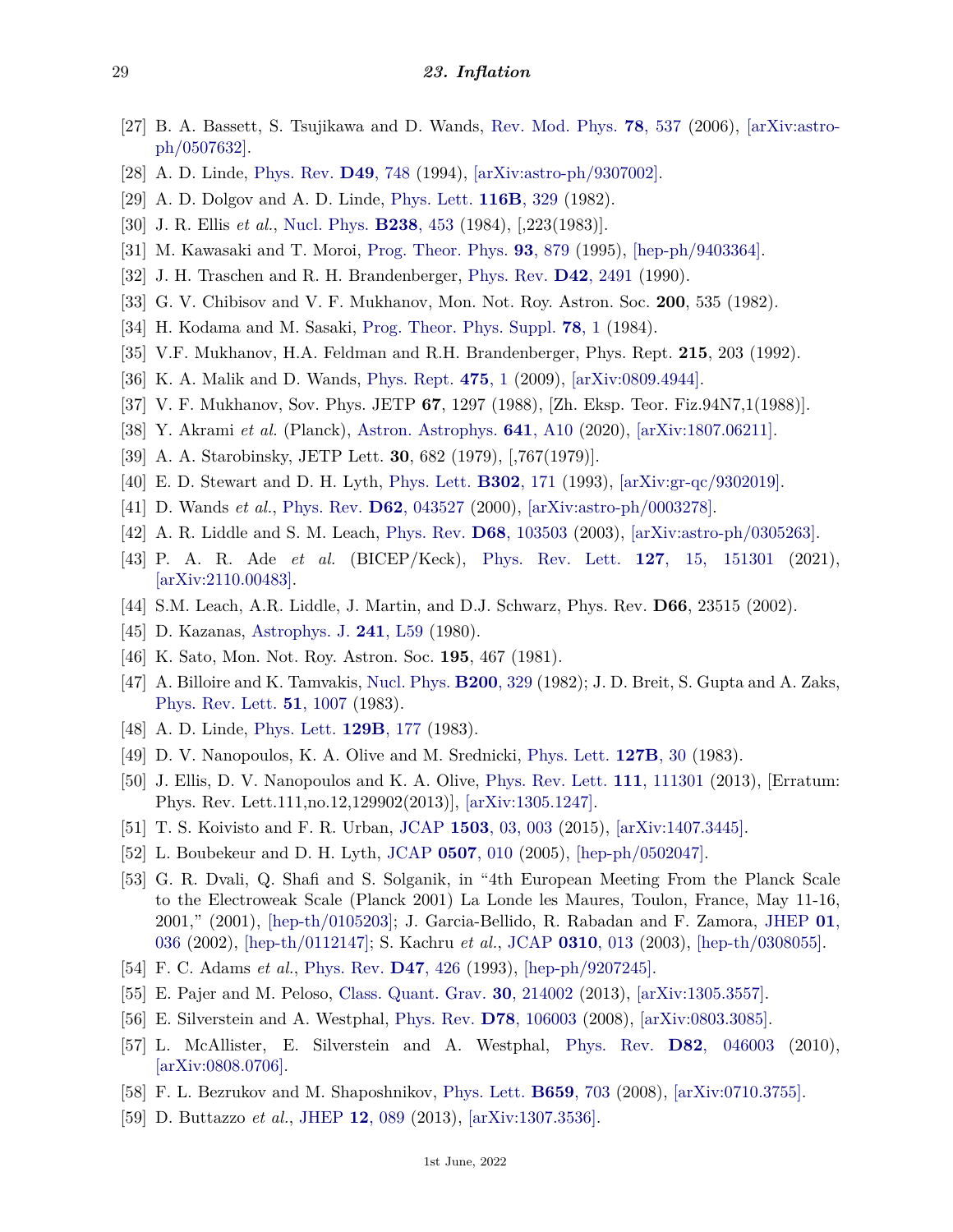- <span id="page-29-0"></span>[60] H. P. Nilles, [Phys. Rept.](http://doi.org/10.1016/0370-1573(84)90008-5) **[110](http://doi.org/10.1016/0370-1573(84)90008-5)**, 1 (1984); H. E. Haber and G. L. Kane, [Phys. Rept.](http://doi.org/10.1016/0370-1573(85)90051-1) **[117](http://doi.org/10.1016/0370-1573(85)90051-1)**, 75 (1985).
- <span id="page-29-1"></span>[61] J.R. Ellis *et al.*, Phys. Lett. **118B**, 335 (1982).
- <span id="page-29-2"></span>[62] N. Okada and Q. Shafi (2013), [\[arXiv:1311.0921\].](https://arxiv.org/abs/1311.0921)
- <span id="page-29-3"></span>[63] J. Martin, C. Ringeval and V. Vennin, [Phys. Rev.](http://doi.org/10.1103/PhysRevD.93.103532) **D93**[, 10, 103532](http://doi.org/10.1103/PhysRevD.93.103532) (2016), [\[arXiv:1603.02606\].](https://arxiv.org/abs/1603.02606)
- <span id="page-29-4"></span>[64] P. A. R. Ade *et al.* (Planck), [Astron. Astrophys.](http://doi.org/10.1051/0004-6361/201525898) **594**[, A20](http://doi.org/10.1051/0004-6361/201525898) (2016), [\[arXiv:1502.02114\].](https://arxiv.org/abs/1502.02114)
- <span id="page-29-5"></span>[65] H. Murayama *et al.*, [Phys. Rev. Lett.](http://doi.org/10.1103/PhysRevLett.70.1912) **70**[, 1912](http://doi.org/10.1103/PhysRevLett.70.1912) (1993).
- <span id="page-29-6"></span>[66] J. Ellis, M. Fairbairn and M. Sueiro, [JCAP](http://doi.org/10.1088/1475-7516/2014/02/044) **[1402](http://doi.org/10.1088/1475-7516/2014/02/044)**, 044 (2014), [\[arXiv:1312.1353\].](https://arxiv.org/abs/1312.1353)
- <span id="page-29-7"></span>[67] D. Croon, J. Ellis and N. E. Mavromatos, [Phys. Lett.](http://doi.org/10.1016/j.physletb.2013.06.016) **[B724](http://doi.org/10.1016/j.physletb.2013.06.016)**, 165 (2013), [\[arXiv:1303.6253\].](https://arxiv.org/abs/1303.6253)
- <span id="page-29-8"></span>[68] G. R. Dvali, Q. Shafi and R. K. Schaefer, [Phys. Rev. Lett.](http://doi.org/10.1103/PhysRevLett.73.1886) **73**[, 1886](http://doi.org/10.1103/PhysRevLett.73.1886) (1994), [\[hep-ph/9406319\].](https://arxiv.org/abs/hep-ph/9406319)
- <span id="page-29-9"></span>[69] D. V. Nanopoulos *et al.*, [Phys. Lett.](http://doi.org/10.1016/0370-2693(83)90954-1) **[123B](http://doi.org/10.1016/0370-2693(83)90954-1)**, 41 (1983).
- <span id="page-29-10"></span>[70] A. B. Goncharov and A. D. Linde, [Phys. Lett.](http://doi.org/10.1016/0370-2693(84)90027-3) **[139B](http://doi.org/10.1016/0370-2693(84)90027-3)**, 27 (1984).
- <span id="page-29-11"></span>[71] E. Cremmer *et al.*, [Nucl. Phys.](http://doi.org/10.1016/0550-3213(83)90679-X) **[B212](http://doi.org/10.1016/0550-3213(83)90679-X)**, 413 (1983), [,413(1982)].
- <span id="page-29-12"></span>[72] R. Holman, P. Ramond and G. G. Ross, [Phys. Lett.](http://doi.org/10.1016/0370-2693(84)91729-5) **[137B](http://doi.org/10.1016/0370-2693(84)91729-5)**, 343 (1984).
- <span id="page-29-13"></span>[73] E. J. Copeland *et al.*, [Phys. Rev.](http://doi.org/10.1103/PhysRevD.49.6410) **D49**[, 6410](http://doi.org/10.1103/PhysRevD.49.6410) (1994), [\[arXiv:astro-ph/9401011\];](https://arxiv.org/abs/astro-ph/9401011) E. D. Stewart, [Phys. Rev.](http://doi.org/10.1103/PhysRevD.51.6847) **D51**[, 6847](http://doi.org/10.1103/PhysRevD.51.6847) (1995), [\[hep-ph/9405389\].](https://arxiv.org/abs/hep-ph/9405389)
- <span id="page-29-14"></span>[74] G. D. Coughlan *et al.*, [Phys. Lett.](http://doi.org/10.1016/0370-2693(83)91091-2) **[131B](http://doi.org/10.1016/0370-2693(83)91091-2)**, 59 (1983); A. S. Goncharov, A. D. Linde and M. I. Vysotsky, [Phys. Lett.](http://doi.org/10.1016/0370-2693(84)90116-3) **[147B](http://doi.org/10.1016/0370-2693(84)90116-3)**, 279 (1984); T. Banks, D. B. Kaplan and A. E. Nelson, [Phys.](http://doi.org/10.1103/PhysRevD.49.779) [Rev.](http://doi.org/10.1103/PhysRevD.49.779) **D49**[, 779](http://doi.org/10.1103/PhysRevD.49.779) (1994), [\[hep-ph/9308292\];](https://arxiv.org/abs/hep-ph/9308292) B. de Carlos *et al.*, [Phys. Lett.](http://doi.org/10.1016/0370-2693(93)91538-X) **[B318](http://doi.org/10.1016/0370-2693(93)91538-X)**, 447 (1993), [\[hep-ph/9308325\];](https://arxiv.org/abs/hep-ph/9308325) M. Kawasaki, T. Moroi and T. Yanagida, [Phys. Lett.](http://doi.org/10.1016/0370-2693(95)01546-9) **[B370](http://doi.org/10.1016/0370-2693(95)01546-9)**, 52 (1996), [\[hep-ph/9509399\].](https://arxiv.org/abs/hep-ph/9509399)
- [75] J. R. Ellis, D. V. Nanopoulos and M. Quiros, [Phys. Lett.](http://doi.org/10.1016/0370-2693(86)90736-7) **[B174](http://doi.org/10.1016/0370-2693(86)90736-7)**, 176 (1986).
- <span id="page-29-15"></span>[76] T. Moroi, M. Yamaguchi and T. Yanagida, [Phys. Lett.](http://doi.org/10.1016/0370-2693(94)01337-C) **[B342](http://doi.org/10.1016/0370-2693(94)01337-C)**, 105 (1995), [\[hep-ph/9409367\].](https://arxiv.org/abs/hep-ph/9409367)
- <span id="page-29-16"></span>[77] M. Kawasaki, M. Yamaguchi and T. Yanagida, [Phys. Rev. Lett.](http://doi.org/10.1103/PhysRevLett.85.3572) **85**[, 3572](http://doi.org/10.1103/PhysRevLett.85.3572) (2000), [\[hep](https://arxiv.org/abs/hep-ph/0004243)[ph/0004243\];](https://arxiv.org/abs/hep-ph/0004243) K. Nakayama, F. Takahashi and T. T. Yanagida, [JCAP](http://doi.org/10.1088/1475-7516/2013/08/038) **[1308](http://doi.org/10.1088/1475-7516/2013/08/038)**, 038 (2013), [\[arXiv:1305.5099\].](https://arxiv.org/abs/1305.5099)
- <span id="page-29-17"></span>[78] E. Cremmer *et al.*, [Phys. Lett.](http://doi.org/10.1016/0370-2693(83)90106-5) **[133B](http://doi.org/10.1016/0370-2693(83)90106-5)**, 61 (1983).
- <span id="page-29-18"></span>[79] A. S. Goncharov and A. D. Linde, [Class. Quant. Grav.](http://doi.org/10.1088/0264-9381/1/6/004) **1**[, L75](http://doi.org/10.1088/0264-9381/1/6/004) (1984); C. Kounnas and M. Quiros, [Phys. Lett.](http://doi.org/10.1016/0370-2693(85)90832-9) **[151B](http://doi.org/10.1016/0370-2693(85)90832-9)**, 189 (1985).
- <span id="page-29-19"></span>[80] J. R. Ellis, C. Kounnas and D. V. Nanopoulos, [Nucl. Phys.](http://doi.org/10.1016/0550-3213(84)90555-8) **[B247](http://doi.org/10.1016/0550-3213(84)90555-8)**, 373 (1984).
- <span id="page-29-20"></span>[81] E. Witten, [Phys. Lett.](http://doi.org/10.1016/0370-2693(85)90976-1) **[155B](http://doi.org/10.1016/0370-2693(85)90976-1)**, 151 (1985).
- <span id="page-29-22"></span><span id="page-29-21"></span>[82] J. Ellis, D. V. Nanopoulos and K. A. Olive, [JCAP](http://doi.org/10.1088/1475-7516/2013/10/009) **[1310](http://doi.org/10.1088/1475-7516/2013/10/009)**, 009 (2013), [\[arXiv:1307.3537\].](https://arxiv.org/abs/1307.3537)
- [83] J. Ellis *et al.*, [Class. Quant. Grav.](http://doi.org/10.1088/0264-9381/33/9/094001) **33**[, 9, 094001](http://doi.org/10.1088/0264-9381/33/9/094001) (2016), [\[arXiv:1507.02308\].](https://arxiv.org/abs/1507.02308)
- <span id="page-29-23"></span>[84] R. Kallosh, A. Linde and D. Roest, [JHEP](http://doi.org/10.1007/JHEP11(2013)198) **11**[, 198](http://doi.org/10.1007/JHEP11(2013)198) (2013), [\[arXiv:1311.0472\].](https://arxiv.org/abs/1311.0472)
- <span id="page-29-24"></span>[85] A. R. Liddle, [Mon. Not. Roy. Astron. Soc.](http://doi.org/10.1111/j.1745-3933.2007.00306.x) **377**[, L74](http://doi.org/10.1111/j.1745-3933.2007.00306.x) (2007), [\[arXiv:astro-ph/0701113\].](https://arxiv.org/abs/astro-ph/0701113)
- <span id="page-29-25"></span>[86] C. T. Byrnes and E. R. M. Tarrant, [JCAP](http://doi.org/10.1088/1475-7516/2015/07/007) **[1507](http://doi.org/10.1088/1475-7516/2015/07/007)**, 007 (2015), [\[arXiv:1502.07339\].](https://arxiv.org/abs/1502.07339)
- <span id="page-29-26"></span>[87] C. Armendariz-Picon, T. Damour and V. F. Mukhanov, [Phys. Lett.](http://doi.org/10.1016/S0370-2693(99)00603-6) **[B458](http://doi.org/10.1016/S0370-2693(99)00603-6)**, 209 (1999), [\[hep](https://arxiv.org/abs/hep-th/9904075)[th/9904075\].](https://arxiv.org/abs/hep-th/9904075)
- <span id="page-29-27"></span>[88] M. Alishahiha, E. Silverstein and D. Tong, [Phys. Rev.](http://doi.org/10.1103/PhysRevD.70.123505) **D70**[, 123505](http://doi.org/10.1103/PhysRevD.70.123505) (2004), [\[hep-th/0404084\].](https://arxiv.org/abs/hep-th/0404084)
- <span id="page-29-28"></span>[89] K. Enqvist and M. S. Sloth, [Nucl. Phys.](http://doi.org/10.1016/S0550-3213(02)00043-3) **[B626](http://doi.org/10.1016/S0550-3213(02)00043-3)**, 395 (2002), [\[hep-ph/0109214\];](https://arxiv.org/abs/hep-ph/0109214) D. H. Lyth and D. Wands, [Phys. Lett.](http://doi.org/10.1016/S0370-2693(01)01366-1) **[B524](http://doi.org/10.1016/S0370-2693(01)01366-1)**, 5 (2002), [\[hep-ph/0110002\];](https://arxiv.org/abs/hep-ph/0110002) T. Moroi and T. Takahashi, [Phys. Lett.](http://doi.org/10.1016/S0370-2693(02)02070-1) **[B522](http://doi.org/10.1016/S0370-2693(02)02070-1)**, 215 (2001), [Erratum: Phys. Lett.B539,303(2002)], [\[hep-ph/0110096\].](https://arxiv.org/abs/hep-ph/0110096)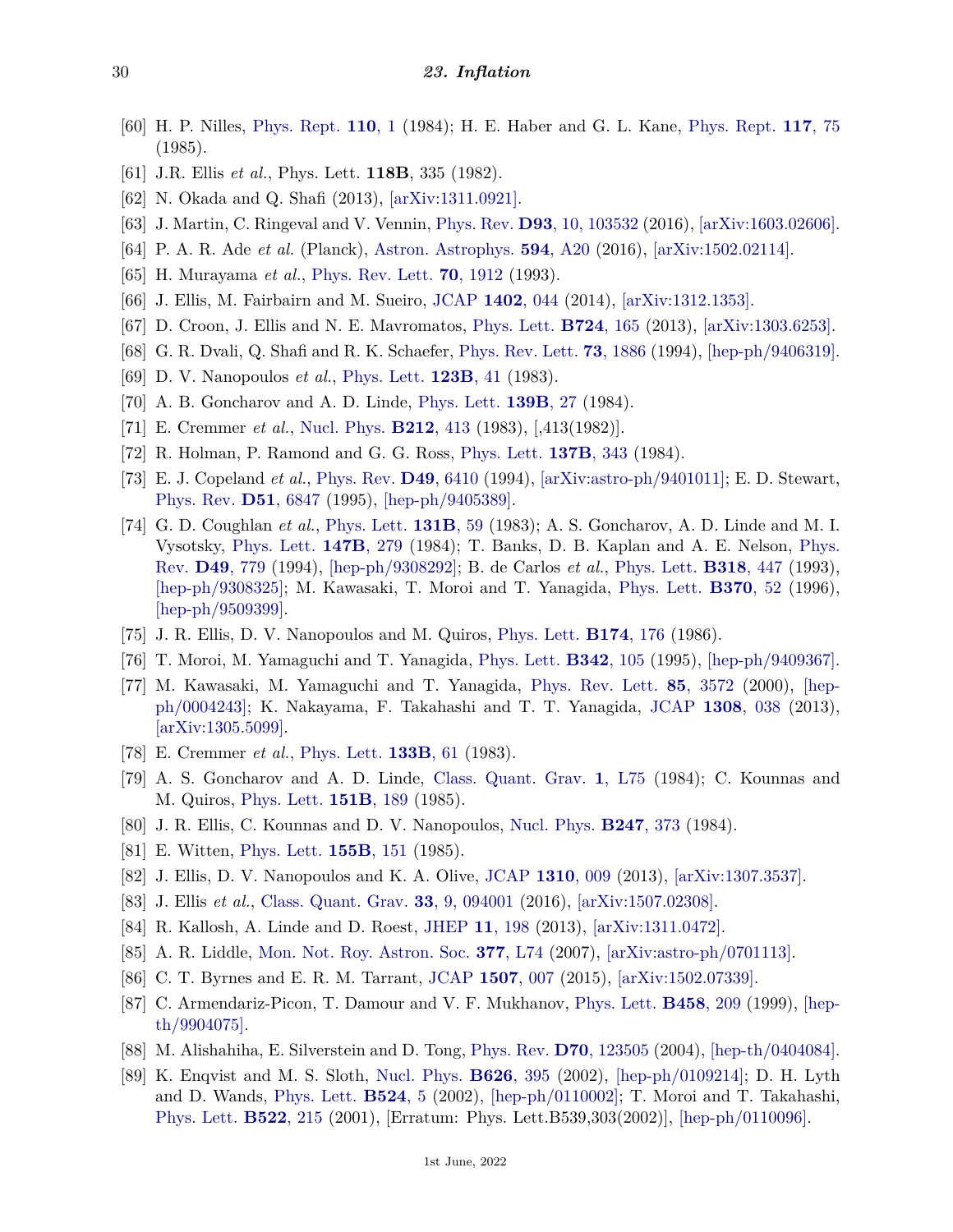- <span id="page-30-0"></span>[90] N. Bartolo *et al.*, [Phys. Rept.](http://doi.org/10.1016/j.physrep.2004.08.022) **402**[, 103](http://doi.org/10.1016/j.physrep.2004.08.022) (2004), [\[arXiv:astro-ph/0406398\].](https://arxiv.org/abs/astro-ph/0406398)
- <span id="page-30-1"></span>[91] P. A. R. Ade *et al.* (Planck), [Astron. Astrophys.](http://doi.org/10.1051/0004-6361/201525836) **594**[, A17](http://doi.org/10.1051/0004-6361/201525836) (2016), [\[arXiv:1502.01592\].](https://arxiv.org/abs/1502.01592)
- <span id="page-30-2"></span>[92] Y. Akrami *et al.* (Planck), [Astron. Astrophys.](http://doi.org/10.1051/0004-6361/201935891) **641**[, A9](http://doi.org/10.1051/0004-6361/201935891) (2020), [\[arXiv:1905.05697\].](https://arxiv.org/abs/1905.05697)
- <span id="page-30-3"></span>[93] J. Ellis *et al.*, [JCAP](http://doi.org/10.1088/1475-7516/2015/07/050) **1507**[, 07, 050](http://doi.org/10.1088/1475-7516/2015/07/050) (2015), [\[arXiv:1505.06986\].](https://arxiv.org/abs/1505.06986)
- <span id="page-30-4"></span>[94] L. Senatore, K. M. Smith and M. Zaldarriaga, [JCAP](http://doi.org/10.1088/1475-7516/2010/01/028) **[1001](http://doi.org/10.1088/1475-7516/2010/01/028)**, 028 (2010), [\[arXiv:0905.3746\].](https://arxiv.org/abs/0905.3746)
- <span id="page-30-5"></span>[95] C. Gordon *et al.*, [Phys. Rev.](http://doi.org/10.1103/PhysRevD.63.023506) **D63**[, 023506](http://doi.org/10.1103/PhysRevD.63.023506) (2001), [\[arXiv:astro-ph/0009131\];](https://arxiv.org/abs/astro-ph/0009131) R. Easther *et al.*, [Phys. Rev. Lett.](http://doi.org/10.1103/PhysRevLett.112.161302) **112**[, 161302](http://doi.org/10.1103/PhysRevLett.112.161302) (2014), [\[arXiv:1312.4035\];](https://arxiv.org/abs/1312.4035) J. Ellis *et al.*, [JCAP](http://doi.org/10.1088/1475-7516/2015/01/010) **[1501](http://doi.org/10.1088/1475-7516/2015/01/010)**, [010](http://doi.org/10.1088/1475-7516/2015/01/010) (2015), [\[arXiv:1409.8197\];](https://arxiv.org/abs/1409.8197) S. Renaux-Petel and K. Turzynski, [JCAP](http://doi.org/10.1088/1475-7516/2015/06/010) **1506**[, 06, 010](http://doi.org/10.1088/1475-7516/2015/06/010) (2015), [\[arXiv:1405.6195\].](https://arxiv.org/abs/1405.6195)
- <span id="page-30-6"></span>[96] C. T. Byrnes and D. Wands, [Phys. Rev.](http://doi.org/10.1103/PhysRevD.74.043529) **D74**[, 043529](http://doi.org/10.1103/PhysRevD.74.043529) (2006), [\[arXiv:astro-ph/0605679\].](https://arxiv.org/abs/astro-ph/0605679)
- <span id="page-30-7"></span>[97] D. H. Lyth, [JCAP](http://doi.org/10.1088/1475-7516/2005/11/006) **[0511](http://doi.org/10.1088/1475-7516/2005/11/006)**, 006 (2005), [\[arXiv:astro-ph/0510443\].](https://arxiv.org/abs/astro-ph/0510443)
- <span id="page-30-8"></span>[98] G. Dvali, A. Gruzinov and M. Zaldarriaga, [Phys. Rev.](http://doi.org/10.1103/PhysRevD.69.023505) **D69**[, 023505](http://doi.org/10.1103/PhysRevD.69.023505) (2004), [\[arXiv:astro](https://arxiv.org/abs/astro-ph/0303591)[ph/0303591\].](https://arxiv.org/abs/astro-ph/0303591)
- <span id="page-30-9"></span>[99] D. Wands *et al.*, [Phys. Rev.](http://doi.org/10.1103/PhysRevD.66.043520) **D66**[, 043520](http://doi.org/10.1103/PhysRevD.66.043520) (2002), [\[arXiv:astro-ph/0205253\].](https://arxiv.org/abs/astro-ph/0205253)
- <span id="page-30-10"></span>[100] S. Weinberg, [Phys. Rev.](http://doi.org/10.1103/PhysRevD.67.123504) **D67**[, 123504](http://doi.org/10.1103/PhysRevD.67.123504) (2003), [\[arXiv:astro-ph/0302326\].](https://arxiv.org/abs/astro-ph/0302326)
- <span id="page-30-11"></span>[101] D. Langlois, [Phys. Rev.](http://doi.org/10.1103/PhysRevD.59.123512) **D59**[, 123512](http://doi.org/10.1103/PhysRevD.59.123512) (1999), [\[arXiv:astro-ph/9906080\].](https://arxiv.org/abs/astro-ph/9906080)
- <span id="page-30-12"></span>[102] D. H. Lyth and Y. Rodriguez, [Phys. Rev. Lett.](http://doi.org/10.1103/PhysRevLett.95.121302) **95**[, 121302](http://doi.org/10.1103/PhysRevLett.95.121302) (2005), [\[arXiv:astro-ph/0504045\].](https://arxiv.org/abs/astro-ph/0504045)
- <span id="page-30-13"></span>[103] F. Vernizzi and D. Wands, [JCAP](http://doi.org/10.1088/1475-7516/2006/05/019) **[0605](http://doi.org/10.1088/1475-7516/2006/05/019)**, 019 (2006), [\[arXiv:astro-ph/0603799\].](https://arxiv.org/abs/astro-ph/0603799)
- <span id="page-30-14"></span>[104] M. Sasaki, J. Valiviita and D. Wands, [Phys. Rev.](http://doi.org/10.1103/PhysRevD.74.103003) **D74**[, 103003](http://doi.org/10.1103/PhysRevD.74.103003) (2006), [\[arXiv:astro](https://arxiv.org/abs/astro-ph/0607627)[ph/0607627\].](https://arxiv.org/abs/astro-ph/0607627)
- <span id="page-30-15"></span>[105] G. Dvali, A. Gruzinov and M. Zaldarriaga, [Phys. Rev.](http://doi.org/10.1103/PhysRevD.69.083505) **D69**[, 083505](http://doi.org/10.1103/PhysRevD.69.083505) (2004), [\[arXiv:astro](https://arxiv.org/abs/astro-ph/0305548)[ph/0305548\].](https://arxiv.org/abs/astro-ph/0305548)
- <span id="page-30-16"></span>[106] D. S. Salopek and J. R. Bond, [Phys. Rev.](http://doi.org/10.1103/PhysRevD.43.1005) **D43**[, 1005](http://doi.org/10.1103/PhysRevD.43.1005) (1991).
- <span id="page-30-17"></span>[107] A. Gangui *et al.*, [Astrophys. J.](http://doi.org/10.1086/174421) **430**[, 447](http://doi.org/10.1086/174421) (1994), [\[arXiv:astro-ph/9312033\].](https://arxiv.org/abs/astro-ph/9312033)
- <span id="page-30-18"></span>[108] J. M. Maldacena, [JHEP](http://doi.org/10.1088/1126-6708/2003/05/013) **05**[, 013](http://doi.org/10.1088/1126-6708/2003/05/013) (2003), [\[arXiv:astro-ph/0210603\].](https://arxiv.org/abs/astro-ph/0210603)
- <span id="page-30-19"></span>[109] V. Acquaviva *et al.*, [Nucl. Phys.](http://doi.org/10.1016/S0550-3213(03)00550-9) **[B667](http://doi.org/10.1016/S0550-3213(03)00550-9)**, 119 (2003), [\[arXiv:astro-ph/0209156\].](https://arxiv.org/abs/astro-ph/0209156)
- <span id="page-30-20"></span>[110] N. Dalal *et al.*, [Phys. Rev.](http://doi.org/10.1103/PhysRevD.77.123514) **D77**[, 123514](http://doi.org/10.1103/PhysRevD.77.123514) (2008), [\[arXiv:0710.4560\].](https://arxiv.org/abs/0710.4560)
- <span id="page-30-21"></span>[111] S. Matarrese and L. Verde, [Astrophys. J.](http://doi.org/10.1086/587840) **677**[, L77](http://doi.org/10.1086/587840) (2008), [\[arXiv:0801.4826\].](https://arxiv.org/abs/0801.4826)
- <span id="page-30-22"></span>[112] E.-M. Mueller *et al.* (2021), [\[arXiv:2106.13725\].](https://arxiv.org/abs/2106.13725)
- <span id="page-30-23"></span>[113] A. Ijjas, P. J. Steinhardt and A. Loeb, [Phys. Lett.](http://doi.org/10.1016/j.physletb.2013.05.023) **[B723](http://doi.org/10.1016/j.physletb.2013.05.023)**, 261 (2013), [\[arXiv:1304.2785\].](https://arxiv.org/abs/1304.2785)
- <span id="page-30-24"></span>[114] R. M. Wald, [Phys. Rev.](http://doi.org/10.1103/PhysRevD.28.2118) **D28**[, 2118](http://doi.org/10.1103/PhysRevD.28.2118) (1983).
- <span id="page-30-25"></span>[115] M. Heusler, [Phys. Lett.](http://doi.org/10.1016/0370-2693(91)91359-4) **[B253](http://doi.org/10.1016/0370-2693(91)91359-4)**, 33 (1991).
- <span id="page-30-26"></span>[116] Y. Kitada and K.-i. Maeda, [Phys. Rev.](http://doi.org/10.1103/PhysRevD.45.1416) **D45**[, 1416](http://doi.org/10.1103/PhysRevD.45.1416) (1992).
- <span id="page-30-27"></span>[117] D. S. Goldwirth and T. Piran, [Phys. Rept.](http://doi.org/10.1016/0370-1573(92)90073-9) **214**[, 223](http://doi.org/10.1016/0370-1573(92)90073-9) (1992).
- <span id="page-30-28"></span>[118] T. Vachaspati and M. Trodden, [Phys. Rev.](http://doi.org/10.1103/PhysRevD.61.023502) **D61**[, 023502](http://doi.org/10.1103/PhysRevD.61.023502) (1999), [\[arXiv:gr-qc/9811037\].](https://arxiv.org/abs/gr-qc/9811037)
- <span id="page-30-29"></span>[119] D. Chowdhury *et al.*, [Phys. Rev. D](http://doi.org/10.1103/PhysRevD.100.083537) **100**[, 8, 083537](http://doi.org/10.1103/PhysRevD.100.083537) (2019), [\[arXiv:1902.03951\].](https://arxiv.org/abs/1902.03951)
- <span id="page-30-30"></span>[120] W. E. East *et al.*, [JCAP](http://doi.org/10.1088/1475-7516/2016/09/010) **1609**[, 09, 010](http://doi.org/10.1088/1475-7516/2016/09/010) (2016), [\[arXiv:1511.05143\].](https://arxiv.org/abs/1511.05143)
- [121] K. Clough *et al.*, [JCAP](http://doi.org/10.1088/1475-7516/2017/09/025) **1709**[, 09, 025](http://doi.org/10.1088/1475-7516/2017/09/025) (2017), [\[arXiv:1608.04408\].](https://arxiv.org/abs/1608.04408)
- <span id="page-30-31"></span>[122] K. Clough, R. Flauger and E. A. Lim, [JCAP](http://doi.org/10.1088/1475-7516/2018/05/065) **1805**[, 05, 065](http://doi.org/10.1088/1475-7516/2018/05/065) (2018), [\[arXiv:1712.07352\].](https://arxiv.org/abs/1712.07352)
- <span id="page-30-32"></span>[123] G. W. Gibbons, S. W. Hawking and J. M. Stewart, [Nucl. Phys.](http://doi.org/10.1016/0550-3213(87)90425-1) **[B281](http://doi.org/10.1016/0550-3213(87)90425-1)**, 736 (1987).